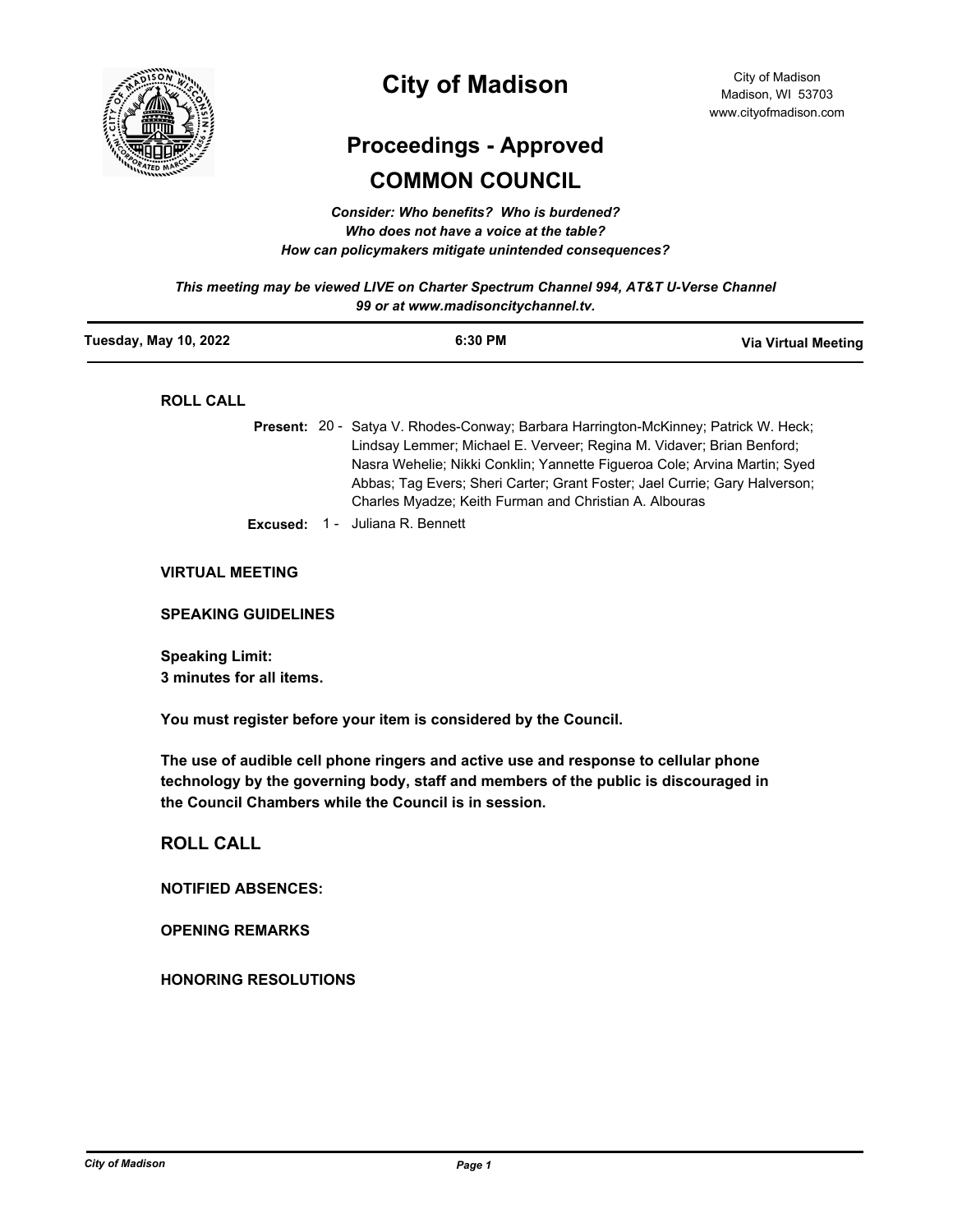- **1. [71240](http://madison.legistar.com/gateway.aspx?m=l&id=/matter.aspx?key=83181)** Recognizing May as Asian Pacific Islander Desi American Heritage Month.
	- *Sponsors:* Keith Furman, Jael Currie, Satya V. Rhodes-Conway, Syed Abbas, Christian A. Albouras, Brian Benford, Juliana R. Bennett, Sheri Carter, Nikki Conklin, Tag Evers, Yannette Figueroa Cole, Grant Foster, Gary Halverson, Barbara Harrington-McKinney, Patrick W. Heck, Lindsay Lemmer, Arvina Martin, Charles Myadze, Michael E. Verveer, Regina M. Vidaver And Nasra Wehelie

### **A motion was made by Abbas, seconded by Furman, to Adopt. The motion passed by voice vote/other.**

Enactment No: RES-22-00320

### **DISCLOSURES AND RECUSALS**

### **PRESENTATION OF CONSENT AGENDA**

**2. [70145](http://madison.legistar.com/gateway.aspx?m=l&id=/matter.aspx?key=81301)** Consent Agenda (5/10/22 meeting)

### **A motion was made by Furman, seconded by Currie, to Adopt. The motion passed by voice vote/other.**

At this time, a consent agenda will be moved with the recommended action listed for each item EXCEPT:

1) items which have registrants wishing to speak. 2) items which require an extraordinary (roll call) vote and are not included on the consent agenda by unanimous consent. 3) items which alderperson(s) have separated out for discussion/debate purposes.

# **SPECIAL ORDER OF BUSINESS AT 6:45 PM**

### **PUBLIC COMMENT AND PUBLIC HEARINGS**

### RECESS

**A motion was made by Furman, seconded by Abbas, to Take A Recess at 9:18 pm. The motion passed by voice vote/other.**

### **ROLL CALL**

- Present: 20 Satya V. Rhodes-Conway; Barbara Harrington-McKinney; Patrick W. Heck; Lindsay Lemmer; Michael E. Verveer; Regina M. Vidaver; Brian Benford; Nasra Wehelie; Nikki Conklin; Yannette Figueroa Cole; Arvina Martin; Syed Abbas; Tag Evers; Sheri Carter; Grant Foster; Jael Currie; Gary Halverson; Charles Myadze; Keith Furman and Christian A. Albouras
- **Excused:** 1 Juliana R. Bennett

# **RECESSED PUBLIC HEARINGS**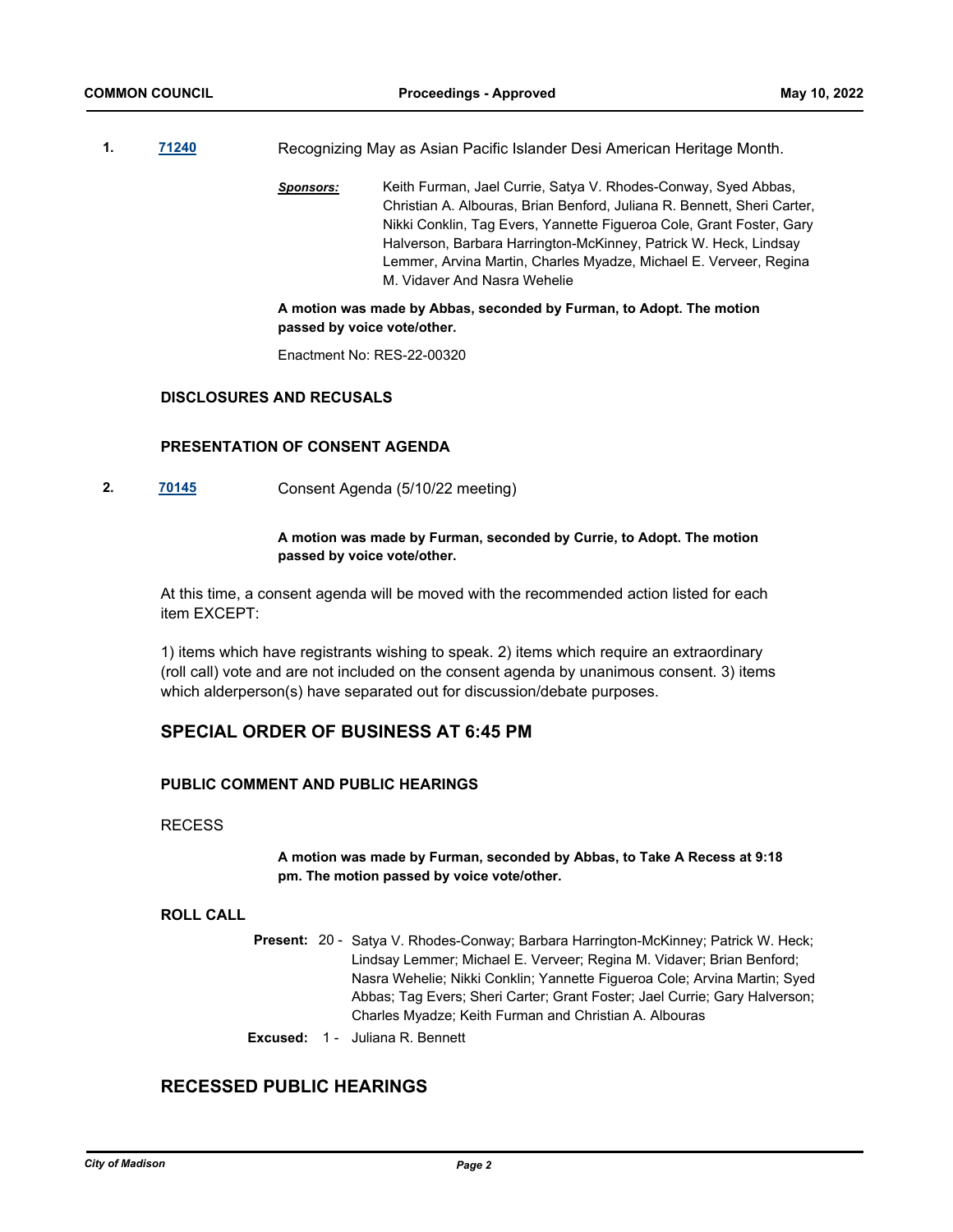### **REPORT OF BOARD OF PUBLIC WORKS**

**3. [70694](http://madison.legistar.com/gateway.aspx?m=l&id=/matter.aspx?key=82717)** Approving Plans, Specifications, And Schedule Of Assessments For Tokay Boulevard Resurfacing Assessment District - 2022. (11th AD)

*Sponsors:* Yannette Figueroa Cole And BOARD OF PUBLIC WORKS

**A motion was made by Furman, seconded by Currie, to Adopt. The motion passed by voice vote/other.**

Enactment No: RES-22-00321

# **REPORT OF PLAN COMMISSION**

**4. [69517](http://madison.legistar.com/gateway.aspx?m=l&id=/matter.aspx?key=80896)** SUBSTITUTE. Creating Section 28.022-00546 of the Madison General Ordinances to change the zoning of property located at 2007 Roth Street, 12th Aldermanic District, from IG (Industrial-General) District to CN (Conservancy) District; and creating Section 28.002-00547 of the Madison General Ordinances to change the zoning of the property located at 2007 Roth Street, 12th Aldermanic District, from IG (Industrial-General) District to TR-U2 (Traditional Residential-Urban 2) District; and creating Section 28.022-00548 of the Madison General Ordinances to change the zoning of the property located at 701-705 Ruskin Street, 2007 Roth Street, and 1810 and 1834 Commercial Avenue, 12th Aldermanic District from IL (Industrial-Limited) District to RMX (Regional Mixed-Use) District.

*Sponsors:* Syed Abbas

Plan Commission (6/13/22); Common Council (6/21/22)

**A motion was made by Furman, seconded by Currie, to Re-refer for Recessed Public Hearing to the PLAN COMMISSION. The motion passed by voice vote/other.**

**5. [69538](http://madison.legistar.com/gateway.aspx?m=l&id=/matter.aspx?key=80912)** ALTERNATE. Creating Section 28.022-00552 of the Madison General Ordinances to change the zoning of property located at 702 Ruskin Street, 12th Aldermanic District, from IL (Industrial-Limited) District to CC-T (Commercial Corridor-Transitional) District. and creating Section 28.002-00553 of the Madison General Ordinances to change the zoning of property located at 702 Ruskin Street, 12th Aldermanic District, from IL (Industrial-Limited) District to CN (Conservancy) District.

*Sponsors:* PLAN COMMISSION

Common Council (6/21/22)

**A motion was made by Furman, seconded by Currie, to Re-refer to a Future Meeting to Adopt to the COMMON COUNCIL. The motion passed by voice vote/other.**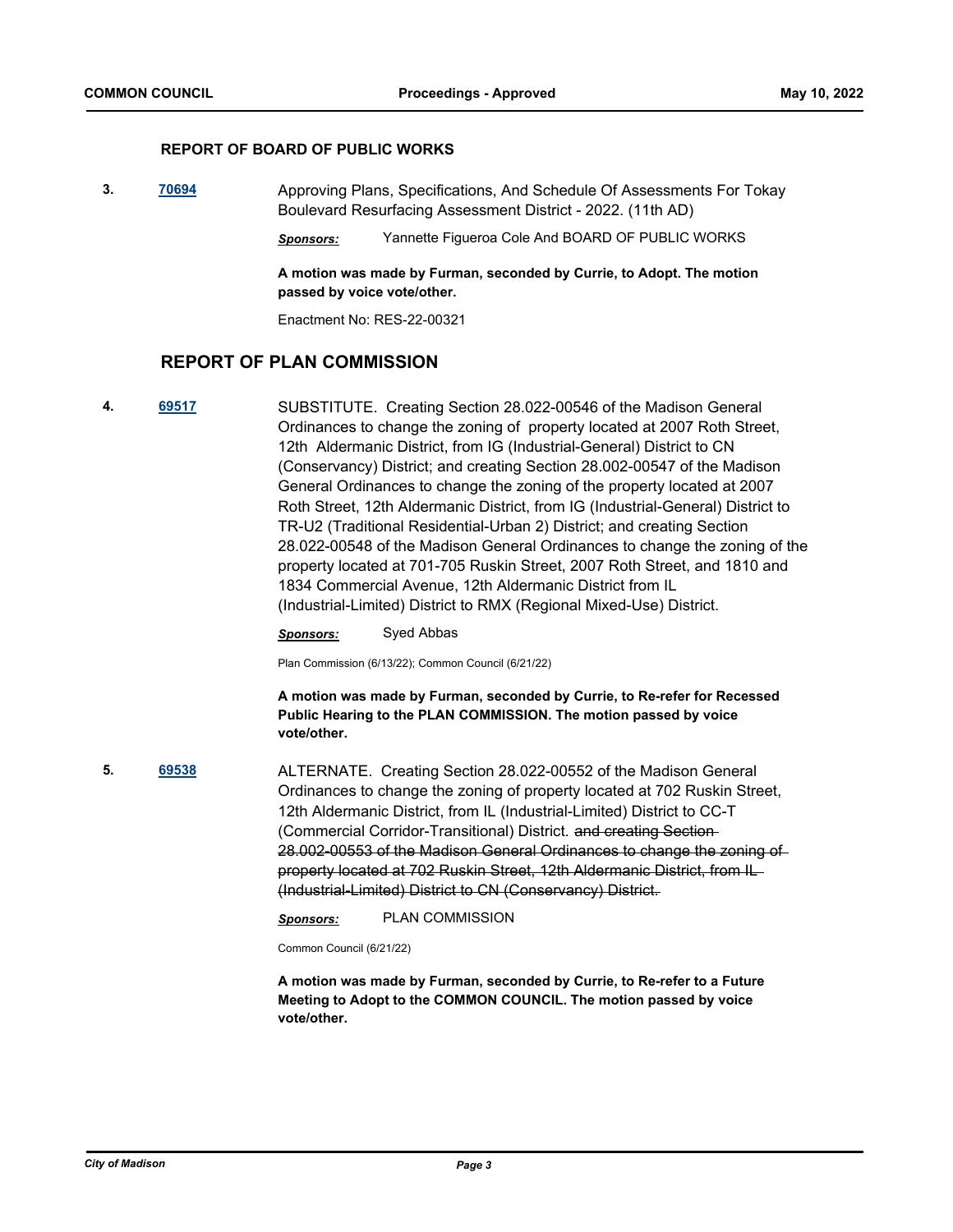**6.** [69519](http://madison.legistar.com/gateway.aspx?m=l&id=/matter.aspx?key=80898) **Amending the City of Madison Official Map to establish mapped reservations** for future Streets and Highways in the City of Madison consistent with recommendations in the adopted *Oscar Mayer Special Area Plan*.

### *Sponsors:* Syed Abbas

Transportation Policy and Planning Board (6/6/22); Plan Commission (6/13/22); Common Council (6/21/22)

**A motion was made by Furman, seconded by Currie, to Re-refer for Recessed Public Hearing to the TRANSPORTATION POLICY AND PLANNING BOARD. The motion passed by voice vote/other.**

# **PUBLIC HEARINGS - BEGIN AT 6:45 PM**

### **REPORT OF ALCOHOL LICENSE REVIEW COMMITTEE**

| 7.  | 70261 | Public Hearing - New License<br>El Imperio Mexican Food LLC · dba El Imperio Mexican Food<br>3162 Maple Grove Dr • Agent: Sandra Castro Reyes • Estimated Capacity: 50<br>Class B Combination Liquor & Beer • 10% alcohol, 90% food<br>Aldermanic District 7 (Alder Wehelie) • Police Sector 121 |
|-----|-------|--------------------------------------------------------------------------------------------------------------------------------------------------------------------------------------------------------------------------------------------------------------------------------------------------|
|     |       | A motion was made by Furman, seconded by Currie, to Grant and Close the<br>Public Hearing. The motion passed by voice vote/other.                                                                                                                                                                |
| 8.  | 70262 | Public Hearing - New License<br>Forward Craft and Coffee LLC • dba Forward Craft & Coffee<br>2166 Atwood Ave • Agent: Daniel Podell • Estimated Capacity: 130<br>Class B Beer • 45% alcohol, 49% food, 6% other<br>Aldermanic District 15 (Alder Foster) • Police Sector 601                     |
|     |       | A motion was made by Furman, seconded by Currie, to Grant and Close the<br>Public Hearing. The motion passed by voice vote/other.                                                                                                                                                                |
| 9.  | 70263 | Public Hearing - New License<br>The Renfro Refreshment Company LLC . dba Majestic Theatre<br>115 King St · Agent: Kevin Willmott II · Estimated Capacity: 600<br>Class B Combination Liquor & Beer • 100% alcohol, 0% food<br>Aldermanic District 4 (Alder Verveer) • Police Sector 405          |
|     |       | A motion was made by Furman, seconded by Currie, to Grant and Close the<br>Public Hearing. The motion passed by voice vote/other.                                                                                                                                                                |
| 10. | 70265 | Public Hearing - New License<br>The Renfro Refreshment Company LLC . dba The Sylvee<br>25 S Livingston St • Agent: Kevin Willmott II • Estimated Capacity: 2684<br>Class B Combination Liquor & Beer • 100% alcohol, 0% food<br>Aldermanic District 6 (Alder Benford) • Police Sector 408        |
|     |       | A motion was made by Furman, seconded by Currie, to Grant and Close the<br>Public Hearing. The motion passed by voice vote/other.                                                                                                                                                                |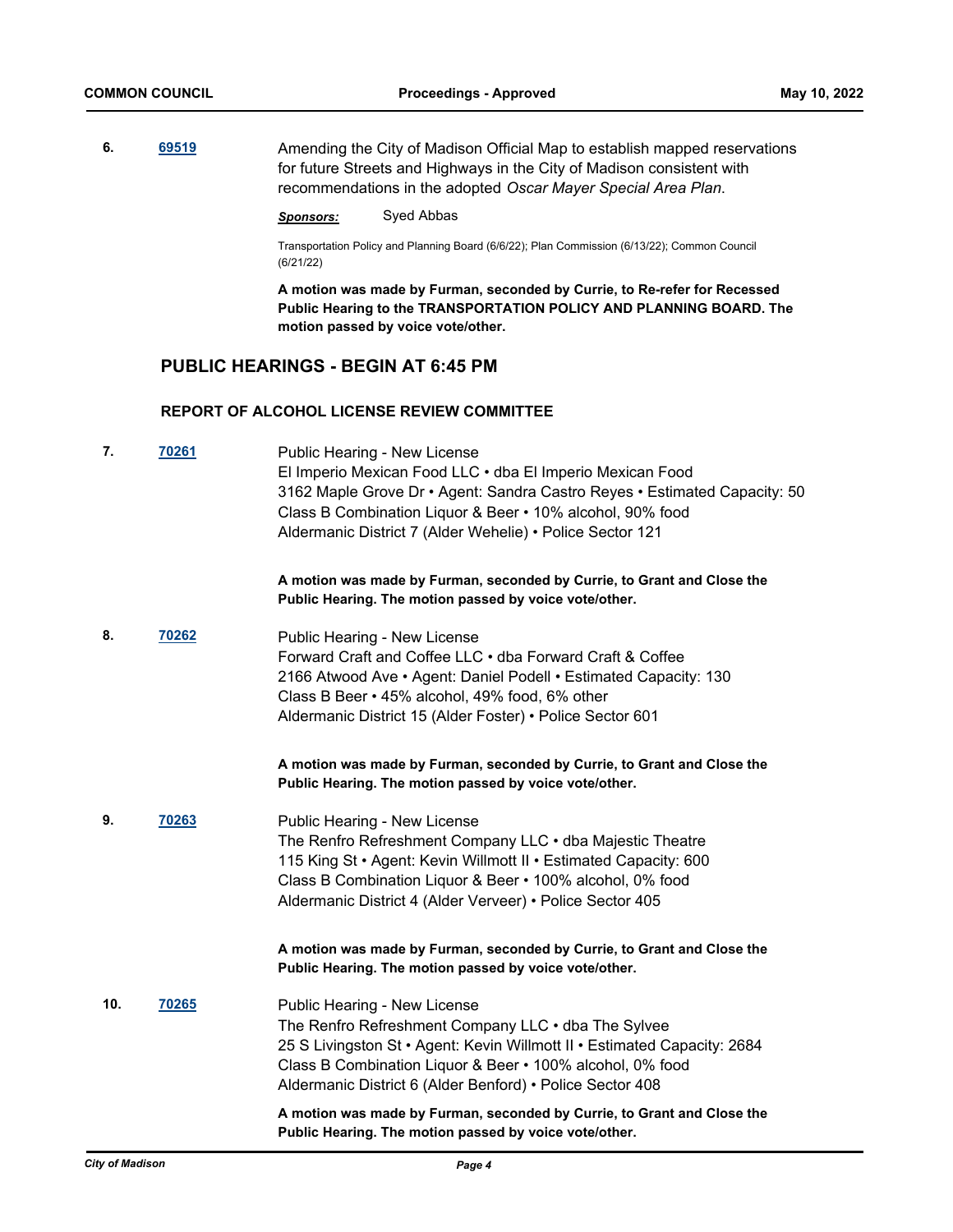| 11. | 70259        | Public Hearing - New License<br>Liberty Square Gas Station Inc . dba Refuel Pantry - East Wash<br>4222 E Washington Ave · Agent: Lakhbir Singh<br>Class A Beer, Class A Liquor<br>Aldermanic District 17 (Alder Halverson) • Police Sector 518<br>A motion was made by Furman, seconded by Currie, to Grant and Close the<br>Public Hearing. The motion passed by the following vote: |  |
|-----|--------------|---------------------------------------------------------------------------------------------------------------------------------------------------------------------------------------------------------------------------------------------------------------------------------------------------------------------------------------------------------------------------------------|--|
|     |              | Ayes: 18 - Barbara Harrington-McKinney; Patrick W. Heck; Lindsay Lemmer; Michael<br>E. Verveer; Brian Benford; Nasra Wehelie; Nikki Conklin; Yannette<br>Figueroa Cole; Arvina Martin; Syed Abbas; Tag Evers; Sheri Carter; Grant<br>Foster; Jael Currie; Gary Halverson; Charles Myadze; Keith Furmanand<br>Christian A. Albouras                                                    |  |
|     |              | <b>Noes: 1 - Regina M. Vidaver</b>                                                                                                                                                                                                                                                                                                                                                    |  |
|     |              | <b>Excused: 1 - Juliana R. Bennett</b>                                                                                                                                                                                                                                                                                                                                                |  |
|     |              | Non Voting: 1 - Satya V. Rhodes-Conway                                                                                                                                                                                                                                                                                                                                                |  |
| 12. | 70260        | Public Hearing - New License<br>McCunes Edible Spoons LLC · dba Sookie's Veggie Burgers<br>502 State St • Agent: John McCune • Estimated Capacity (in/out): 50/0<br>Class B Beer • 10% alcohol, 90% food<br>Aldermanic District 2 (Alder Heck) • Police Sector 403                                                                                                                    |  |
|     |              | A motion was made by Furman, seconded by Currie, to Grant and Close the<br>Public Hearing. The motion passed by voice vote/other.                                                                                                                                                                                                                                                     |  |
| 13. | 70264        | Public Hearing - New License<br>The Renfro Refreshment Company LLC . dba High Noon Saloon<br>701 E Washington Ave • Agent: Seth Meyrick • Estimated Capacity: 434<br>Class B Combination Liquor & Beer • 100% alcohol, 0% food<br>Aldermanic District 6 (Alder Benford) • Police Sector 408                                                                                           |  |
|     |              | A motion was made by Furman, seconded by Currie, to Grant and Close the<br>Public Hearing. The motion passed by voice vote/other.                                                                                                                                                                                                                                                     |  |
| 14. | <u>70417</u> | Public Hearing - New License<br>Patricia's Supermarket Inc . dba Los Remedios<br>1701 Moorland Rd · Agent: Patricia Sanchez<br>Estimated Capacity (in/out): 80/24<br>Class B Combination Liquor & Beer • 40% alcohol, 60% food<br>Aldermanic District 14 (Alder Carter) • Police Sector 312                                                                                           |  |
|     |              | A motion was made by Furman, seconded by Currie, to Grant and Close the<br>Public Hearing. The motion passed by voice vote/other.                                                                                                                                                                                                                                                     |  |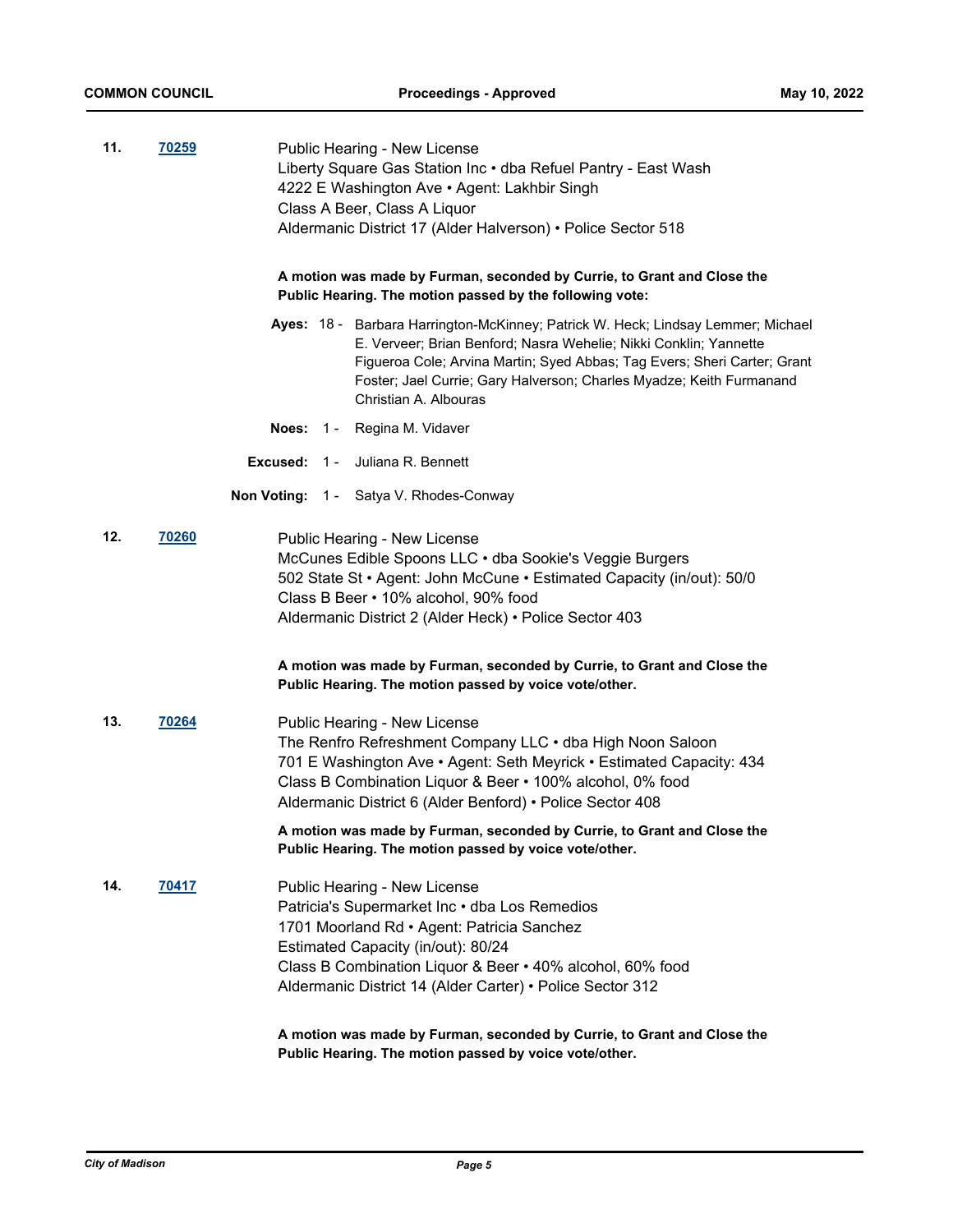| 15. | 70731        | Public Hearing - New License<br>SOLS LLC . dba Sol's on the Square<br>117 E Mifflin St • Agent: Jung Yea Choi • Estimated Capacity (in/out): 35/0<br>Class B Combination Liquor & Beer • 20% alcohol, 70% food, 10% other<br>Aldermanic District 4 (Alder Verveer) • Police Sector 406<br>A motion was made by Furman, seconded by Currie, to Grant and Close the |
|-----|--------------|-------------------------------------------------------------------------------------------------------------------------------------------------------------------------------------------------------------------------------------------------------------------------------------------------------------------------------------------------------------------|
|     |              | Public Hearing. The motion passed by voice vote/other.                                                                                                                                                                                                                                                                                                            |
| 16. | 70737        | Public Hearing - New License<br>The Renfro Refreshment Company LLC . dba The Orpheum Theater<br>216 State St • Agent: Seth Meyrick • Estimated Capacity (in/out): 1700/0<br>Class B Combination Liquor & Beer • 100% alcohol, 0% food<br>Aldermanic District 4 (Alder Verveer) • Police Sector 406                                                                |
|     |              | A motion was made by Furman, seconded by Currie, to Grant and Close the<br>Public Hearing. The motion passed by voice vote/other.                                                                                                                                                                                                                                 |
| 17. | 70740        | Public Hearing - New License<br>Mishqui Peruvian Cuisine LLC · dba Mishqui<br>4604 Monona Dr • Agent: Cynthia Garcia • Estimated Capacity (in/out): 93/15<br>Class B Beer, Class C Wine . 20% alcohol, 80% food<br>Aldermanic District 15 (Alder Foster) • Police Sector 613                                                                                      |
|     |              | A motion was made by Furman, seconded by Currie, to Re-refer for Recessed<br>Public Hearing to the ALCOHOL LICENSE REVIEW COMMITTEE. The motion<br>passed by voice vote/other.                                                                                                                                                                                    |
| 18. | 70741        | Public Hearing - New License                                                                                                                                                                                                                                                                                                                                      |
|     |              | SSA Group LLC . dba SSA Group LLC<br>606 S Randall Ave • Agent: Stephanie Grey • Estimated Capacity (in/out):                                                                                                                                                                                                                                                     |
|     |              | 45/5000<br>Class B Combination Liquor & Beer • 5% alcohol, 95% food<br>Aldermanic District 13 (Alder Evers) • Police Sector 205                                                                                                                                                                                                                                   |
|     |              | A motion was made by Furman, seconded by Currie, to Re-refer for Recessed<br>Public Hearing to the ALCOHOL LICENSE REVIEW COMMITTEE. The motion<br>passed by voice vote/other.                                                                                                                                                                                    |
|     |              | <b>REPORT OF PLAN COMMISSION</b>                                                                                                                                                                                                                                                                                                                                  |
| 19. | <b>70590</b> | Amending Section 28.022(3)(c) of the Madison General Ordinances to Update<br>City Floodplain Maps.                                                                                                                                                                                                                                                                |
|     |              | Satya V. Rhodes-Conway<br><b>Sponsors:</b>                                                                                                                                                                                                                                                                                                                        |
|     |              | A motion was made by Furman, seconded by Currie, to Adopt and Close the<br>Public Hearing. The motion passed by voice vote/other.                                                                                                                                                                                                                                 |

Enactment No: ORD-22-00032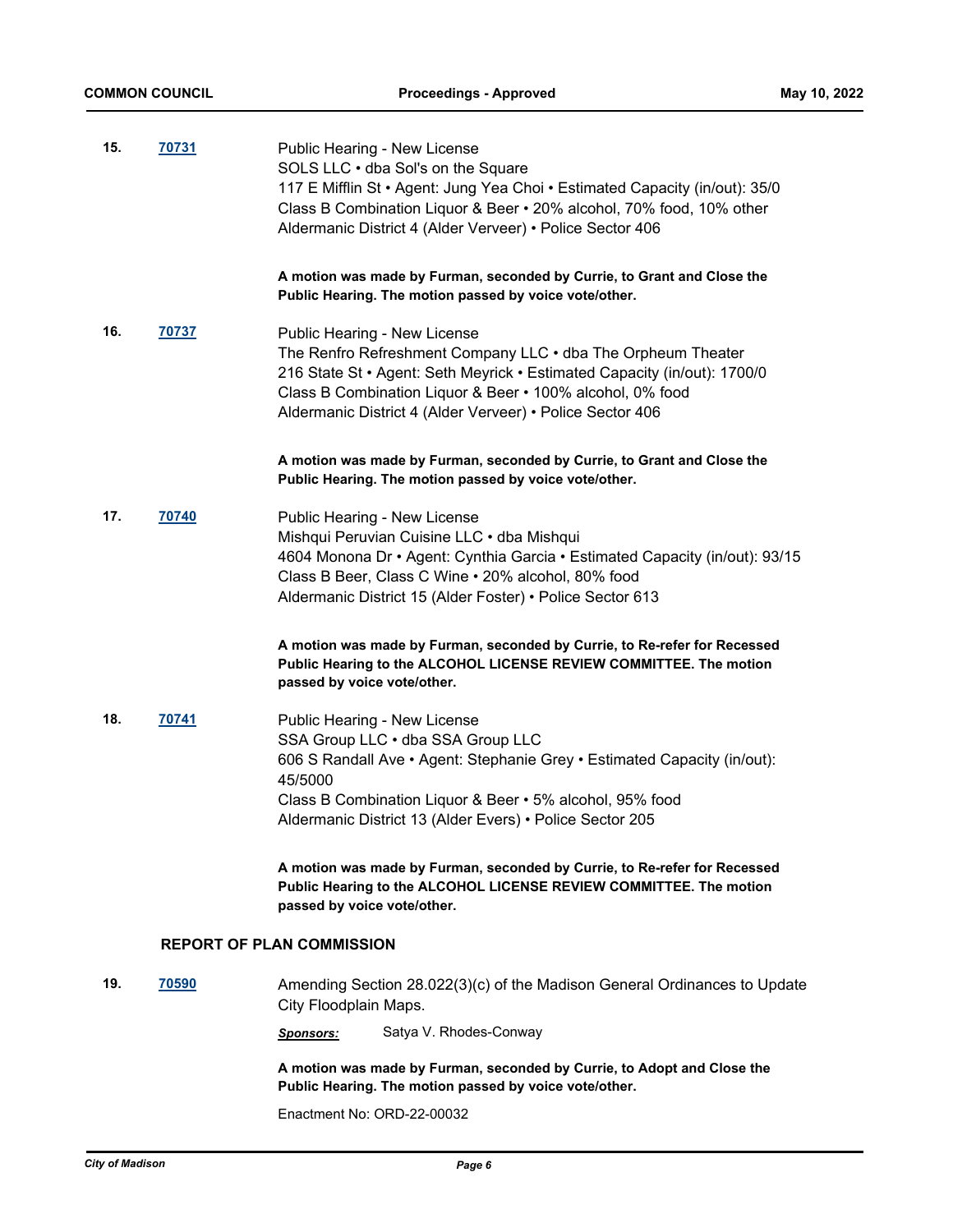| 20. | 70646 | Amending MGO 28.151 Supplemental Regulations for "Nightclub,"<br>"Restaurant-Nightclub" and "Restaurant-Tavern" are amended; MGO 28.211<br>Definitions for "Nightclub, "Restaurant-Nightclub," "Restaurant-Tavern," and<br>"Tavern" are amended to allow food in taverns and nightclubs; amending<br>Table 28D-2 in MGO 28.061 to change "Brewpub," "Catering," "Incidental<br>Alcohol Sales," "Restaurant-Tavern," and "Tavern" from conditional to<br>permitted uses in NMX district. |
|-----|-------|-----------------------------------------------------------------------------------------------------------------------------------------------------------------------------------------------------------------------------------------------------------------------------------------------------------------------------------------------------------------------------------------------------------------------------------------------------------------------------------------|
|     |       | <b>Grant Foster</b><br><b>Sponsors:</b>                                                                                                                                                                                                                                                                                                                                                                                                                                                 |
|     |       | A motion was made by Furman, seconded by Currie, to Adopt and Close the<br>Public Hearing. The motion passed by voice vote/other.                                                                                                                                                                                                                                                                                                                                                       |
|     |       | Enactment No: ORD-22-00033                                                                                                                                                                                                                                                                                                                                                                                                                                                              |
| 21. | 70655 | Creating Section 28.022-00560 of the Madison General Ordinances to rezone<br>property located at 2165 Linden Avenue, 15th Aldermanic District, from TR-V1<br>(Traditional Residential - Varied 1) District to PD(GDP) Planned<br>Development (General Development Plan) and creating Section<br>28.022-00561 to approve a Specific Implementation Plan.                                                                                                                                 |
|     |       | <b>Planning Division</b><br><b>Sponsors:</b>                                                                                                                                                                                                                                                                                                                                                                                                                                            |
|     |       | A motion was made by Furman, seconded by Currie, to Adopt with Conditions.<br>The motion passed by the following vote:                                                                                                                                                                                                                                                                                                                                                                  |
|     |       | Ayes: 15 - Patrick W. Heck; Lindsay Lemmer; Michael E. Verveer; Regina M. Vidaver;<br>Brian Benford; Nikki Conklin; Yannette Figueroa Cole; Arvina Martin; Tag<br>Evers; Grant Foster; Jael Currie; Gary Halverson; Charles Myadze; Keith<br>Furmanand Christian A. Albouras                                                                                                                                                                                                            |
|     |       | Nasra Wehelie; Syed Abbas; Sheri Carterand Barbara Harrington-McKinney<br>Noes: $4 -$                                                                                                                                                                                                                                                                                                                                                                                                   |
|     |       | Juliana R. Bennett<br>Excused: $1 -$                                                                                                                                                                                                                                                                                                                                                                                                                                                    |
|     |       | Satya V. Rhodes-Conway<br>Non Voting: 1 -                                                                                                                                                                                                                                                                                                                                                                                                                                               |
|     |       | Enactment No: ORD-22-00031                                                                                                                                                                                                                                                                                                                                                                                                                                                              |
| 22. | 70657 | Creating Section 28.022-00562 of the Madison General Ordinances to rezone<br>property located at 119 E. Olin Avenue, 14th Aldermanic District, from CN<br>(Conservancy) District to PR (Parks and Recreation) District                                                                                                                                                                                                                                                                  |
|     |       | Sheri Carter And Nasra Wehelie<br><b>Sponsors:</b>                                                                                                                                                                                                                                                                                                                                                                                                                                      |
|     |       | A motion was made by Furman, seconded by Currie, to Adopt and Close the<br>Public Hearing. The motion passed by voice vote/other.                                                                                                                                                                                                                                                                                                                                                       |
|     |       | Enactment No: ORD-22-00034                                                                                                                                                                                                                                                                                                                                                                                                                                                              |
|     |       |                                                                                                                                                                                                                                                                                                                                                                                                                                                                                         |

**AGENDA NOTE: This item will be considered by the Plan Commission on 5/9/2022. A recommendation will be made from the floor.**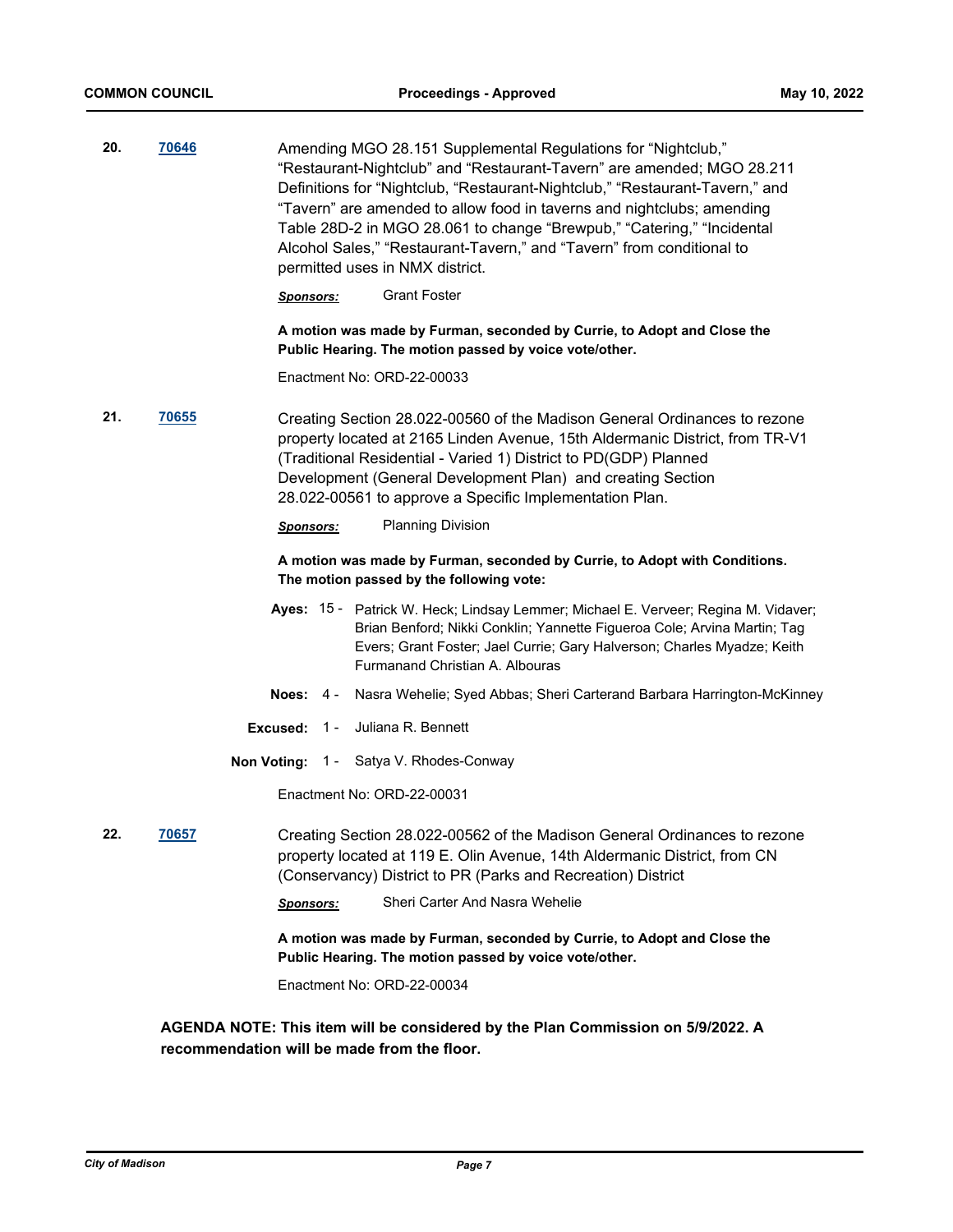**23. [70956](http://madison.legistar.com/gateway.aspx?m=l&id=/matter.aspx?key=82939) SUBSTITUTE** - Creating Section 15.01(629) of the Madison General Ordinances entitled "City Boundaries" and being part of the chapter entitled "Alder Districts and Wards" attaching to the 20th Alder District the property located at 3262 High Point Road in the Town of Middleton, amending Section 15.02(148140) of the Madison General Ordinances to attach the property to Ward 148140, and assigning a permanent zoning classification of Suburban Residential - Consistent District 1 (SR-C1).

*Sponsors:* Satya V. Rhodes-Conway

**A motion was made by Furman, seconded by Currie, to Adopt 2nd Substitute. The motion passed by voice vote/other.**

Enactment No: ORD-22-00035

### **APPEALS**

**24. [70998](http://madison.legistar.com/gateway.aspx?m=l&id=/matter.aspx?key=82970)** Appeal of the Plan Commission action on the Conditional Use request for 3734 Speedway Road, Legistar ID 69786.

### **A motion was made by Furman, seconded by Currie, to Grant the Appeal. The motion failed by the following vote:**

- Noes: 17 Patrick W. Heck; Lindsay Lemmer; Michael E. Verveer; Regina M. Vidaver; Brian Benford; Nasra Wehelie; Nikki Conklin; Yannette Figueroa Cole; Arvina Martin; Syed Abbas; Tag Evers; Grant Foster; Jael Currie; Gary Halverson; Charles Myadze; Keith Furmanand Christian A. Albouras
- **Abstentions:** 2 Sheri Carterand Barbara Harrington-McKinney
	- **Excused:** 1 Juliana R. Bennett
- **Non Voting:** 1 Satya V. Rhodes-Conway

### **END OF PUBLIC HEARINGS**

# **PETITIONS AND COMMUNICATIONS**

### **PETITIONS**

**25. [71268](http://madison.legistar.com/gateway.aspx?m=l&id=/matter.aspx?key=83209)** Petition dated May 3, 2022 from Timothy Neitzel, 4005 Marsh Road, LLC regarding direct attachment from the Town of Blooming Grove to the City of Madison.

Accept (5/24/22)

**A motion was made by Furman, seconded by Currie, to Refer to a future Meeting to Accept to the COMMON COUNCIL. The motion passed by voice vote/other.**

# **BUSINESS PRESENTED BY THE MAYOR**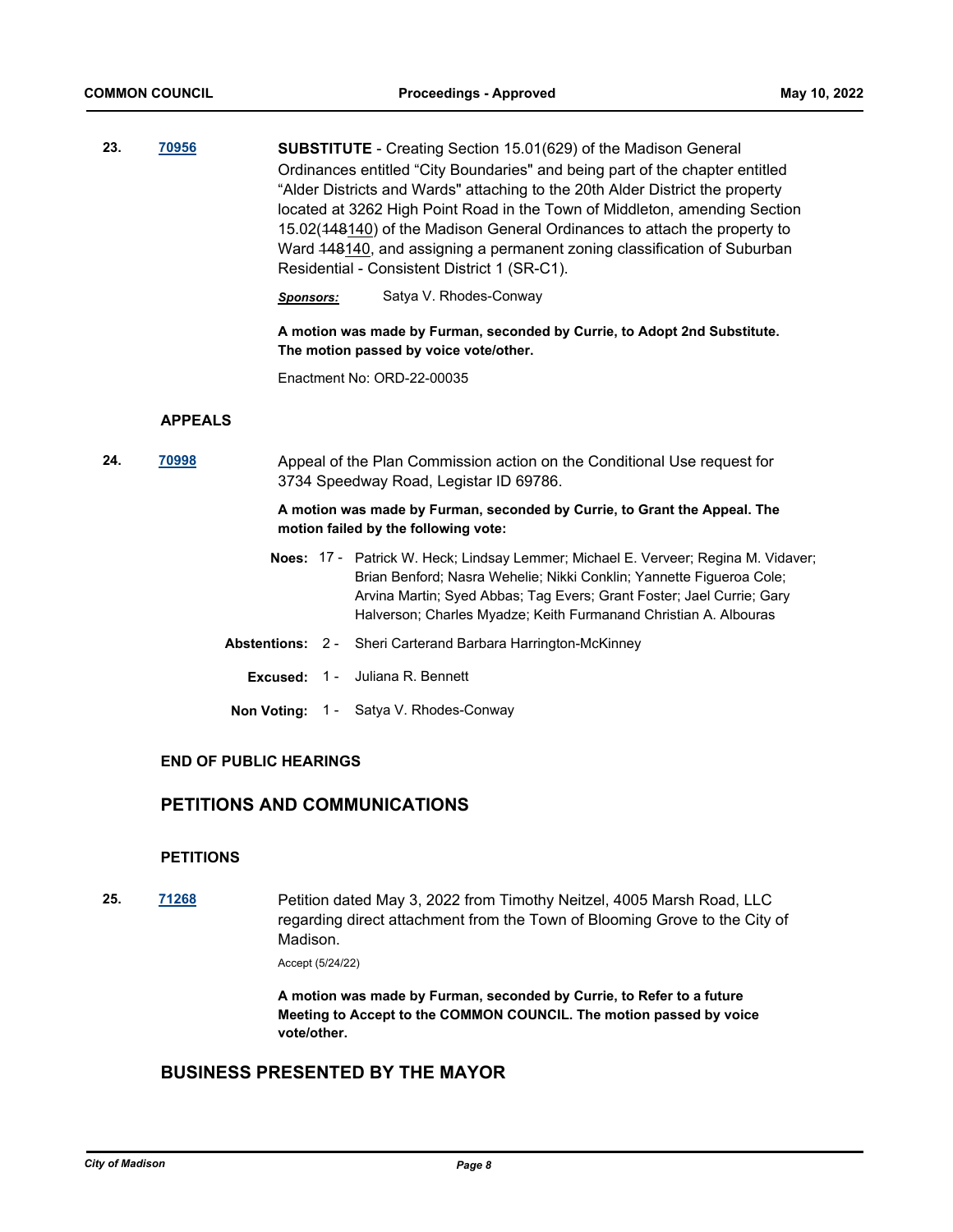### **APPOINTMENTS**

| 26. | <u>70963</u> | Report of the Mayor submitting resident committee appointments<br>(introduction 4/19/2022; action 5/10/2022).                                                                                                                             |
|-----|--------------|-------------------------------------------------------------------------------------------------------------------------------------------------------------------------------------------------------------------------------------------|
|     |              | A motion was made by Furman, seconded by Currie, to Confirm. The motion<br>passed by voice vote/other.                                                                                                                                    |
| 27. | <u>71237</u> | Report of the Mayor designating emergency interim successors.                                                                                                                                                                             |
|     |              | A motion was made by Furman, seconded by Currie, to Accept. The motion<br>passed by voice vote/other.                                                                                                                                     |
| 28. | <u>71242</u> | Report of the Mayor submitting alder committee appointments.                                                                                                                                                                              |
|     |              | A motion was made by Furman, seconded by Currie, to Confirm (with at leat<br>2/3 votes). The motion passed by the following vote:                                                                                                         |
|     |              | Ayes: 13 - Patrick W. Heck; Lindsay Lemmer; Michael E. Verveer; Regina M. Vidaver;<br>Brian Benford; Nikki Conklin; Yannette Figueroa Cole; Arvina Martin; Tag<br>Evers; Grant Foster; Jael Currie; Keith Furmanand Christian A. Albouras |
|     |              | Noes: $6-$<br>Nasra Wehelie; Syed Abbas; Sheri Carter; Gary Halverson; Charles<br>Myadzeand Barbara Harrington-McKinney                                                                                                                   |
|     |              | Juliana R. Bennett<br>Excused:<br>$1 -$                                                                                                                                                                                                   |
|     |              | Non Voting: 1 - Satya V. Rhodes-Conway                                                                                                                                                                                                    |
| 29. | 71272        | Report of the Mayor submitting resident committee appointments to the Lake<br>Monona Waterfront Ad Hoc Committee.                                                                                                                         |
|     |              | A motion was made by Furman, seconded by Currie, to Confirm under MGO<br>2.055. The motion passed by voice vote/other.                                                                                                                    |
| 30. | 71274        | Report of the Mayor submitting resident committee appointments<br>(introduction 5/10/2022; action 5/24/2022).                                                                                                                             |
|     |              | A motion was made by Furman, seconded by Currie, to Refer to a future<br>Meeting to Confirm to the COMMON COUNCIL. The motion passed by voice<br>vote/other.                                                                              |
|     |              | <b>BUSINESS PRESENTED BY THE PRESIDENT OF THE COMMON COUNCIL</b>                                                                                                                                                                          |
| 31. | 70813        | Chief of Police 1st Quarter Report: Chief Shon F. Barnes, Madison Police                                                                                                                                                                  |

**A motion was made by Furman, seconded by Currie, to Accept. The motion passed by voice vote/other.**

**Department**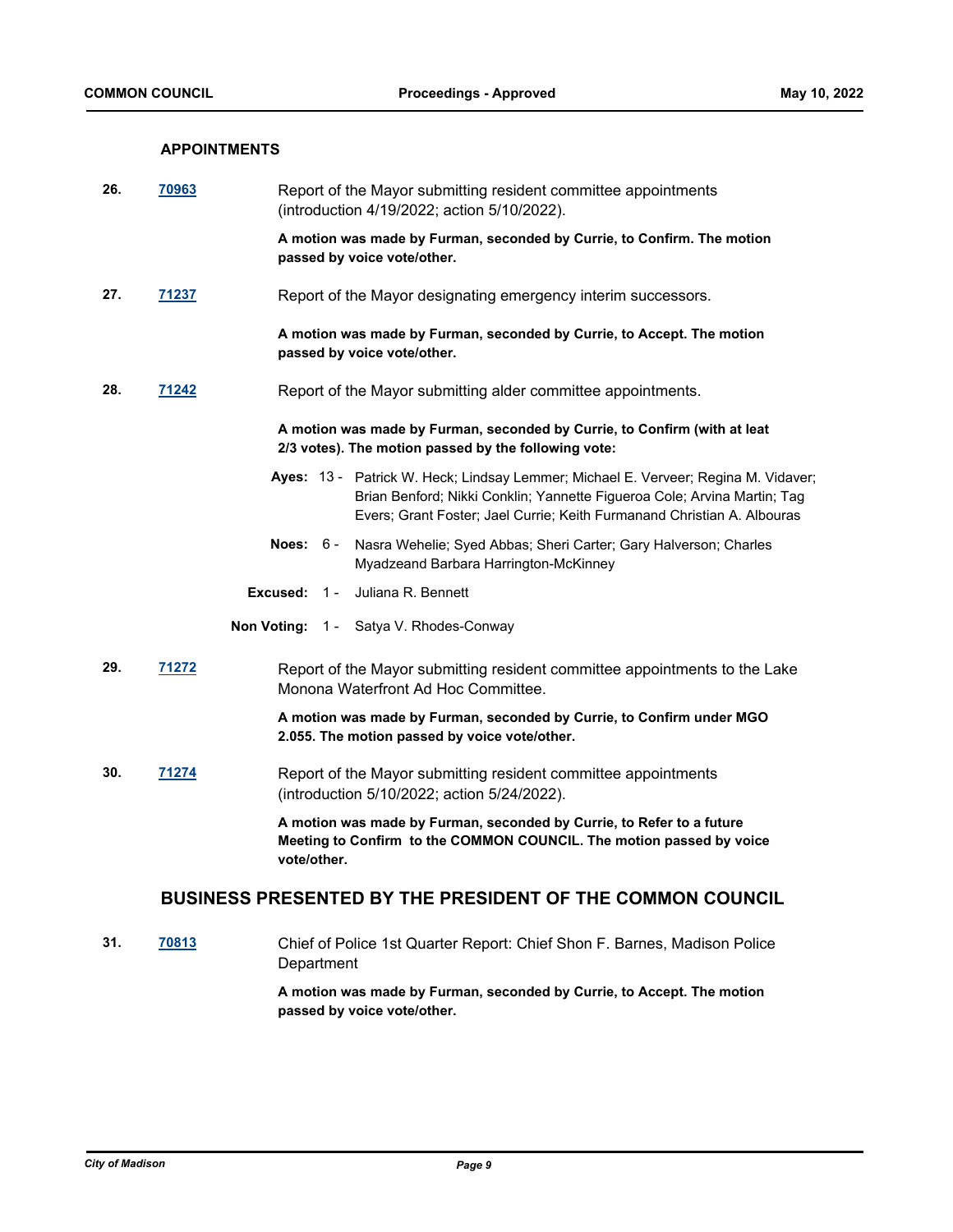| 32. | 71024        | Standing in Solidarity with Immigrant Families in Calling Upon President Biden<br>to Abolish 287(g), and Pass Citizenship for All.                                                                                                                           |
|-----|--------------|--------------------------------------------------------------------------------------------------------------------------------------------------------------------------------------------------------------------------------------------------------------|
|     |              | Juliana R. Bennett, Brian Benford And Syed Abbas<br>Sponsors:                                                                                                                                                                                                |
|     |              | A motion was made by Furman, seconded by Currie, to Adopt under<br>suspension of MGO 2.055. The motion passed by voice vote/other.                                                                                                                           |
|     |              | Enactment No: RES-22-00322                                                                                                                                                                                                                                   |
| 33. | <u>71102</u> | Appointments to the Common Council Executive Committee 2022-2023.                                                                                                                                                                                            |
|     |              | A motion was made by Furman, seconded by Currie, to Confirm. The motion<br>passed by the following vote:                                                                                                                                                     |
|     |              | Ayes: 14 - Patrick W. Heck; Lindsay Lemmer; Michael E. Verveer; Regina M. Vidaver;<br>Brian Benford; Nikki Conklin; Yannette Figueroa Cole; Arvina Martin; Tag<br>Evers; Grant Foster; Jael Currie; Gary Halverson; Keith Furmanand<br>Christian A. Albouras |
|     |              | Nasra Wehelie; Charles Myadzeand Barbara Harrington-McKinney<br>Noes: $3 -$                                                                                                                                                                                  |
|     |              | Syed Abbasand Sheri Carter<br>Abstentions: 2 -                                                                                                                                                                                                               |
|     |              | Juliana R. Bennett<br>$1 -$<br>Excused:                                                                                                                                                                                                                      |
|     |              | <b>Non Voting: 1 - Satya V. Rhodes-Conway</b>                                                                                                                                                                                                                |
| 34. | 71239        | Confirming the Madison Common Council meeting formats through June 7,<br>2022:<br>05/24/2022 - virtual<br>06/07/2022 - virtual                                                                                                                               |
|     |              | A motion was made by Furman, seconded by Currie, to Accept. The motion<br>passed by voice vote/other.                                                                                                                                                        |
| 35. | <u>71271</u> | Proclaiming May 2022 to be "Low" Mow May and Promoting<br>Pollinator-Friendly Lawn Height Year-Round                                                                                                                                                         |
|     |              | Lindsay Lemmer, Arvina Martin, Keith Furman, Patrick W. Heck,<br><u>Sponsors:</u><br>Yannette Figueroa Cole, Barbara Harrington-McKinney, Regina M.<br>Vidaver, Michael E. Verveer, Grant Foster, Satya V. Rhodes-Conway<br>And Sheri Carter                 |
|     |              | A motion was made by Furman, seconded by Currie, to Adopt under<br>suspension of MGO 2.055. The motion passed by voice vote/other.                                                                                                                           |
|     |              | Enactment No: RES-22-00323                                                                                                                                                                                                                                   |

# **REPORTS OF OFFICERS**

# **REPORT OF ALCOHOL LICENSE REVIEW COMMITTEE**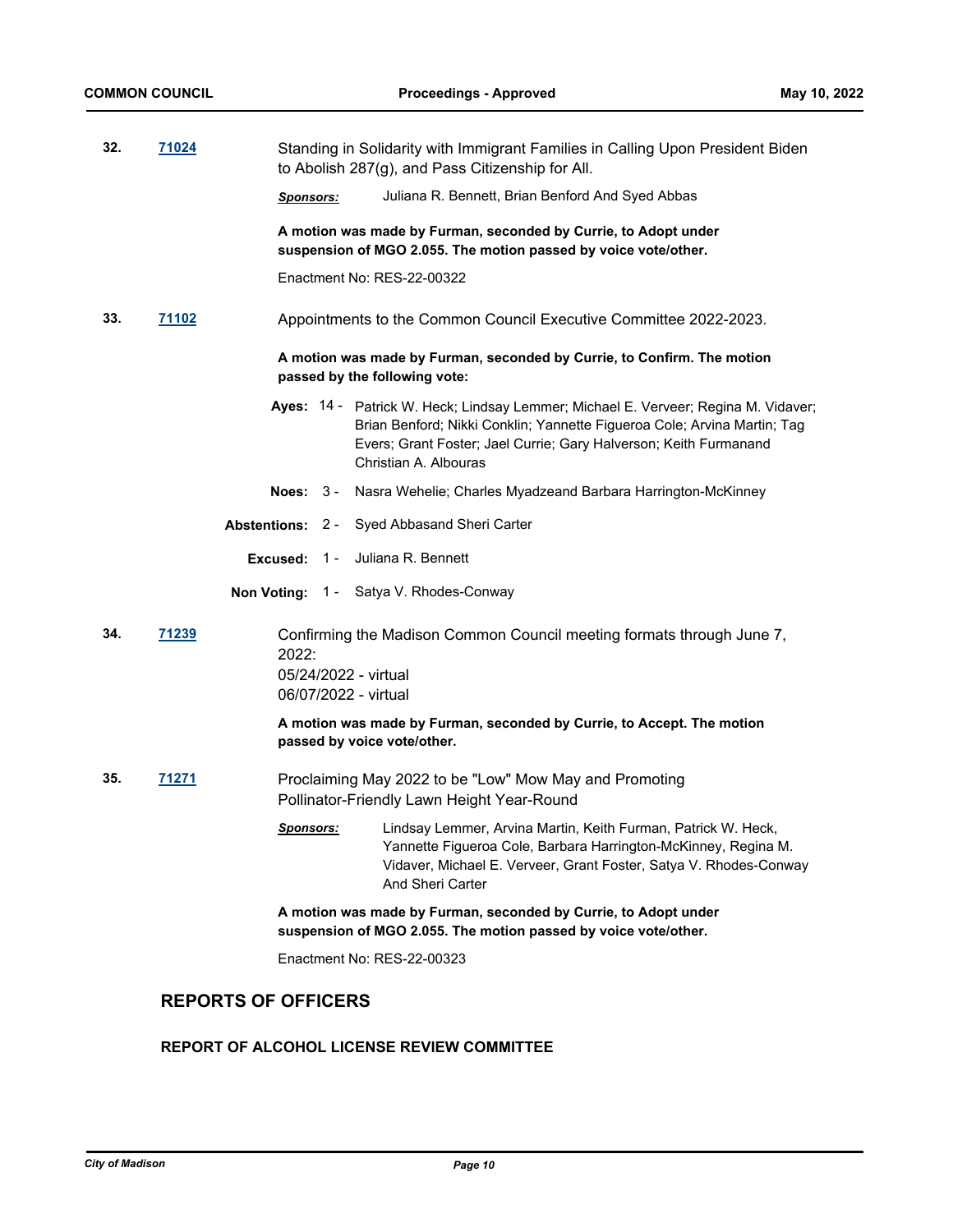| 36. | 70484 | 21+ Entertainment License<br>Patricia's Supermarket Inc · dba Los Remedios · Capacity (in/out): 80/24<br>1701 Moorland Rd • Agent: Patricia Sanchez<br>Class B Combination Liquor & Beer • 40% alcohol, 60% food<br>Aldermanic District 14 (Alder Carter) • Police Sector 312                                                                                                                                                                                                                            |
|-----|-------|----------------------------------------------------------------------------------------------------------------------------------------------------------------------------------------------------------------------------------------------------------------------------------------------------------------------------------------------------------------------------------------------------------------------------------------------------------------------------------------------------------|
|     |       | A motion was made by Furman, seconded by Currie, to Grant. The motion<br>passed by voice vote/other.                                                                                                                                                                                                                                                                                                                                                                                                     |
| 37. | 70486 | 18+ Center for Visual & Performing Arts License<br>The Renfro Refreshment Company LLC . dba High Noon Saloon . Capacity:<br>400<br>701 E Washington Ave • Agent: Seth Meyrick<br>Class B Combination Liquor & Beer • 100% alcohol, 0% food<br>Aldermanic District 6 (Alder Benford) • Police Sector 408                                                                                                                                                                                                  |
|     |       | A motion was made by Furman, seconded by Currie, to Grant With<br>Condition(s). The motion passed by voice vote/other.                                                                                                                                                                                                                                                                                                                                                                                   |
| 38. | 70757 | 21+ Entertainment License<br>Boneyard Productions LLC • dba The Boneyard • Capacity (in/out): 50/100<br>1018 Walsh Rd · Agent: Steve Ritzer<br>Class B Combination Liquor & Beer • 90% alcohol, 5% food, 5% other<br>Aldermanic District 3 (Alder Lemmer) • Police Sector 607                                                                                                                                                                                                                            |
|     |       | A motion was made by Furman, seconded by Currie, to Grant With<br>Condition(s). The motion passed by voice vote/other.                                                                                                                                                                                                                                                                                                                                                                                   |
| 39. | 70883 | <b>Operator License Application</b><br>Timothy Riley - Establishment where employed: Casey's General Store                                                                                                                                                                                                                                                                                                                                                                                               |
|     |       | A motion was made by Furman, seconded by Currie, to Grant. The motion<br>passed by voice vote/other.                                                                                                                                                                                                                                                                                                                                                                                                     |
| 40. | 70993 | <b>Change of Licensed Premise</b><br>SP Roberts LLC · dba Pasqual's Cantina<br>Current Capacity (in/out): 273/97 · Proposed Capacity (in/out): 150/1150<br>1344 E Washington Ave · Agent: Julie Chamberlin<br>Class B Combination Liquor & Beer . 25% alcohol, 75% food<br>Aldermanic District 6 (Alder Benford) • Police Sector 402<br>Request to temporarily expand premises to include enclosed parking lot for<br>an annual event.<br>A motion was made by Furman, seconded by Currie, to Grant With |
|     |       |                                                                                                                                                                                                                                                                                                                                                                                                                                                                                                          |

**Condition(s). The motion passed by voice vote/other.**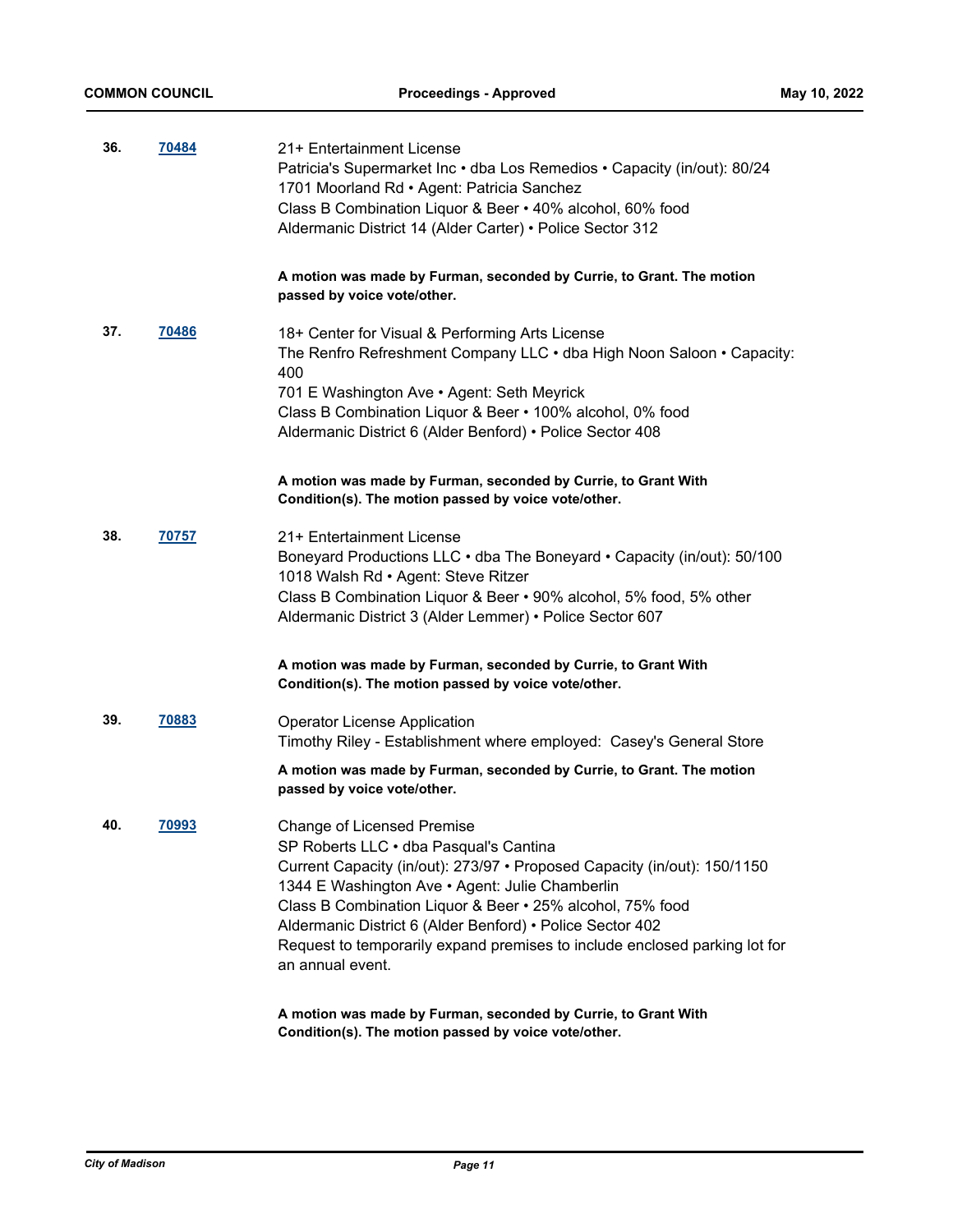| 41. | 71046        | Change of Licensed Premise<br>Tip Top Cabaret LLC . dba North Street Cabaret<br>Current Capacity (in/out): 99/0 • Proposed Capacity (total): 99<br>610 North St · Agent: Benjamin Altschul<br>Class B Combination Liquor & Beer • 70% alcohol, 20% food, 10% other<br>Aldermanic District 12 (Alder Abbas) • Police Sector 503<br>Request to extend premises to outside on private property between the<br>establishment, North St, and Mayer Ave. |
|-----|--------------|----------------------------------------------------------------------------------------------------------------------------------------------------------------------------------------------------------------------------------------------------------------------------------------------------------------------------------------------------------------------------------------------------------------------------------------------------|
|     |              | A motion was made by Furman, seconded by Currie, to Grant. The motion<br>passed by voice vote/other.                                                                                                                                                                                                                                                                                                                                               |
| 42. | 71049        | Change of Licensed Premise<br>Gilbert Altschul Corp · dba Grandpa's Pizzeria<br>Current Capacity (in/out): 37/0 • Proposed Capacity (total): 37<br>1374 Williamson St · Agent: Gilbert Altschul<br>Class B Beer, Class C Wine . 30% alcohol, 65% food, 5% other<br>Aldermanic District 6 (Alder Benford) • Police Sector 410<br>Request to extend premises outdoors onto streatery area approved on private<br>property.                           |
|     |              | A motion was made by Furman, seconded by Currie, to Grant. The motion<br>passed by voice vote/other.                                                                                                                                                                                                                                                                                                                                               |
| 43. | <u>71050</u> | Change of Licensed Premise<br>Busses LLC · dba Busses Tavern<br>Current Capacity (in/out): 49/0 · Proposed Capacity (total): 49<br>2005 N Sherman Ave • Agent: Benjamin Alschul<br>Class B Combination Liquor & Beer • 90% alcohol, 8% food, 2% other<br>Aldermanic District 12 (Alder Abbas) • Police Sector 504<br>Request to extend premises to include approved streatery on private property.                                                 |
|     |              | A motion was made by Furman, seconded by Currie, to Grant. The motion<br>passed by voice vote/other.                                                                                                                                                                                                                                                                                                                                               |
| 44. | <u>71051</u> | Change of Licensed Premise<br>Yahara Inn Ltd · dba Mickey's Tavern<br>Current Capacity (total): 80 · Proposed Capacity (total): 80<br>1524 Williamson St · Agent: Benjamin Altschul<br>Class B Combination Liquor & Beer • 45% alcohol, 50% food, 5% other<br>Aldermanic District 6 (Alder Benford) • Police Sector 410<br>Request to extend premises to include approved streatery on private property.                                           |
|     |              | A motion was made by Furman, seconded by Currie, to Grant. The motion                                                                                                                                                                                                                                                                                                                                                                              |

**passed by voice vote/other.**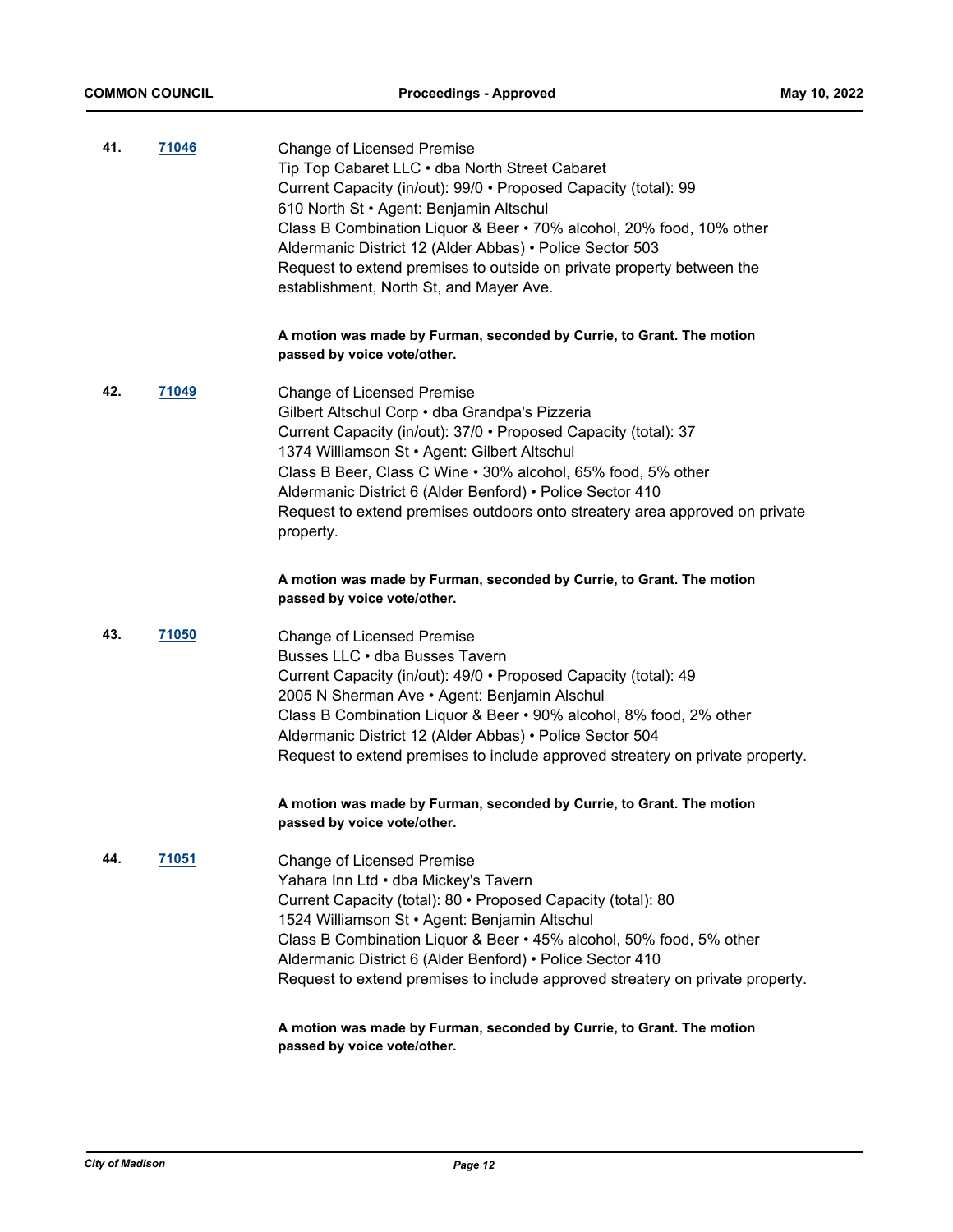| 45. | <u>71052</u> | Temporary Class B Retailer License<br><b>Concurrent with Street Use Permit</b><br>Gay Straight Alliance for Safe Schools Inc (GSAFE)<br>Event Location: 100 Block King Street<br>Event Date: 8/13/2022 4pm - 11pm<br>Aldermanic District 4 (Alder Verveer)<br>Police District: 400<br>Event: Woof's King St Pride |
|-----|--------------|-------------------------------------------------------------------------------------------------------------------------------------------------------------------------------------------------------------------------------------------------------------------------------------------------------------------|
|     |              | A motion was made by Furman, seconded by Currie, to Grant. The motion<br>passed by voice vote/other.                                                                                                                                                                                                              |
| 46. | <u>71053</u> | Temporary Class B Retailer License<br><b>Concurrent with Street Use Permit</b><br>Gay Straight Alliance for Safe Schools Inc (GSAFE)<br>Event Location: 100 Block King Street<br>Event Date: 9/17/2022 2pm - 11pm<br>Aldermanic District 4 (Alder Verveer)<br>Police District: 400<br>Event: Octobearfest         |
|     |              | A motion was made by Furman, seconded by Currie, to Grant. The motion<br>passed by voice vote/other.                                                                                                                                                                                                              |
| 47. | 71054        | Change of Agent<br>Flix Brewhouse WI LLC • dba Flix Brewhouse • 85 East Towne Mall<br>New Agent: Sara Gagnon<br>Class B Beer, Class C Wine<br>Aldermanic District 17 (Alder Halverson)                                                                                                                            |
|     |              | A motion was made by Furman, seconded by Currie, to Grant. The motion<br>passed by voice vote/other.                                                                                                                                                                                                              |
| 48. | 71055        | Change of Agent<br>Bartaco Hilldale LLC • dba bartaco • 464 N Midvale Blvd<br>New Agent: Casey McSweeney<br>Class B Combination Liquor & Beer<br>Aldermanic District 11 (Alder Martin)                                                                                                                            |
|     |              | A motion was made by Furman, seconded by Currie, to Grant. The motion<br>passed by voice vote/other.                                                                                                                                                                                                              |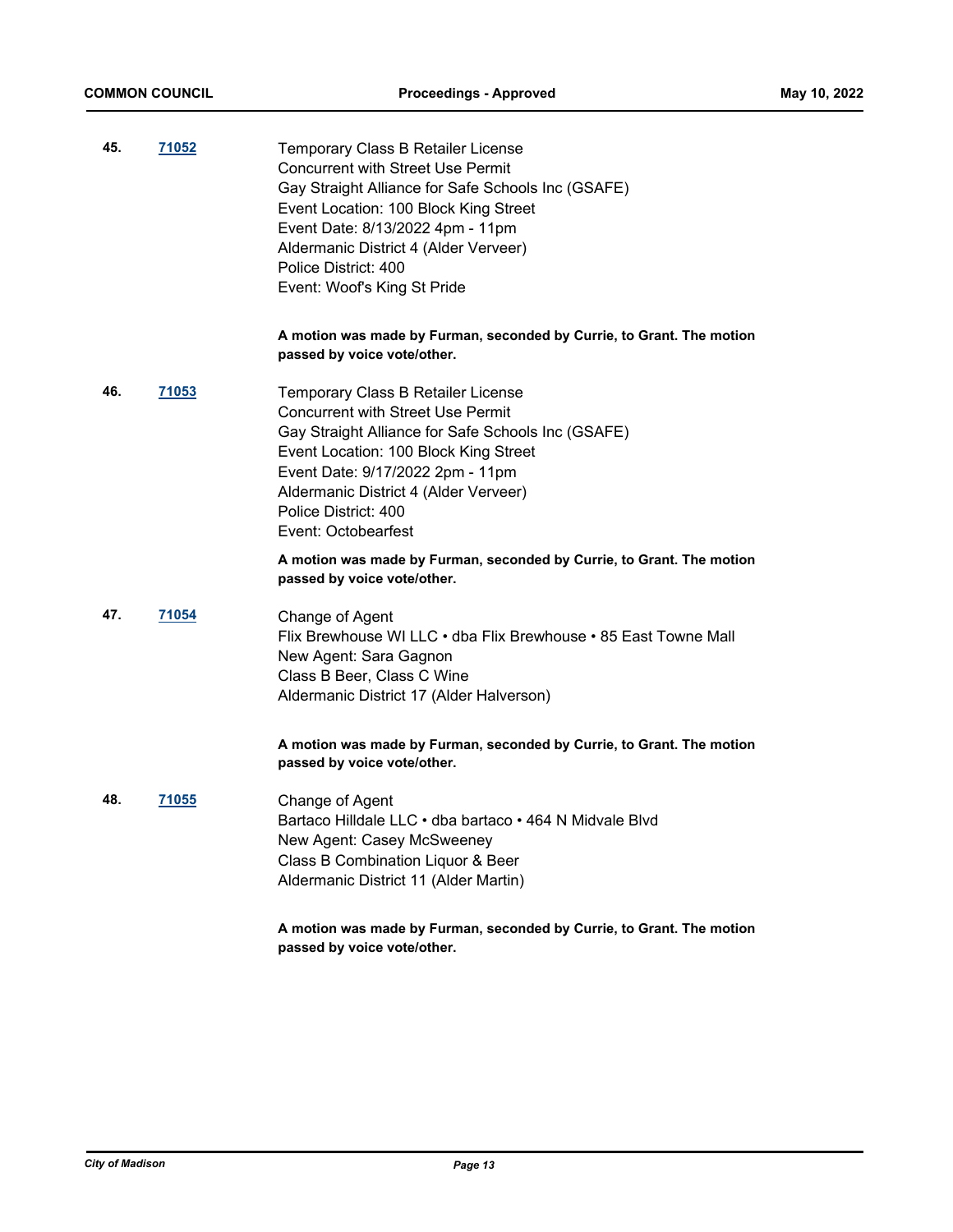| 49. | 71056 | Change of Agent<br>Bassett Johnson Beverage LLC · dba Hampton Inn & Suites · 440 W<br>Johnson St<br>New Agent: Keith Schroeder<br>Class A Beer, Class A Liquor<br>Aldermanic District 4 (Alder Verveer) |
|-----|-------|---------------------------------------------------------------------------------------------------------------------------------------------------------------------------------------------------------|
|     |       | A motion was made by Furman, seconded by Currie, to Grant. The motion<br>passed by voice vote/other.                                                                                                    |
| 50. | 71057 | Change of Agent<br>Monona Catering LLC • dba Monona Catering LLC • One John Nolen Dr<br>New Agent: Wendy Brown-Haddock<br>Class B Combination Liquor & Beer<br>Aldermanic District 4 (Alder Verveer)    |
|     |       | A motion was made by Furman, seconded by Currie, to Grant. The motion                                                                                                                                   |

### **REPORT OF CITY ATTORNEY**

**51. [71135](http://madison.legistar.com/gateway.aspx?m=l&id=/matter.aspx?key=83086)** Amending section 9.135(4)(f) to restore a footnote to the license fee table for Sidewalk Cafes.

*Sponsors:* Michael E. Verveer

**A motion was made by Furman, seconded by Currie, to Adopt under suspension of MGO 2.055. The motion passed by voice vote/other.**

Enactment No: ORD-22-00036

**passed by voice vote/other.**

### **REPORT OF BOARD OF HEALTH FOR MADISON AND DANE COUNTY**

### **AGENDA NOTE: This item is to be re-referred to the Board of Health for Madison and Dane County meeting of 6/1/2022, returning to Common Council on 6/7/2022**

**52. [68608](http://madison.legistar.com/gateway.aspx?m=l&id=/matter.aspx?key=80233)** SECOND SUBSTITUTE - Creating Section 23.65 of the Madison General Ordinances to prohibit commercial selling of cats or dogs for the purpose of experimentation, and amending Section 1.08(3)(a) of the Madison General Ordinances to update and revise bail deposits for violations thereof, and amending Section 1.08(4) to provide Director of Public Health Madison Dane County enforcement authority to issue citations for violations thereof.

*Sponsors:* Lindsay Lemmer And Tag Evers

Board of Public Health for Madison and Dane County (6/1/22); Common Council (6/7/22)

**A motion was made by Furman, seconded by Currie, to Refer to the BOARD OF HEALTH FOR MADISON AND DANE COUNTY. The motion passed by voice vote/other.**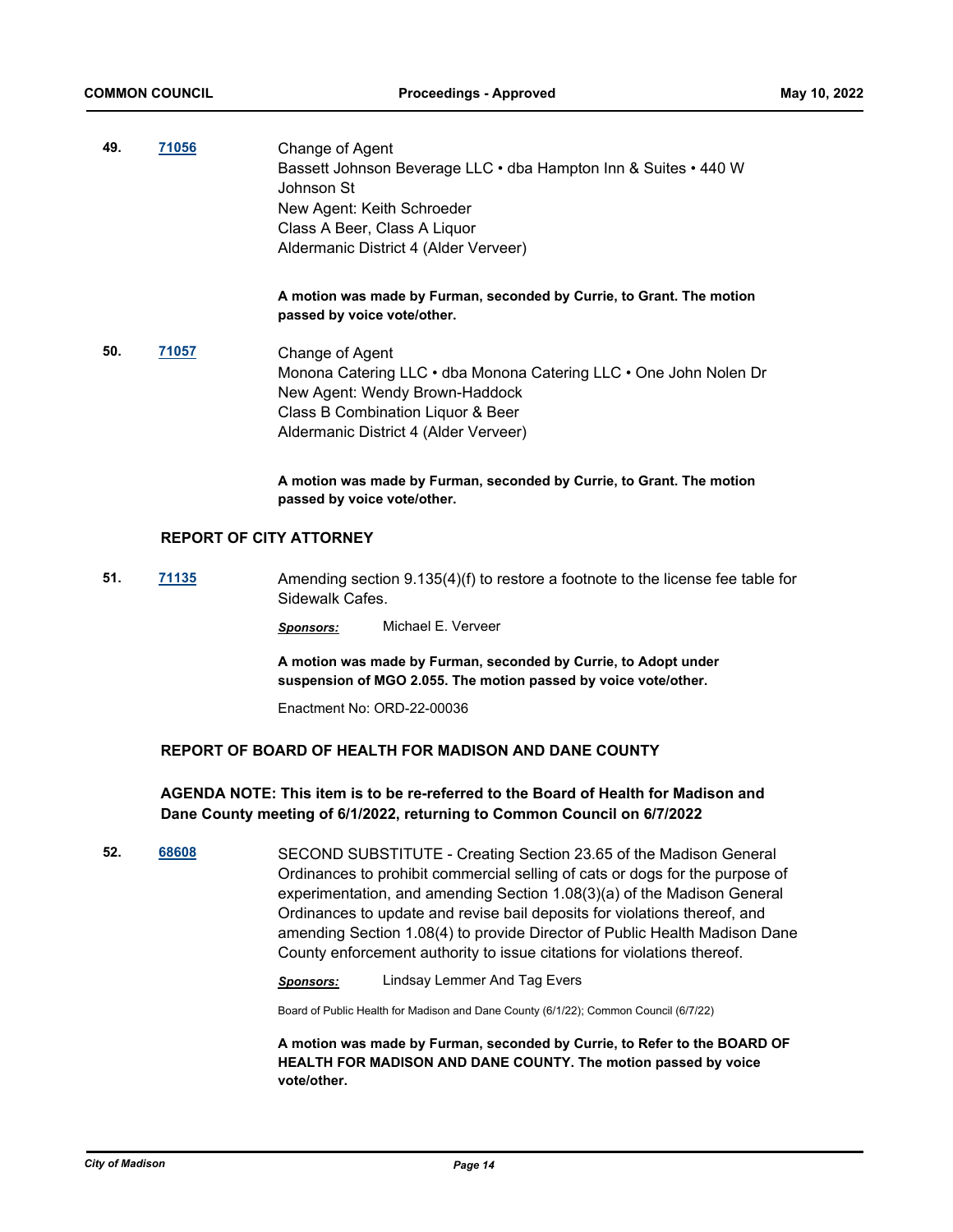### **REPORT OF BOARD OF PARK COMMISSIONERS**

**53. [70310](http://madison.legistar.com/gateway.aspx?m=l&id=/matter.aspx?key=81392)** Authorizing the City's acceptance of ownership from the Newbery Heights Neighborhood Association of a "Little Free Library" located in Newbery Park at 7834 Lois Lowry Lane. (1st AD)

*Sponsors:* Barbara Harrington-McKinney

**A motion was made by Furman, seconded by Currie, to Adopt. The motion passed by voice vote/other.**

Enactment No: RES-22-00324

### **REPORT OF BOARD OF PUBLIC WORKS**

**54. [70736](http://madison.legistar.com/gateway.aspx?m=l&id=/matter.aspx?key=82750)** Approving plans and specifications and authorizing the Mayor and City Clerk to enter into an agreement with Dane County for West Broadway Pavement Replacement - 2022. (14th AD)

*Sponsors:* BOARD OF PUBLIC WORKS

**A motion was made by Furman, seconded by Currie, to Adopt. The motion passed by voice vote/other.**

Enactment No: RES-22-00325

**55. [70873](http://madison.legistar.com/gateway.aspx?m=l&id=/matter.aspx?key=82871)** Assessing Benefits - Hillcrest Drive, Standish Court, and Alden Drive Assessment District - 2021. (5th and 11th ADs)

*Sponsors:* BOARD OF PUBLIC WORKS

**A motion was made by Furman, seconded by Currie, to Adopt. The motion passed by voice vote/other.**

Enactment No: RES-22-00326

**56. [70874](http://madison.legistar.com/gateway.aspx?m=l&id=/matter.aspx?key=82872)** Awarding Public Works Contract No. 8636, Repairing and Sealing Pavement Cracks - Local Streets 2022. (Citywide)

*Sponsors:* BOARD OF PUBLIC WORKS

**A motion was made by Furman, seconded by Currie, to Adopt. The motion passed by voice vote/other.**

Enactment No: RES-22-00327

**57. [70875](http://madison.legistar.com/gateway.aspx?m=l&id=/matter.aspx?key=82873)** Awarding Public Works Contract No. 8687, Repairing and Sealing Pavement Cracks - Major Streets 2022. (Citywide)

*Sponsors:* BOARD OF PUBLIC WORKS

**A motion was made by Furman, seconded by Currie, to Adopt. The motion passed by voice vote/other.**

Enactment No: RES-22-00328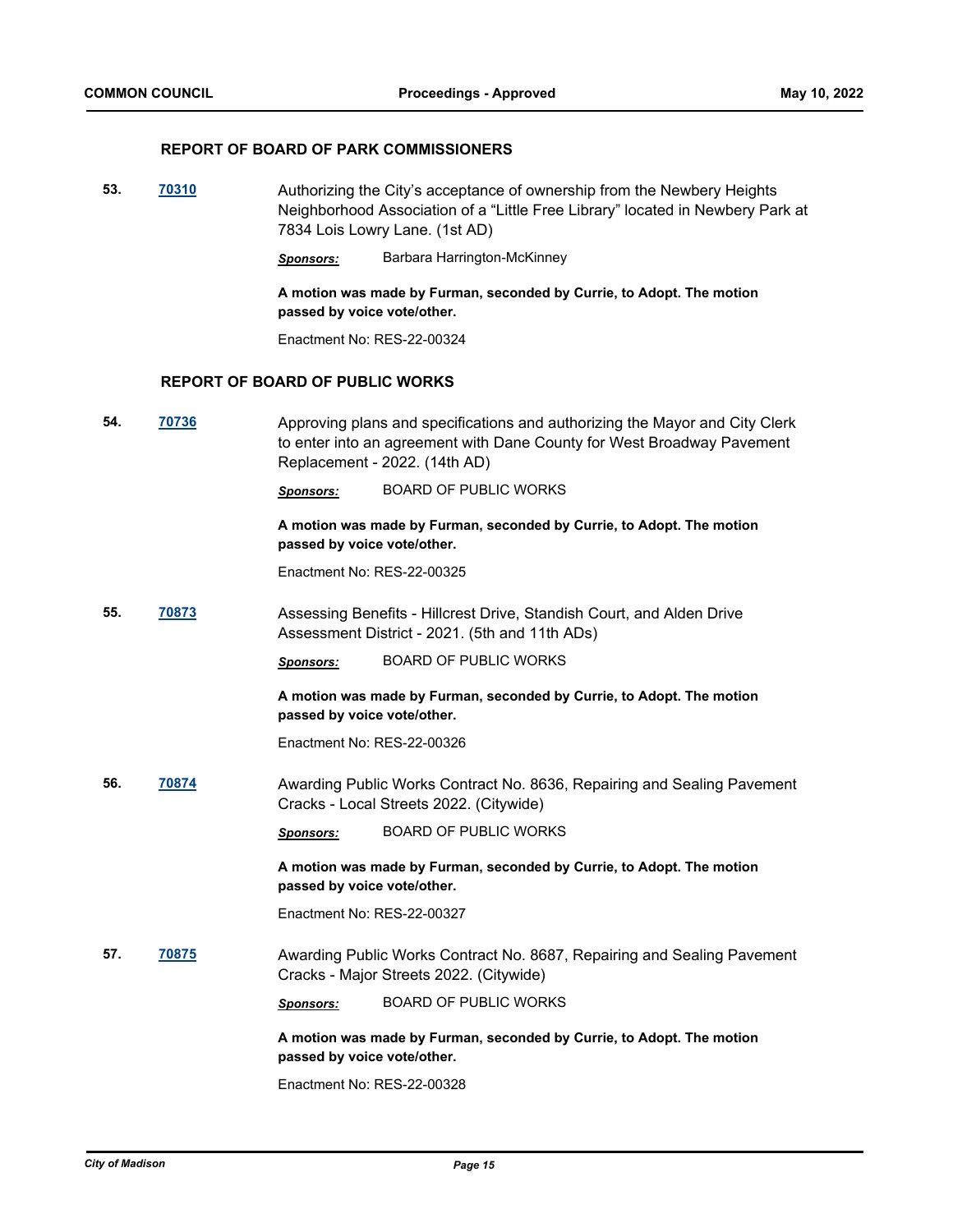| 58. | 70876 | 15th and 17th ADs)                                                                                   | Awarding Public Works Contract No. 8688, Chip Sealing 2022 - East. (12th,                                                                                                                                                                                                                             |  |
|-----|-------|------------------------------------------------------------------------------------------------------|-------------------------------------------------------------------------------------------------------------------------------------------------------------------------------------------------------------------------------------------------------------------------------------------------------|--|
|     |       | <b>Sponsors:</b>                                                                                     | <b>BOARD OF PUBLIC WORKS</b>                                                                                                                                                                                                                                                                          |  |
|     |       | passed by voice vote/other.                                                                          | A motion was made by Furman, seconded by Currie, to Adopt. The motion                                                                                                                                                                                                                                 |  |
|     |       | Enactment No: RES-22-00329                                                                           |                                                                                                                                                                                                                                                                                                       |  |
| 59. | 70877 | 12th AD)                                                                                             | Awarding Public Works Contract No. 8689, Chip Sealing 2022 - West. (11th &                                                                                                                                                                                                                            |  |
|     |       | <b>Sponsors:</b>                                                                                     | <b>BOARD OF PUBLIC WORKS</b>                                                                                                                                                                                                                                                                          |  |
|     |       | A motion was made by Furman, seconded by Currie, to Adopt. The motion<br>passed by voice vote/other. |                                                                                                                                                                                                                                                                                                       |  |
|     |       | Enactment No: RES-22-00330                                                                           |                                                                                                                                                                                                                                                                                                       |  |
| 60. | 70896 | (Citywide)                                                                                           | Awarding Public Works Contract No. 8634, Sidewalk, Curb & Gutter, and<br>Concrete Pavement Patches, Citywide Installation and Repair - 2022.                                                                                                                                                          |  |
|     |       | <b>Sponsors:</b>                                                                                     | <b>BOARD OF PUBLIC WORKS</b>                                                                                                                                                                                                                                                                          |  |
|     |       | passed by voice vote/other.                                                                          | A motion was made by Furman, seconded by Currie, to Adopt. The motion                                                                                                                                                                                                                                 |  |
|     |       | Enactment No: RES-22-00331                                                                           |                                                                                                                                                                                                                                                                                                       |  |
| 61. | 70898 | (6th AD)                                                                                             | Awarding Public Works Contract No. 8860, FEMA Shoreline Repairs - 2022.                                                                                                                                                                                                                               |  |
|     |       | Sponsors:                                                                                            | <b>BOARD OF PUBLIC WORKS</b>                                                                                                                                                                                                                                                                          |  |
|     |       | passed by voice vote/other.                                                                          | A motion was made by Furman, seconded by Currie, to Adopt. The motion                                                                                                                                                                                                                                 |  |
|     |       | Enactment No: RES-22-00332                                                                           |                                                                                                                                                                                                                                                                                                       |  |
| 62. | 70899 | AD)                                                                                                  | Determining a Public Purpose and Necessity and adopting a Relocation<br>Order for the acquisition of land interests required for the construction and<br>maintenance of stormwater management facilities required for flood<br>mitigation and restoration within the Mendota-Grassman Greenway. (19th |  |
|     |       | Sponsors:                                                                                            | Keith Furman                                                                                                                                                                                                                                                                                          |  |
|     |       | passed by voice vote/other.                                                                          | A motion was made by Furman, seconded by Currie, to Adopt. The motion                                                                                                                                                                                                                                 |  |
|     |       | Enactment No: RES-22-00333                                                                           |                                                                                                                                                                                                                                                                                                       |  |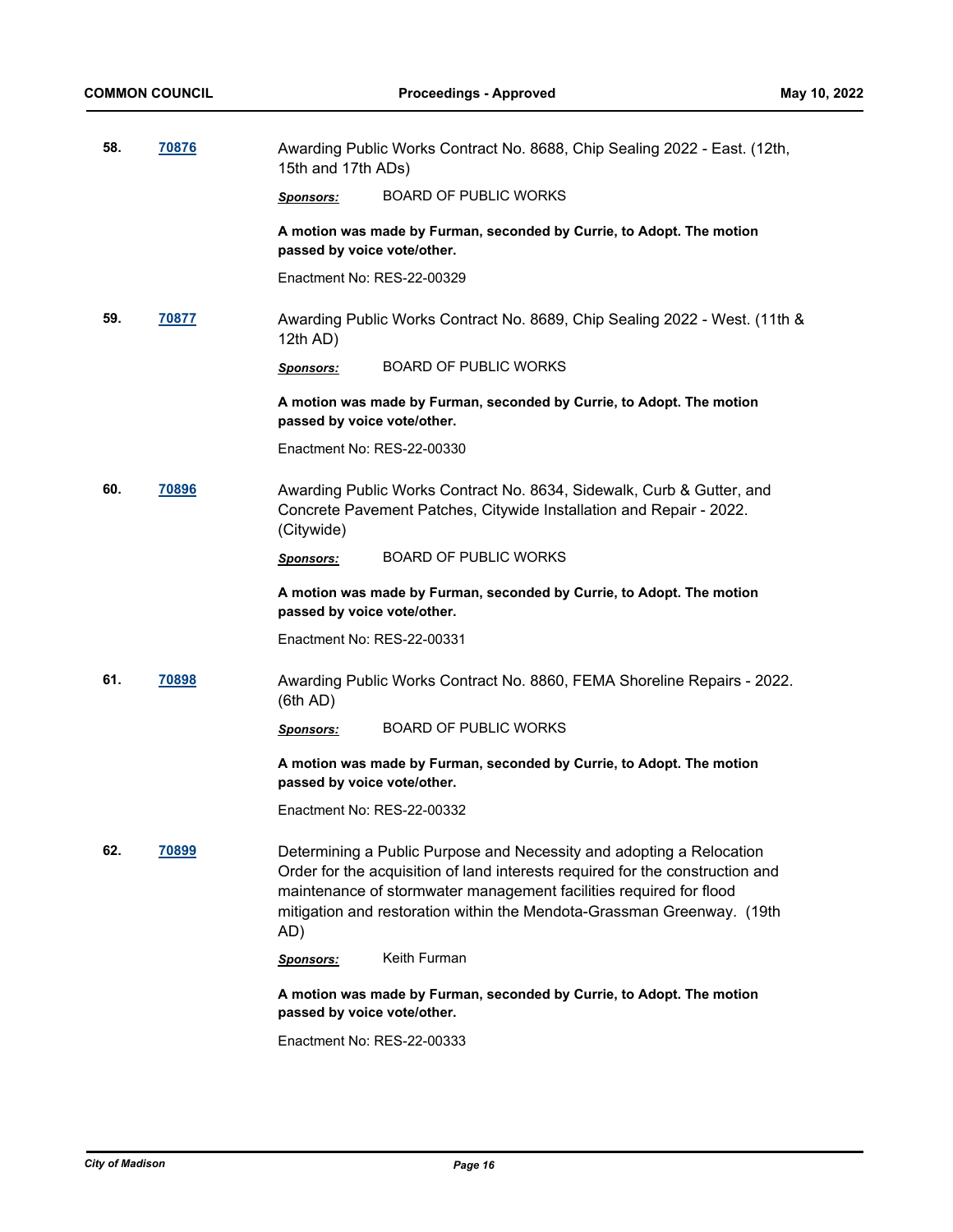| 63. | 70916        | Approving plans and specifications and authorizing the Board of Public Works<br>to advertise and receive bids for 2022 CIPP Water Main Rehab Lake Mendota<br>Dr. (19th AD) |                                                                                                                                                                                                                              |  |
|-----|--------------|----------------------------------------------------------------------------------------------------------------------------------------------------------------------------|------------------------------------------------------------------------------------------------------------------------------------------------------------------------------------------------------------------------------|--|
|     |              | <b>Sponsors:</b>                                                                                                                                                           | Keith Furman                                                                                                                                                                                                                 |  |
|     |              | passed by voice vote/other.                                                                                                                                                | A motion was made by Furman, seconded by Currie, to Adopt. The motion                                                                                                                                                        |  |
|     |              | Enactment No: RES-22-00334                                                                                                                                                 |                                                                                                                                                                                                                              |  |
| 64. | 70938        |                                                                                                                                                                            | Authorizing the Mayor and the City Clerk to execute an agreement with Brown<br>and Caldwell for engineering services for the Wingra Proper Watershed<br>Study. (5th, 10th, 11th, 13th, and 14th ADs)                         |  |
|     |              | Sponsors:                                                                                                                                                                  | Tag Evers, Sheri Carter, Regina M. Vidaver And Yannette Figueroa<br>Cole                                                                                                                                                     |  |
|     |              | passed by voice vote/other.                                                                                                                                                | A motion was made by Furman, seconded by Currie, to Adopt. The motion                                                                                                                                                        |  |
|     |              | Enactment No: RES-22-00335                                                                                                                                                 |                                                                                                                                                                                                                              |  |
| 65. | 70939        | (3rd and 16th ADs)                                                                                                                                                         | Authorizing the Mayor and the City Clerk to execute an agreement with Brown<br>and Caldwell for engineering services for the Door Creek Watershed Study.                                                                     |  |
|     |              | <u>Sponsors:</u>                                                                                                                                                           | Lindsay Lemmer                                                                                                                                                                                                               |  |
|     |              | passed by voice vote/other.                                                                                                                                                | A motion was made by Furman, seconded by Currie, to Adopt. The motion                                                                                                                                                        |  |
|     |              | Enactment No: RES-22-00336                                                                                                                                                 |                                                                                                                                                                                                                              |  |
| 66. | 70940        |                                                                                                                                                                            | Authorizing the Mayor and the City Clerk to execute an agreement with MSA<br>Professional Services for engineering services for the Near West Watershed<br>Study. (2nd, 4th, 5th, 8th, and 13th ADs)                         |  |
|     |              | <b>Sponsors:</b>                                                                                                                                                           | Patrick W. Heck, Regina M. Vidaver And Michael E. Verveer                                                                                                                                                                    |  |
|     |              | passed by voice vote/other.                                                                                                                                                | A motion was made by Furman, seconded by Currie, to Adopt. The motion                                                                                                                                                        |  |
|     |              | Enactment No: RES-22-00337                                                                                                                                                 |                                                                                                                                                                                                                              |  |
| 67. | <b>70980</b> |                                                                                                                                                                            | Approving plans and specifications for public improvements necessary for the<br>project known as 3824 John Wall Drive and authorizing construction to be<br>undertaken by the Developer, Private Contract No. 9177 (17th AD) |  |
|     |              | <b>Sponsors:</b>                                                                                                                                                           | <b>BOARD OF PUBLIC WORKS</b>                                                                                                                                                                                                 |  |
|     |              | passed by voice vote/other.                                                                                                                                                | A motion was made by Furman, seconded by Currie, to Adopt. The motion                                                                                                                                                        |  |
|     |              | Enactment No: RES-22-00338                                                                                                                                                 |                                                                                                                                                                                                                              |  |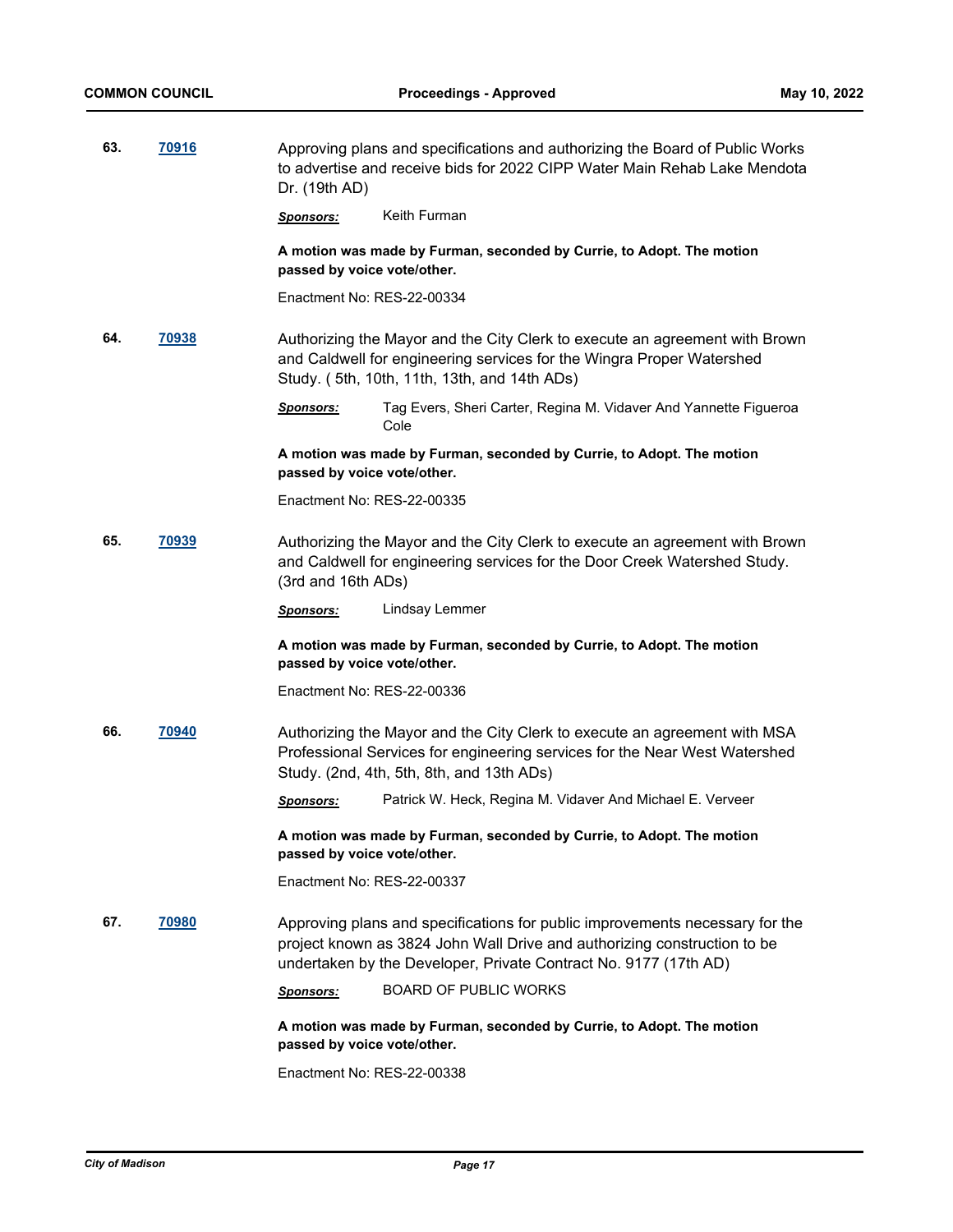| 68. | 70981                       | Awarding Public Works Contract No. 9151, Cannonball Single Track Trail<br>Improvements 2022. (10th and 14th AD)                                                                 |                                                                                                                                                       |  |  |
|-----|-----------------------------|---------------------------------------------------------------------------------------------------------------------------------------------------------------------------------|-------------------------------------------------------------------------------------------------------------------------------------------------------|--|--|
|     |                             | <u>Sponsors:</u>                                                                                                                                                                | <b>BOARD OF PUBLIC WORKS</b>                                                                                                                          |  |  |
|     |                             | passed by voice vote/other.                                                                                                                                                     | A motion was made by Furman, seconded by Currie, to Adopt. The motion                                                                                 |  |  |
|     |                             | Enactment No: RES-22-00339                                                                                                                                                      |                                                                                                                                                       |  |  |
| 69. | 70982                       | & 12th ADs)                                                                                                                                                                     | Awarding Public Works Contract No. 9172, 2022 Inclusive Playgrounds. (11th                                                                            |  |  |
|     |                             | <b>Sponsors:</b>                                                                                                                                                                | <b>BOARD OF PUBLIC WORKS</b>                                                                                                                          |  |  |
|     |                             |                                                                                                                                                                                 | A motion was made by Furman, seconded by Currie, to Place On File Without<br>Prejudice. The motion passed by voice vote/other.                        |  |  |
| 70. | 70996                       | - 2022. (19th AD)                                                                                                                                                               | Declaring the City of Madison's intention to exercise its police powers<br>establishing the Lake Mendota Drive and Capital Avenue Assessment District |  |  |
|     |                             | <b>Sponsors:</b>                                                                                                                                                                | Keith Furman                                                                                                                                          |  |  |
|     |                             | passed by voice vote/other.                                                                                                                                                     | A motion was made by Furman, seconded by Currie, to Adopt. The motion                                                                                 |  |  |
|     |                             | Enactment No: RES-22-00341                                                                                                                                                      |                                                                                                                                                       |  |  |
| 71. | 71037                       | Approving plans and specifications and authorizing the Board of Public Works<br>to advertise and receive bids for Walnut Grove Single Track Trail<br>Improvement 2022. (9th AD) |                                                                                                                                                       |  |  |
|     |                             | <b>Sponsors:</b>                                                                                                                                                                | <b>BOARD OF PUBLIC WORKS</b>                                                                                                                          |  |  |
|     |                             |                                                                                                                                                                                 | A motion was made by Conklin, seconded by Figueroa Cole, to Place On File<br>Without Prejudice. The motion passed by voice vote/other.                |  |  |
|     | <b>REPORT OF CITY CLERK</b> |                                                                                                                                                                                 |                                                                                                                                                       |  |  |
| 72. | 68987                       | for list of operators.                                                                                                                                                          | Report of Operator License Applications May 10, 2022. See attached report                                                                             |  |  |
|     |                             | passed by voice vote/other.                                                                                                                                                     | A motion was made by Furman, seconded by Currie, to Grant. The motion                                                                                 |  |  |
|     |                             |                                                                                                                                                                                 | REPORT OF COMMON COUNCIL EXECUTIVE COMMITTEE                                                                                                          |  |  |
| 73. | 69990                       | Council Chief of Staff.                                                                                                                                                         | Amending Section 33.13(2) to establish procedures for hiring of the Common                                                                            |  |  |
|     |                             |                                                                                                                                                                                 |                                                                                                                                                       |  |  |

*Sponsors:* Grant Foster, Patrick W. Heck, Yannette Figueroa Cole, Jael Currie, Juliana R. Bennett, Regina M. Vidaver, Nikki Conklin, Tag Evers And Keith Furman

**A motion was made by Furman, seconded by Currie, to Place On File Without Prejudice. The motion passed by voice vote/other.**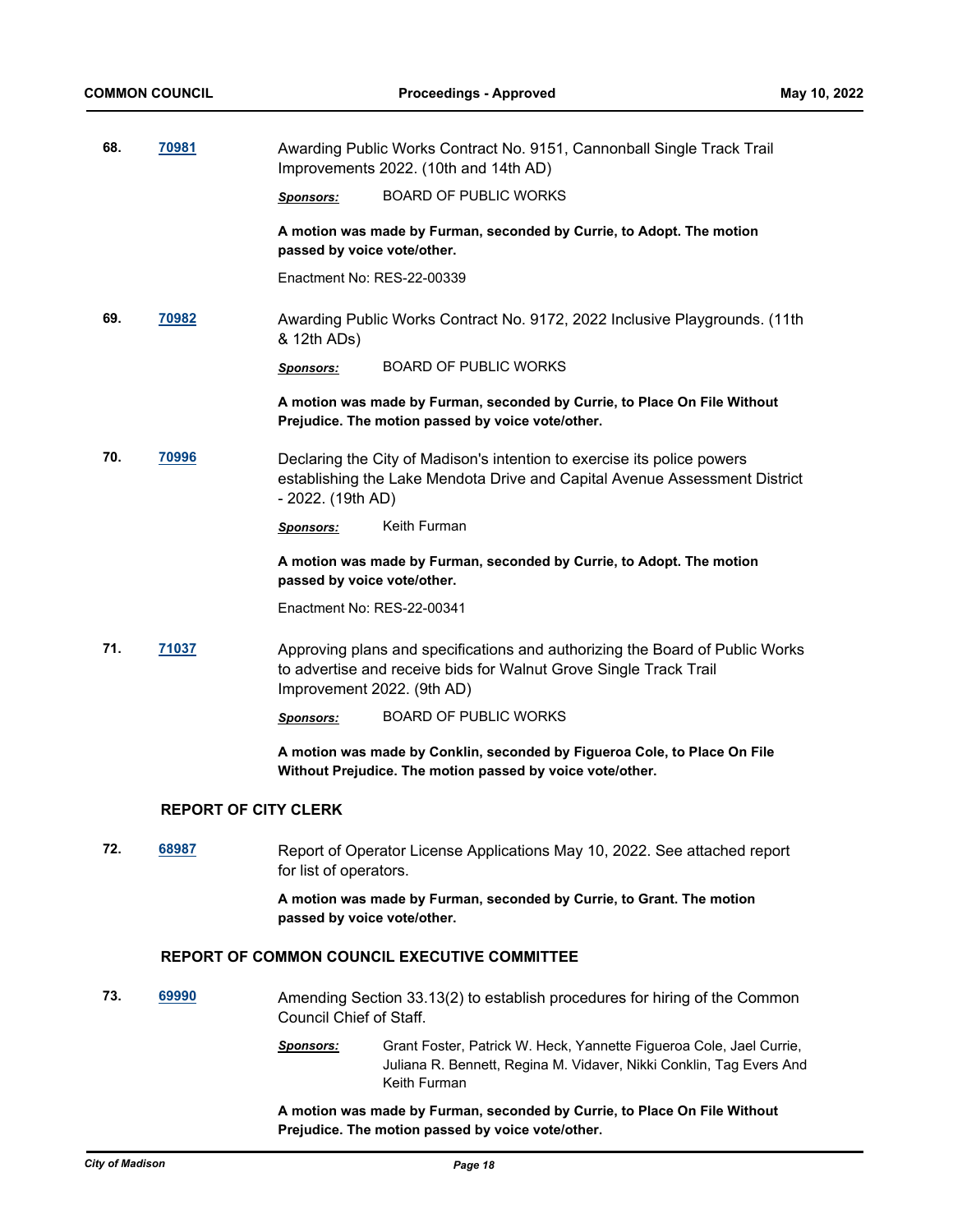**74. [70055](http://madison.legistar.com/gateway.aspx?m=l&id=/matter.aspx?key=81252)** Amending Section 33.13(2) of the Madison General Ordinances to Specify Hiring and Supervision of Common Council Office Staff.

*Sponsors:* Sheri Carter And Nasra Wehelie

**A motion was made by Furman, seconded by Currie, to Place On File Without Prejudice. The motion passed by voice vote/other.**

### **REPORT OF DEPARTMENT OF PLANNING AND COMMUNITY AND ECONOMIC DEVELOPMENT**

**75. [70557](http://madison.legistar.com/gateway.aspx?m=l&id=/matter.aspx?key=82596)** Approving a Certified Survey Map of property owned by Wisconsin Youth Symphony Orchestras, Inc. located at 1128 E Washington Avenue; 6th Ald. Dist.

*Sponsors:* Planning Division

**A motion was made by Furman, seconded by Currie, to Adopt under suspension of MGO 2.055. The motion passed by voice vote/other.**

Enactment No: RES-22-00342

**76. [71285](http://madison.legistar.com/gateway.aspx?m=l&id=/matter.aspx?key=83226)** Amending Approved Youth Poet Laureate Program Resolution No. 68286, RES-21-00818 to be an annual designation instead of biennial.

*Sponsors:* Sheri Carter

**A motion was made by Furman, seconded by Currie, to Adopt under suspension of MGO 2.055. The motion passed by voice vote/other.**

Enactment No: RES-22-00343

### **REPORT OF FINANCE COMMITTEE**

- **77. [70597](http://madison.legistar.com/gateway.aspx?m=l&id=/matter.aspx?key=82628)** Approving a land sale and agreements with Dane County to sell and develop portions of the Yahara Hills Golf Course as a future landfill, compost site and sustainable business park, and entering into a new solid waste agreement.
	- *Sponsors:* Satya V. Rhodes-Conway, Tag Evers, Yannette Figueroa Cole, Patrick W. Heck, Charles Myadze, Regina M. Vidaver And Keith Furman

Common Council (6/21/22)

**A motion was made by Harrington-McKinney, seconded by Carter, to Refer to a future Meeting to Adopt to the COMMON COUNCIL,. The motion failed by the following vote:**

- **Ayes:** 2 Sheri Carterand Barbara Harrington-McKinney
- Noes: 17 Patrick W. Heck; Lindsay Lemmer; Michael E. Verveer; Regina M. Vidaver; Brian Benford; Nasra Wehelie; Nikki Conklin; Yannette Figueroa Cole; Arvina Martin; Syed Abbas; Tag Evers; Grant Foster; Jael Currie; Gary Halverson; Charles Myadze; Keith Furmanand Christian A. Albouras
- **Excused:** 1 Juliana R. Bennett
- **Non Voting:** 1 Satya V. Rhodes-Conway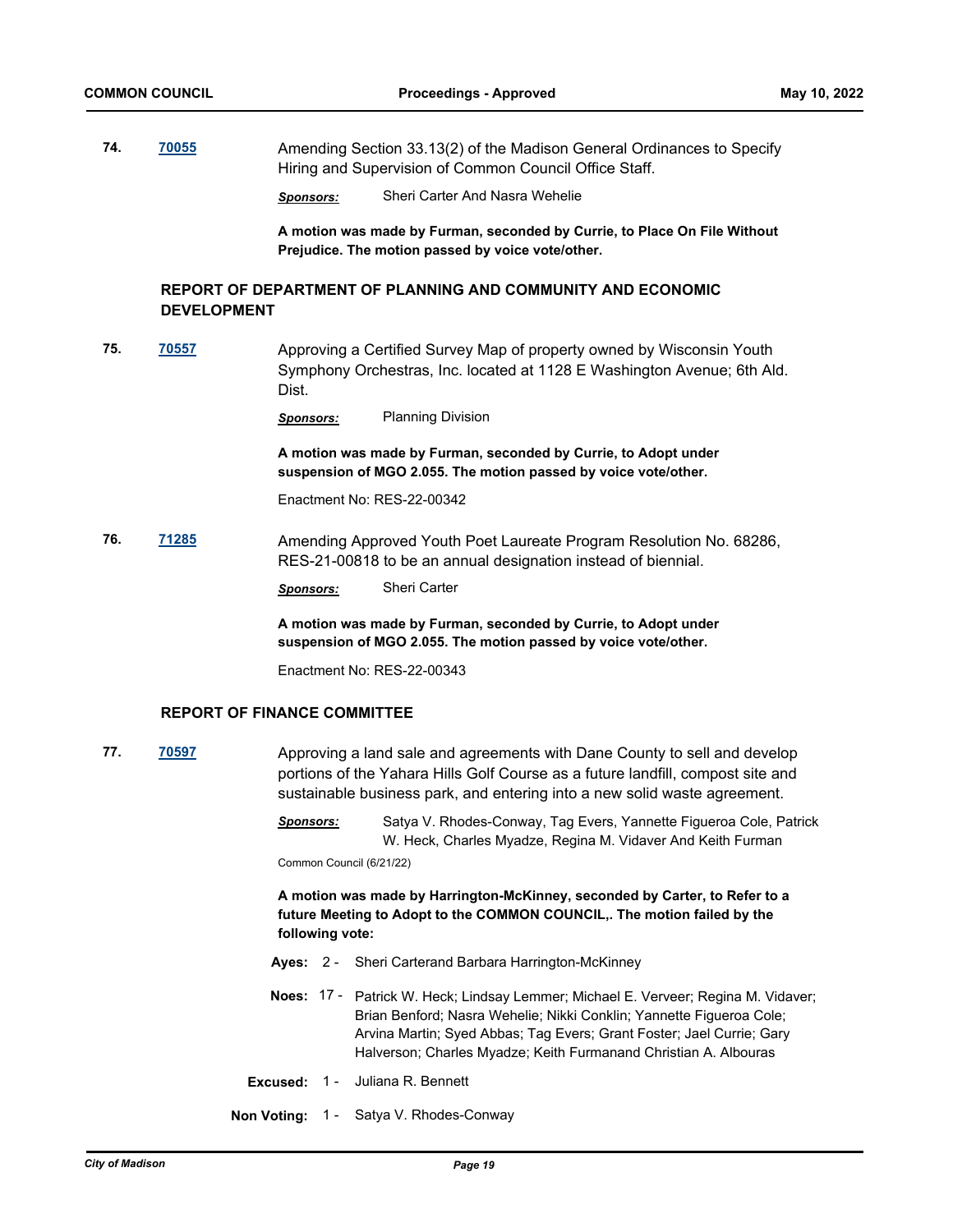|      |       |                  | A motion was made by Furman, seconded by Currie, to Adopt. The motion<br>passed by the following vote:                                                                                                                                                                                                                                                                                                       |
|------|-------|------------------|--------------------------------------------------------------------------------------------------------------------------------------------------------------------------------------------------------------------------------------------------------------------------------------------------------------------------------------------------------------------------------------------------------------|
|      |       |                  | Ayes: 17 - Patrick W. Heck; Lindsay Lemmer; Michael E. Verveer; Regina M. Vidaver;<br>Brian Benford; Nikki Conklin; Yannette Figueroa Cole; Arvina Martin; Syed<br>Abbas; Tag Evers; Sheri Carter; Grant Foster; Jael Currie; Gary Halverson;<br>Charles Myadze; Keith Furmanand Christian A. Albouras                                                                                                       |
|      |       |                  | Noes: 2 - Nasra Wehelieand Barbara Harrington-McKinney                                                                                                                                                                                                                                                                                                                                                       |
|      |       | Excused:         | 1 - Juliana R. Bennett                                                                                                                                                                                                                                                                                                                                                                                       |
|      |       |                  | <b>Non Voting: 1 - Satya V. Rhodes-Conway</b>                                                                                                                                                                                                                                                                                                                                                                |
|      |       |                  | Enactment No: RES-22-00319                                                                                                                                                                                                                                                                                                                                                                                   |
| 78.  | 70633 |                  | Authorizing the City's execution of a Third Amendment to Development<br>Agreement, together with other associated agreements and documents,<br>between the City, Beitler Real Estate Services, LLC and MDI Judge Doyle<br>Square Apartment, LLC pertaining to the property located at 114 E. Wilson<br>Street, which is part of the project commonly known as the Judge Doyle<br>Square Development Project. |
|      |       | Sponsors:        | Michael E. Verveer                                                                                                                                                                                                                                                                                                                                                                                           |
|      |       |                  | A motion was made by Furman, seconded by Currie, to Adopt. The motion<br>passed by voice vote/other.                                                                                                                                                                                                                                                                                                         |
|      |       |                  | Enactment No: RES-22-00344                                                                                                                                                                                                                                                                                                                                                                                   |
| n79. | 70758 | enforcement.     | Amending the Police Department's 2022 Operating Budget and authorizing<br>the Mayor and Chief of Police to accept up to \$20,000 in funding from the<br>Wisconsin Department of Transportation for Beltline flex lane traffic safety                                                                                                                                                                         |
|      |       | <b>Sponsors:</b> | Patrick W. Heck And Sheri Carter                                                                                                                                                                                                                                                                                                                                                                             |
|      |       |                  | A motion was made by Furman, seconded by Currie, to Adopt - 15 Votes<br>Required. The motion passed by voice vote/other.                                                                                                                                                                                                                                                                                     |
|      |       |                  | Enactment No: RES-22-00345                                                                                                                                                                                                                                                                                                                                                                                   |
| 80.  | 70847 |                  | A Resolution to authorize the noncompetitive purchase of goods from<br>Wausau Tile, Inc. as a sole source provider of custom color, finish and<br>designed paver tiles. This expenditure will be funded through Monona<br>Terrace's 2022 Capital Budget. The tiles will cost \$181,260.37                                                                                                                    |
|      |       | <b>Sponsors:</b> | Michael E. Verveer And Sheri Carter                                                                                                                                                                                                                                                                                                                                                                          |
|      |       |                  | A motion was made by Furman, seconded by Currie, to Adopt. The motion<br>passed by voice vote/other.                                                                                                                                                                                                                                                                                                         |
|      |       |                  | Enactment No: RES-22-00346                                                                                                                                                                                                                                                                                                                                                                                   |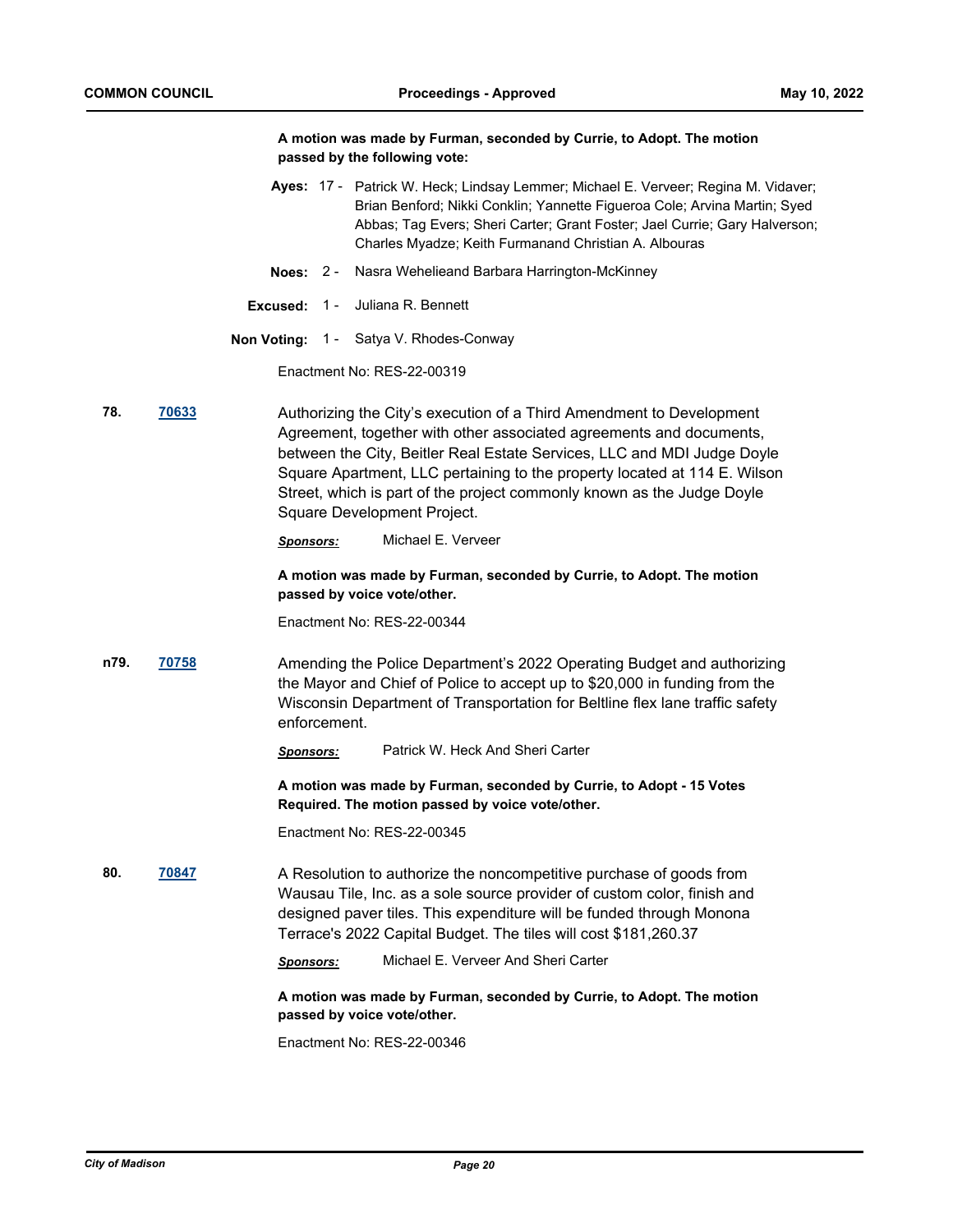| 81. | 70872 | Amending the 2022 Adopted Capital Budget to transfer \$265,000 GO<br>Borrowing from the Reconstruction Streets Program to Right-of-Way<br>Landscaping Program, to allow conversion of medians with planting beds to<br>turf and concrete. (Citywide)<br>Keith Furman<br>Sponsors: |  |                                                                                                                                                                                                                                                                                                                                                                                                                                      |  |
|-----|-------|-----------------------------------------------------------------------------------------------------------------------------------------------------------------------------------------------------------------------------------------------------------------------------------|--|--------------------------------------------------------------------------------------------------------------------------------------------------------------------------------------------------------------------------------------------------------------------------------------------------------------------------------------------------------------------------------------------------------------------------------------|--|
|     |       | A motion was made by Furman, seconded by Currie, to Adopt - 15 Votes<br>Required. The motion failed by the following vote:                                                                                                                                                        |  |                                                                                                                                                                                                                                                                                                                                                                                                                                      |  |
|     |       |                                                                                                                                                                                                                                                                                   |  | Ayes: 13 - Patrick W. Heck; Lindsay Lemmer; Michael E. Verveer; Regina M. Vidaver;<br>Nikki Conklin; Yannette Figueroa Cole; Arvina Martin; Tag Evers; Sheri<br>Carter; Grant Foster; Jael Currie; Keith Furmanand Christian A. Albouras                                                                                                                                                                                             |  |
|     |       | Noes: $6-$                                                                                                                                                                                                                                                                        |  | Brian Benford; Nasra Wehelie; Syed Abbas; Gary Halverson; Charles<br>Myadzeand Barbara Harrington-McKinney                                                                                                                                                                                                                                                                                                                           |  |
|     |       | $1 -$<br>Excused:                                                                                                                                                                                                                                                                 |  | Juliana R. Bennett                                                                                                                                                                                                                                                                                                                                                                                                                   |  |
|     |       |                                                                                                                                                                                                                                                                                   |  | Non Voting: 1 - Satya V. Rhodes-Conway                                                                                                                                                                                                                                                                                                                                                                                               |  |
| 82. | 70887 |                                                                                                                                                                                                                                                                                   |  | Authorize amendment of the 2022 Water Utility Capital Budget to include<br>\$425,000 of additional budget authority for engineering services in support of<br>bench-scale pilot testing, an alternatives analysis, and preliminary and final<br>design for Well 15 PFAS Treatment Facility project and authorization to<br>proceed with sole source award of engineering services to AECOM, in an<br>amount not to exceed \$375,000. |  |
|     |       | <u>Sponsors:</u>                                                                                                                                                                                                                                                                  |  | Satya V. Rhodes-Conway, Nasra Wehelie, Grant Foster And Syed<br>Abbas                                                                                                                                                                                                                                                                                                                                                                |  |
|     |       |                                                                                                                                                                                                                                                                                   |  | A motion was made by Furman, seconded by Currie, to Adopt - 15 Votes<br>Required. The motion passed by voice vote/other.                                                                                                                                                                                                                                                                                                             |  |
|     |       |                                                                                                                                                                                                                                                                                   |  | Enactment No: RES-22-00347                                                                                                                                                                                                                                                                                                                                                                                                           |  |
| 83. | 70909 |                                                                                                                                                                                                                                                                                   |  | Authorizing a Facade Improvement Grant to CapSquareWing, LLC for a<br>project located at 101 N Hamilton Street. (4th AD)                                                                                                                                                                                                                                                                                                             |  |
|     |       | <b>Sponsors:</b>                                                                                                                                                                                                                                                                  |  | Michael E. Verveer                                                                                                                                                                                                                                                                                                                                                                                                                   |  |
|     |       |                                                                                                                                                                                                                                                                                   |  | A motion was made by Furman, seconded by Currie, to Adopt. The motion<br>passed by voice vote/other.                                                                                                                                                                                                                                                                                                                                 |  |
|     |       |                                                                                                                                                                                                                                                                                   |  | Enactment No: RES-22-00348                                                                                                                                                                                                                                                                                                                                                                                                           |  |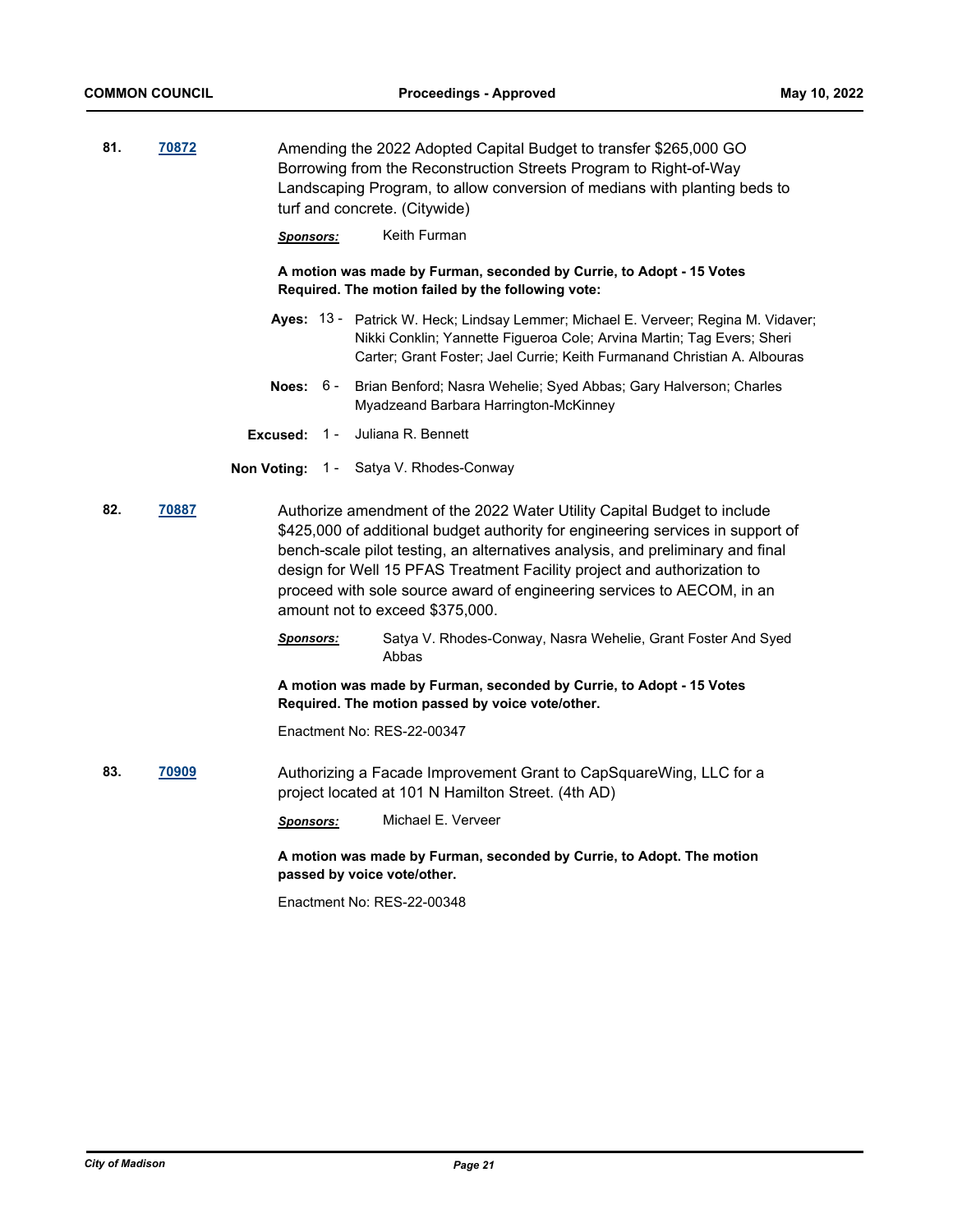| 84. | 70915 | assessments.                | Amending the 2022 Adopted Operating Budget for the Assessor to transfer<br>\$35,000 from Direct Appropriation's Contingent Reserve in the General Fund<br>to Assessor's purchased services budget and authorizing the City to retain<br>Outside Counsel on a non-competitive basis to assist the City Attorney in<br>representing the City's interests in property tax litigation with Section 42<br>housing developments which are challenging their 2020 real property tax |
|-----|-------|-----------------------------|------------------------------------------------------------------------------------------------------------------------------------------------------------------------------------------------------------------------------------------------------------------------------------------------------------------------------------------------------------------------------------------------------------------------------------------------------------------------------|
|     |       | <b>Sponsors:</b>            | Satya V. Rhodes-Conway                                                                                                                                                                                                                                                                                                                                                                                                                                                       |
|     |       |                             | A motion was made by Furman, seconded by Currie, to Adopt - 15 Votes<br>Required. The motion passed by voice vote/other.                                                                                                                                                                                                                                                                                                                                                     |
|     |       | Enactment No: RES-22-00349  |                                                                                                                                                                                                                                                                                                                                                                                                                                                                              |
| 85. | 70917 |                             | Authorizing the City's Façade Improvement Grant to 319 State Street, LLC for<br>a project located at 319 State Street. (4th AD)                                                                                                                                                                                                                                                                                                                                              |
|     |       | <b>Sponsors:</b>            | Michael E. Verveer                                                                                                                                                                                                                                                                                                                                                                                                                                                           |
|     |       | passed by voice vote/other. | A motion was made by Furman, seconded by Currie, to Adopt. The motion                                                                                                                                                                                                                                                                                                                                                                                                        |
|     |       | Enactment No: RES-22-00350  |                                                                                                                                                                                                                                                                                                                                                                                                                                                                              |
| 86. | 70962 | purpose.                    | Providing Progress Center for Black Women a \$35,000 grant for their<br>Fundamentals, Opportunities, Consistency, Understanding, Success<br>(F.O.C.U.S.) program using Small Business Equity and Recovery Program<br>(SBER) funds and authorizing the Mayor and City Clerk to sign an agreement<br>with Progress Center for Black Women or their fiscal sponsor for that                                                                                                     |
|     |       | <b>Sponsors:</b>            | Satya V. Rhodes-Conway                                                                                                                                                                                                                                                                                                                                                                                                                                                       |
|     |       | passed by voice vote/other. | A motion was made by Furman, seconded by Currie, to Adopt. The motion                                                                                                                                                                                                                                                                                                                                                                                                        |
|     |       | Enactment No: RES-22-00351  |                                                                                                                                                                                                                                                                                                                                                                                                                                                                              |
| 87. | 70965 | Department employees.       | SUBSTITUTE BY TITLE ONLY - Authorizing the City of Madison Fire<br>Department to accept a donation of workout equipment (i.e., hand weights<br>and rack systems), valued at \$21,456, from DICK'S Sporting Goods, Inc. to<br>help outfit all 14 fire stations and improve the health and wellness of Fire                                                                                                                                                                    |
|     |       | Sponsors:                   | Yannette Figueroa Cole, Nikki Conklin, Charles Myadze And Sheri<br>Carter                                                                                                                                                                                                                                                                                                                                                                                                    |
|     |       | passed by voice vote/other. | A motion was made by Furman, seconded by Currie, to Adopt. The motion                                                                                                                                                                                                                                                                                                                                                                                                        |
|     |       | Enactment No: RES-22-00352  |                                                                                                                                                                                                                                                                                                                                                                                                                                                                              |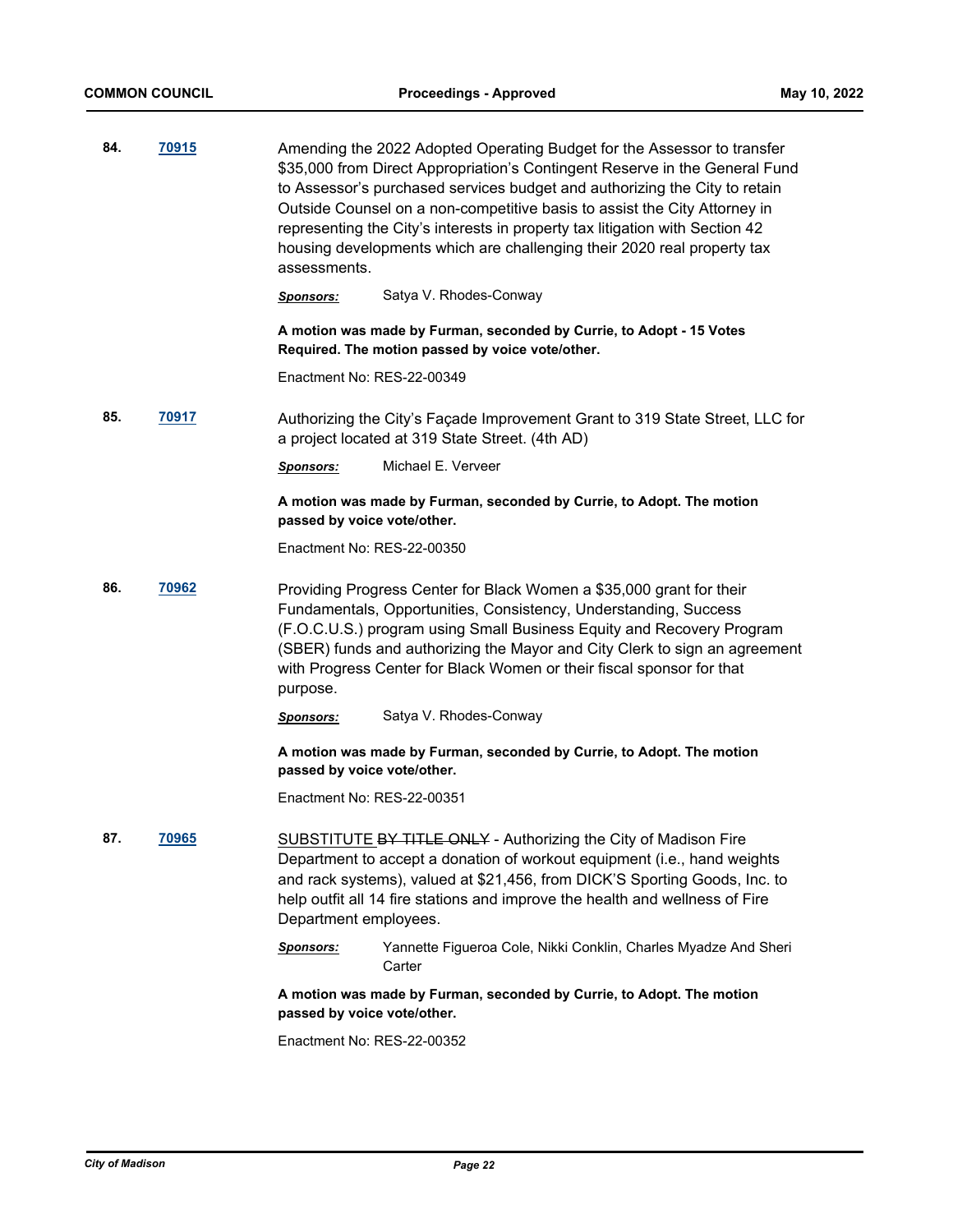| 88.<br>70971 |              | A Resolution authorizing a sole source contract authorizing the Mayor and<br>City Clerk to execute a service contract with the Center for Patient<br>Partnerships to provide services for the City of Madison - Citywide<br>Implementation of COVID-19 Education Program that is being funded through<br>a US EPA Environmental Justice Grant. |                                                                                                                                                                                                                                                                                                                                                                                                                                                                                                                                                   |  |  |
|--------------|--------------|------------------------------------------------------------------------------------------------------------------------------------------------------------------------------------------------------------------------------------------------------------------------------------------------------------------------------------------------|---------------------------------------------------------------------------------------------------------------------------------------------------------------------------------------------------------------------------------------------------------------------------------------------------------------------------------------------------------------------------------------------------------------------------------------------------------------------------------------------------------------------------------------------------|--|--|
|              |              | <u>Sponsors:</u>                                                                                                                                                                                                                                                                                                                               | Satya V. Rhodes-Conway                                                                                                                                                                                                                                                                                                                                                                                                                                                                                                                            |  |  |
|              |              | passed by voice vote/other.                                                                                                                                                                                                                                                                                                                    | A motion was made by Furman, seconded by Currie, to Adopt. The motion                                                                                                                                                                                                                                                                                                                                                                                                                                                                             |  |  |
|              |              | Enactment No: RES-22-00353                                                                                                                                                                                                                                                                                                                     |                                                                                                                                                                                                                                                                                                                                                                                                                                                                                                                                                   |  |  |
| 89.          | <b>70985</b> |                                                                                                                                                                                                                                                                                                                                                | Approving Program Parameters for a New City Program Offering Assistance<br>to Develop Accessory Dwelling Units                                                                                                                                                                                                                                                                                                                                                                                                                                    |  |  |
|              |              | <b>Sponsors:</b>                                                                                                                                                                                                                                                                                                                               | Christian A. Albouras, Nikki Conklin, Barbara Harrington-McKinney,<br>Tag Evers, Patrick W. Heck And Grant Foster                                                                                                                                                                                                                                                                                                                                                                                                                                 |  |  |
|              |              | passed by voice vote/other.                                                                                                                                                                                                                                                                                                                    | A motion was made by Furman, seconded by Currie, to Adopt. The motion                                                                                                                                                                                                                                                                                                                                                                                                                                                                             |  |  |
|              |              | Enactment No: RES-22-00354                                                                                                                                                                                                                                                                                                                     |                                                                                                                                                                                                                                                                                                                                                                                                                                                                                                                                                   |  |  |
| 90.          | 70986        | intent of the award.                                                                                                                                                                                                                                                                                                                           | Accepting a \$2 million grant from the Wisconsin Department of Administration<br>Neighborhood Investment Fund Grant Program to support the financing of<br>costs related to the Bayview Foundation's Triangle redevelopment involving a<br>community center and housing, amending the Community Development<br>Division's 2022 Adopted Capital Budget to receive and use those funds, and<br>authorizing the Mayor and City Clerk to sign an agreement and complete any<br>other necessary documents with the State of Wisconsin to carry out the |  |  |
|              |              | <b>Sponsors:</b>                                                                                                                                                                                                                                                                                                                               | Tag Evers, Christian A. Albouras, Nikki Conklin And Barbara<br>Harrington-McKinney                                                                                                                                                                                                                                                                                                                                                                                                                                                                |  |  |
|              |              |                                                                                                                                                                                                                                                                                                                                                | A motion was made by Furman, seconded by Currie, to Adopt - 15 Votes<br>Required. The motion passed by voice vote/other.                                                                                                                                                                                                                                                                                                                                                                                                                          |  |  |
|              |              | Enactment No: RES-22-00355                                                                                                                                                                                                                                                                                                                     |                                                                                                                                                                                                                                                                                                                                                                                                                                                                                                                                                   |  |  |
| 91.          | 70987        |                                                                                                                                                                                                                                                                                                                                                | Authorizing the City of Madison to accept \$75,000 in matching funds from<br>Dane County to support the costs of a consultant-led effort to update the<br>Community Plan to Prevent and End Homelessness, amending the<br>Community Development Division's 2022 Operating Budget to reflect receipt<br>of these funds and commensurate expenditures; and authorizing the<br>Community Development Division to issue an RFP to solicit proposals from<br>organizations to provide consultant services.                                             |  |  |
|              |              | <u>Sponsors:</u>                                                                                                                                                                                                                                                                                                                               | Christian A. Albouras, Nikki Conklin, Barbara Harrington-McKinney,<br>Yannette Figueroa Cole, Tag Evers, Grant Foster, Satya V.<br>Rhodes-Conway And Sheri Carter                                                                                                                                                                                                                                                                                                                                                                                 |  |  |
|              |              |                                                                                                                                                                                                                                                                                                                                                | A motion was made by Furman, seconded by Currie, to Adopt - 15 Votes<br>Required. The motion passed by voice vote/other.                                                                                                                                                                                                                                                                                                                                                                                                                          |  |  |

Enactment No: RES-22-00356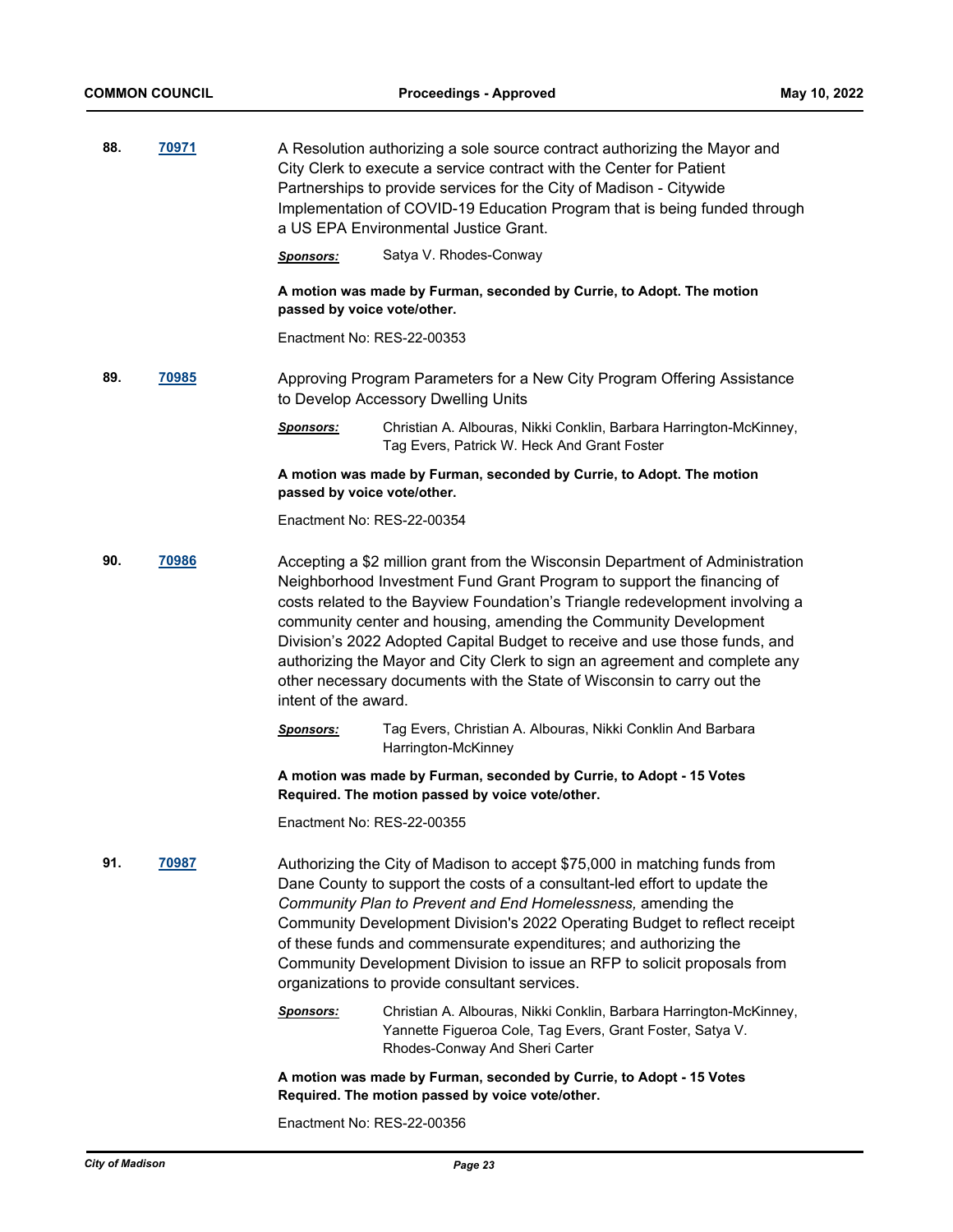| 92. | 70988                            |                             | Directing City Engineering staff to proceed with renovations to the structure<br>located at 2002 Zeier Road necessary to convert it to temporary use as a<br>shelter for single men experiencing homelessness, and amending the City's<br>2022 Adopted Capital Budget to authorize an additional \$500,000 of general<br>obligation borrowing to complete that work. |
|-----|----------------------------------|-----------------------------|----------------------------------------------------------------------------------------------------------------------------------------------------------------------------------------------------------------------------------------------------------------------------------------------------------------------------------------------------------------------|
|     |                                  | <u>Sponsors:</u>            | Satya V. Rhodes-Conway, Gary Halverson, Yannette Figueroa Cole,<br>Keith Furman, Tag Evers, Grant Foster And Sheri Carter                                                                                                                                                                                                                                            |
|     |                                  |                             | A motion was made by Furman, seconded by Currie, to Adopt - 15 Votes<br>Required. The motion passed by voice vote/other.                                                                                                                                                                                                                                             |
|     |                                  | Enactment No: RES-22-00357  |                                                                                                                                                                                                                                                                                                                                                                      |
| 93. | <u>71039</u>                     |                             | Amending Section 3.54(9)(b) of the Madison General Ordinances to add the<br>position of Parking Division Manager to Compensation Group (CG) 21 and<br>retitling the position elsewhere in the ordinances.                                                                                                                                                            |
|     |                                  | <u>Sponsors:</u>            | Satya V. Rhodes-Conway                                                                                                                                                                                                                                                                                                                                               |
|     |                                  | passed by voice vote/other. | A motion was made by Furman, seconded by Currie, to Adopt. The motion                                                                                                                                                                                                                                                                                                |
|     |                                  | Enactment No: ORD-22-00037  |                                                                                                                                                                                                                                                                                                                                                                      |
| 94. | <u>71040</u>                     |                             | Adopting and confirming the Labor Agreement between the City of Madison<br>and the International Association of Fire Fighters Local 311 (IAFF Local 311)<br>for the period January 1, 2022 through December 31, 2024.                                                                                                                                                |
|     |                                  | <u>Sponsors:</u>            | Satya V. Rhodes-Conway                                                                                                                                                                                                                                                                                                                                               |
|     |                                  | passed by voice vote/other. | A motion was made by Furman, seconded by Currie, to Adopt. The motion                                                                                                                                                                                                                                                                                                |
|     |                                  | Enactment No: RES-22-00358  |                                                                                                                                                                                                                                                                                                                                                                      |
|     | <b>REPORT OF PLAN COMMISSION</b> |                             |                                                                                                                                                                                                                                                                                                                                                                      |
| 95. | 69799                            |                             | Approving a Certified Survey Map of property owned by Threshold<br>Development, LLC located at 2165 Linden Avenue; 15th Ald. Dist.                                                                                                                                                                                                                                   |
|     |                                  | Sponsors:                   | <b>Planning Division</b>                                                                                                                                                                                                                                                                                                                                             |
|     |                                  |                             | A motion was made by Furman, seconded by Currie, to Adopt under<br>suspension of MGO 2.055. The motion passed by voice vote/other.                                                                                                                                                                                                                                   |
|     |                                  | Enactment No: RES-22-00359  |                                                                                                                                                                                                                                                                                                                                                                      |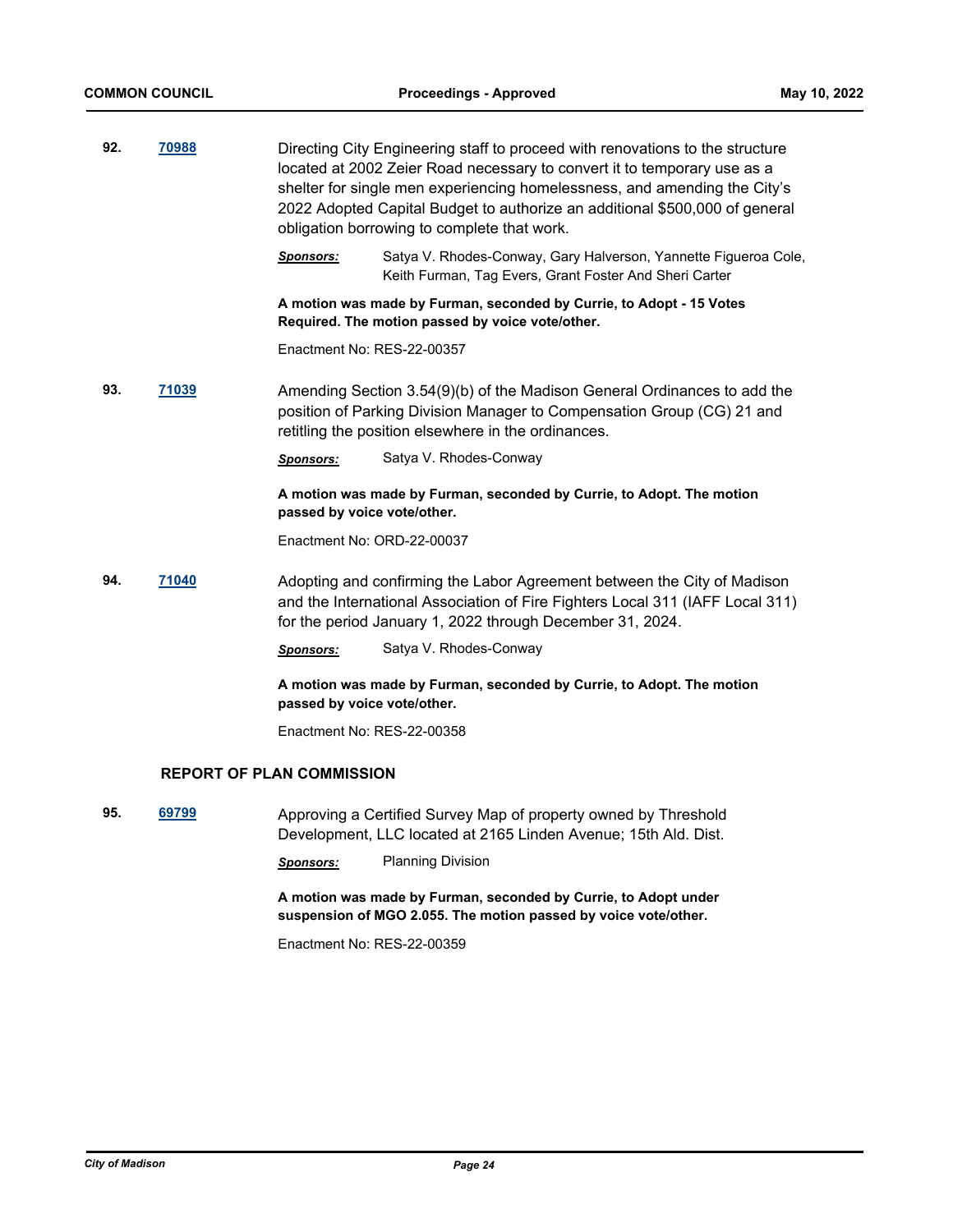| 96.  | 69937                         | Amending the Schenk-Atwood-Starkweather-Worthington Park Neighborhood<br>Plan to add a land use recommendation for northern half of the block bounded<br>by Linden Avenue, Atwood Avenue, Division Street, and Dunning Street, for<br>future redevelopment to be "Medium Residential", as shown on the plan<br>amendment and map |                                                                                                                                                                                                                                                                                     |  |  |
|------|-------------------------------|----------------------------------------------------------------------------------------------------------------------------------------------------------------------------------------------------------------------------------------------------------------------------------------------------------------------------------|-------------------------------------------------------------------------------------------------------------------------------------------------------------------------------------------------------------------------------------------------------------------------------------|--|--|
|      |                               | Grant Foster, Brian Benford And Yannette Figueroa Cole                                                                                                                                                                                                                                                                           |                                                                                                                                                                                                                                                                                     |  |  |
|      |                               |                                                                                                                                                                                                                                                                                                                                  | A motion was made by Furman, seconded by Currie, to Adopt. The motion<br>passed by the following vote:                                                                                                                                                                              |  |  |
|      |                               |                                                                                                                                                                                                                                                                                                                                  | Ayes: 15 - Patrick W. Heck; Lindsay Lemmer; Michael E. Verveer; Regina M. Vidaver;<br>Brian Benford; Nikki Conklin; Yannette Figueroa Cole; Arvina Martin; Tag<br>Evers; Grant Foster; Jael Currie; Gary Halverson; Charles Myadze; Keith<br><b>Furmanand Christian A. Albouras</b> |  |  |
|      |                               | Noes: $4-$                                                                                                                                                                                                                                                                                                                       | Barbara Harrington-McKinney; Nasra Wehelie; Syed Abbasand Sheri Carter                                                                                                                                                                                                              |  |  |
|      |                               | Excused: $1 -$                                                                                                                                                                                                                                                                                                                   | Juliana R. Bennett                                                                                                                                                                                                                                                                  |  |  |
|      |                               |                                                                                                                                                                                                                                                                                                                                  | Non Voting: 1 - Satya V. Rhodes-Conway                                                                                                                                                                                                                                              |  |  |
|      |                               | Enactment No: RES-22-00318                                                                                                                                                                                                                                                                                                       |                                                                                                                                                                                                                                                                                     |  |  |
| 97.  | 70632                         |                                                                                                                                                                                                                                                                                                                                  | Accepting the report titled "Comprehensive Plan - 2022 Progress Update"                                                                                                                                                                                                             |  |  |
|      |                               | <u>Sponsors:</u>                                                                                                                                                                                                                                                                                                                 | Satya V. Rhodes-Conway                                                                                                                                                                                                                                                              |  |  |
|      |                               | A motion was made by Furman, seconded by Currie, to Adopt. The motion<br>passed by voice vote/other.                                                                                                                                                                                                                             |                                                                                                                                                                                                                                                                                     |  |  |
|      |                               |                                                                                                                                                                                                                                                                                                                                  | Enactment No: RES-22-00360                                                                                                                                                                                                                                                          |  |  |
| 98.  | 70654                         |                                                                                                                                                                                                                                                                                                                                  | Amending the Yahara Hills Neighborhood Development Plan, a supplement to<br>the City of Madison Comprehensive Plan, to provide updated<br>recommendations for the area located on the eastern portion of the Yahara<br>Hills Golf Course.                                           |  |  |
|      |                               | <u>Sponsors:</u>                                                                                                                                                                                                                                                                                                                 | Satya V. Rhodes-Conway And Yannette Figueroa Cole                                                                                                                                                                                                                                   |  |  |
|      |                               |                                                                                                                                                                                                                                                                                                                                  | A motion was made by Furman, seconded by Currie, to Adopt. The motion<br>passed by voice vote/other.                                                                                                                                                                                |  |  |
|      |                               | Enactment No: RES-22-00361                                                                                                                                                                                                                                                                                                       |                                                                                                                                                                                                                                                                                     |  |  |
|      | <b>REPORT OF RISK MANAGER</b> |                                                                                                                                                                                                                                                                                                                                  |                                                                                                                                                                                                                                                                                     |  |  |
| 99.  | 70691                         |                                                                                                                                                                                                                                                                                                                                  | M. Fisher - vehicle damage - \$100.04.                                                                                                                                                                                                                                              |  |  |
|      |                               |                                                                                                                                                                                                                                                                                                                                  | A motion was made by Furman, seconded by Currie, to Disallow. The motion<br>passed by voice vote/other.                                                                                                                                                                             |  |  |
| 100. | <u>70785</u>                  |                                                                                                                                                                                                                                                                                                                                  | J. McGarrity - vehicle damage - \$11,773.91.                                                                                                                                                                                                                                        |  |  |
|      |                               |                                                                                                                                                                                                                                                                                                                                  | A motion was made by Furman, seconded by Currie, to Disallow. The motion<br>passed by voice vote/other.                                                                                                                                                                             |  |  |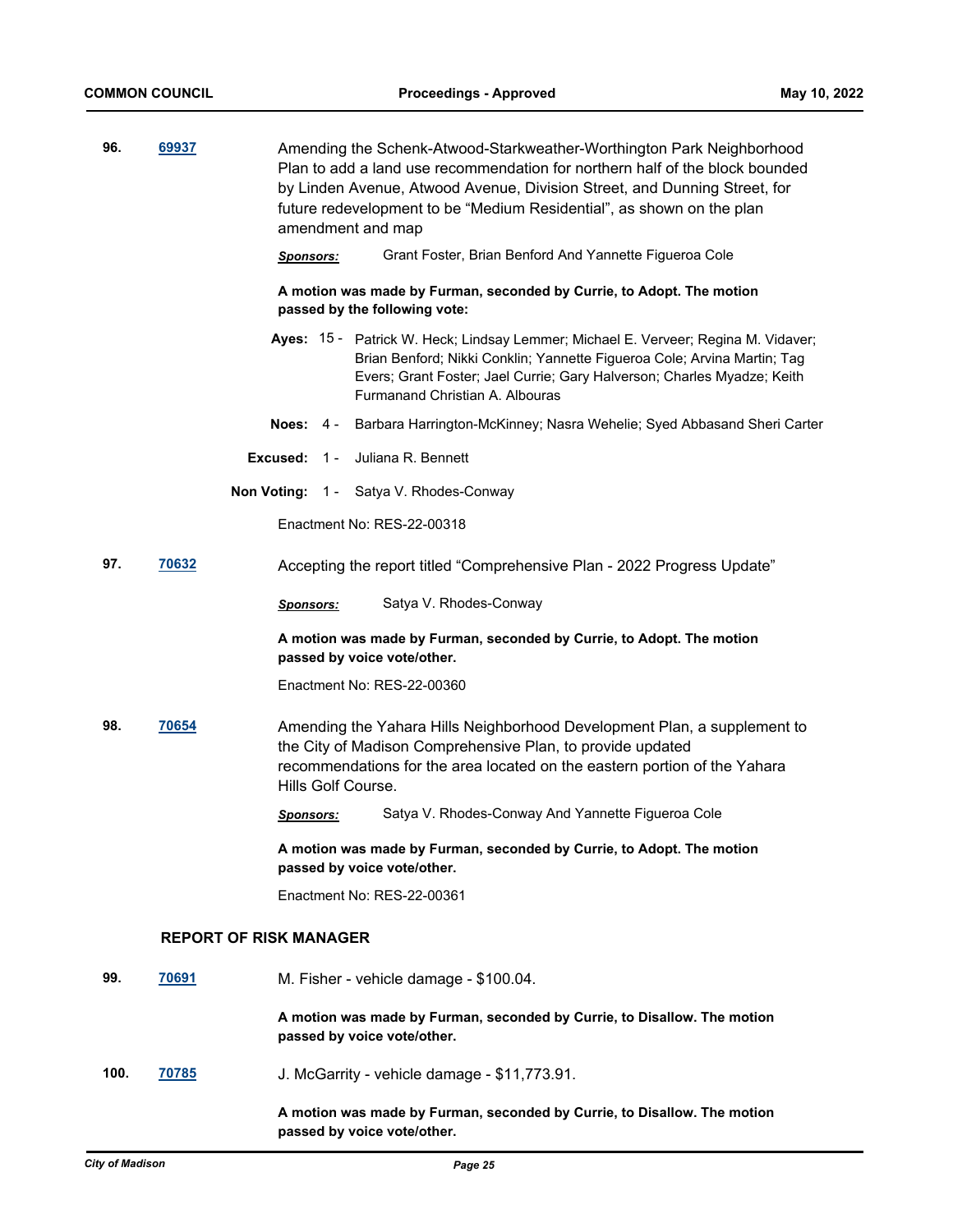### **REPORT OF STREET USE STAFF COMMISSION**

**101. [70770](http://madison.legistar.com/gateway.aspx?m=l&id=/matter.aspx?key=82784)** Amending 24.04(3)(b)2.a. to change performance times in The Confluence at Library Mall.

*Sponsors:* Juliana R. Bennett

**A motion was made by Furman, seconded by Currie, to Adopt. The motion passed by voice vote/other.**

Enactment No: ORD-22-00038

### **REPORT OF VENDING OVERSIGHT COMMITTEE**

**102. [70884](http://madison.legistar.com/gateway.aspx?m=l&id=/matter.aspx?key=82882)** Granting Special Vending Approvals under MGO 9.13(6)(k) for 2022 Special Events as detailed on the accompanying special event resolution table.

*Sponsors:* Michael E. Verveer

**A motion was made by Furman, seconded by Currie, to Adopt. The motion passed by voice vote/other.**

Enactment No: RES-22-00362

### **REPORT OF WATER UTILITY BOARD**

**103. [70643](http://madison.legistar.com/gateway.aspx?m=l&id=/matter.aspx?key=82674)** Authorizing the City's execution of a Purchase and Sale Agreement between the City of Madison and Hawthorne & Stone Construction, Inc. for the sale of surplus property located at 10451 Old Sauk Road in the City of Madison. (9th AD)

*Sponsors:* Nikki Conklin

**A motion was made by Furman, seconded by Currie, to Adopt. The motion passed by voice vote/other.**

Enactment No: RES-22-00363

# **ITEMS REFERRED TO THIS MEETING**

### **ORDINANCES**

- **104. [71016](http://madison.legistar.com/gateway.aspx?m=l&id=/matter.aspx?key=82987)** Amending 5.20 of the Madison General Ordinances related to the Police Civilian Oversight Board.
	- *Sponsors:* Yannette Figueroa Cole, Jael Currie, Juliana R. Bennett, Lindsay Lemmer, Satya V. Rhodes-Conway And Keith Furman

**A motion was made by Furman, seconded by Currie, to Adopt. The motion passed by voice vote/other.**

Enactment No: ORD-22-00039

### **RESOLUTIONS**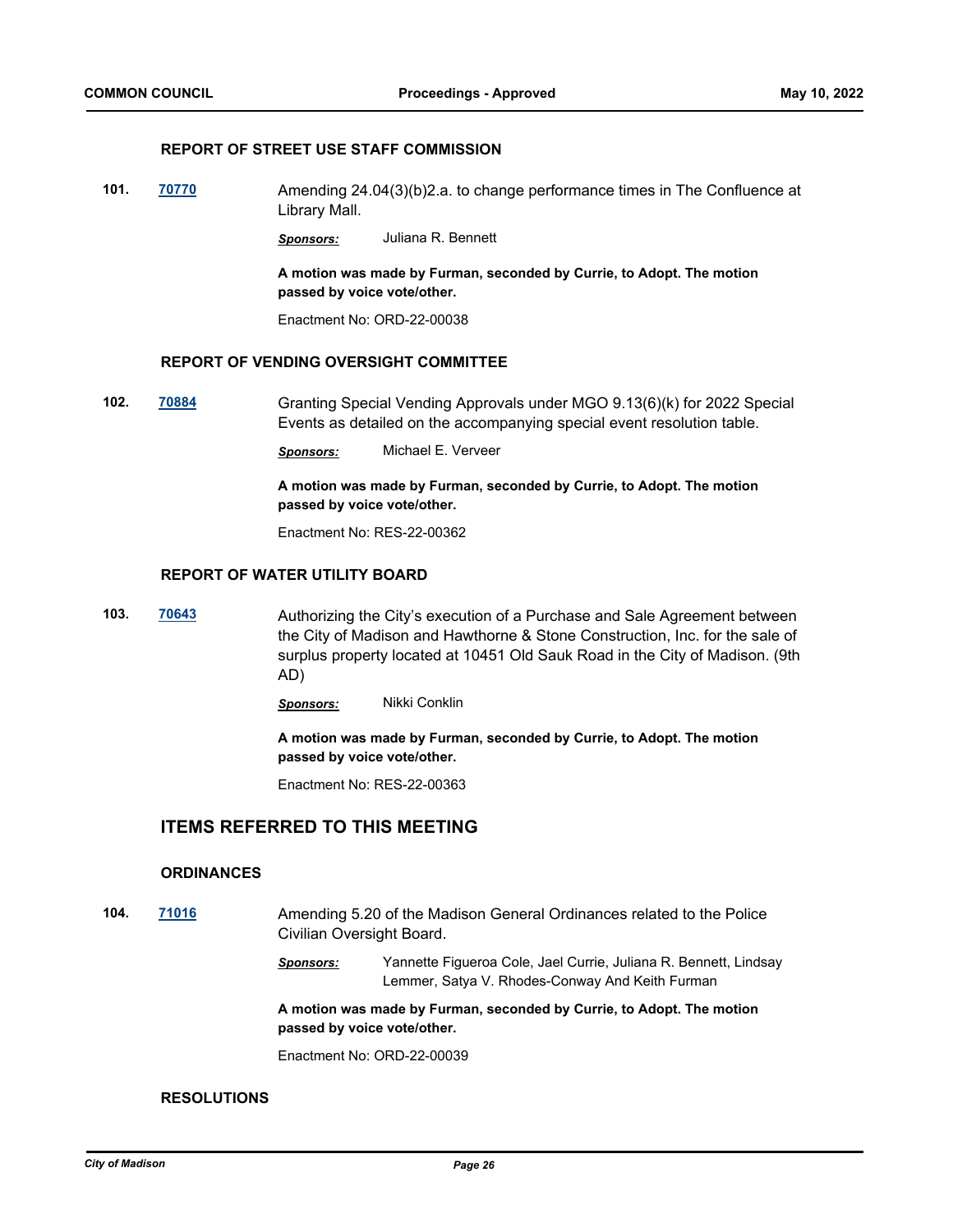| 105.<br>70937              |       |                  | Authorizing the Mayor and City Clerk to execute a one-year contract with<br>Capital Newspapers for publication services. |                                                                                                                                                                                                                                                                                                                          |  |  |
|----------------------------|-------|------------------|--------------------------------------------------------------------------------------------------------------------------|--------------------------------------------------------------------------------------------------------------------------------------------------------------------------------------------------------------------------------------------------------------------------------------------------------------------------|--|--|
|                            |       | <b>Sponsors:</b> |                                                                                                                          | Satya V. Rhodes-Conway                                                                                                                                                                                                                                                                                                   |  |  |
|                            |       |                  |                                                                                                                          | A motion was made by Furman, seconded by Currie, to Adopt. The motion<br>passed by voice vote/other.                                                                                                                                                                                                                     |  |  |
|                            |       |                  |                                                                                                                          | Enactment No: RES-22-00364                                                                                                                                                                                                                                                                                               |  |  |
| 106.                       | 71014 |                  |                                                                                                                          | Amending Resolution 61667 Adopting the Final Report of the Alder Workgroup<br>to Develop Logistics & Operational Details for Madison Police Department<br>Independent Civilian Oversight to align with MGO Section 2.27 "Council Action<br>on Solitary Reports."                                                         |  |  |
|                            |       | <b>Sponsors:</b> |                                                                                                                          | Yannette Figueroa Cole, Jael Currie, Juliana R. Bennett, Lindsay<br>Lemmer, Satya V. Rhodes-Conway And Keith Furman                                                                                                                                                                                                      |  |  |
|                            |       |                  |                                                                                                                          | A motion was made by Furman, seconded by Currie, to Adopt. The motion<br>passed by the following vote:                                                                                                                                                                                                                   |  |  |
|                            |       |                  |                                                                                                                          | Ayes: 18 - Patrick W. Heck; Lindsay Lemmer; Michael E. Verveer; Regina M. Vidaver;<br>Brian Benford; Nasra Wehelie; Nikki Conklin; Yannette Figueroa Cole;<br>Arvina Martin; Syed Abbas; Tag Evers; Sheri Carter; Grant Foster; Jael<br>Currie; Gary Halverson; Charles Myadze; Keith Furmanand Christian A.<br>Albouras |  |  |
|                            |       |                  |                                                                                                                          | Abstentions: 1 - Barbara Harrington-McKinney                                                                                                                                                                                                                                                                             |  |  |
|                            |       | Excused: $1 -$   |                                                                                                                          | Juliana R. Bennett                                                                                                                                                                                                                                                                                                       |  |  |
|                            |       |                  |                                                                                                                          | Non Voting: 1 - Satya V. Rhodes-Conway                                                                                                                                                                                                                                                                                   |  |  |
| Fnactment No: RFS-22-00365 |       |                  |                                                                                                                          |                                                                                                                                                                                                                                                                                                                          |  |  |

# **INTRODUCTION OF NEW BUSINESS FOR REFERRAL WITHOUT DEBATE**

# **ORDINANCES**

**107. [71149](http://madison.legistar.com/gateway.aspx?m=l&id=/matter.aspx?key=83100)** Amending Section 15.01(598) of the Madison General Ordinances entitled "City Boundaries" and being part of the chapter entitled "Aldermanic Districts and Wards" attaching property addressed as 60 White Oaks Lane to the 20th Aldermanic District; creating Section 15.02(146) of the Madison General Ordinances entitled "Aldermanic Districts and Wards" to attach the property to Ward 146; and amending Section 15.03(20) to add Ward 146 to Aldermanic District 20.

*Sponsors:* Satya V. Rhodes-Conway

**A motion was made by Furman, seconded by Currie, to Refer to a future Meeting to Adopt to the COMMON COUNCIL. The motion passed by voice vote/other.**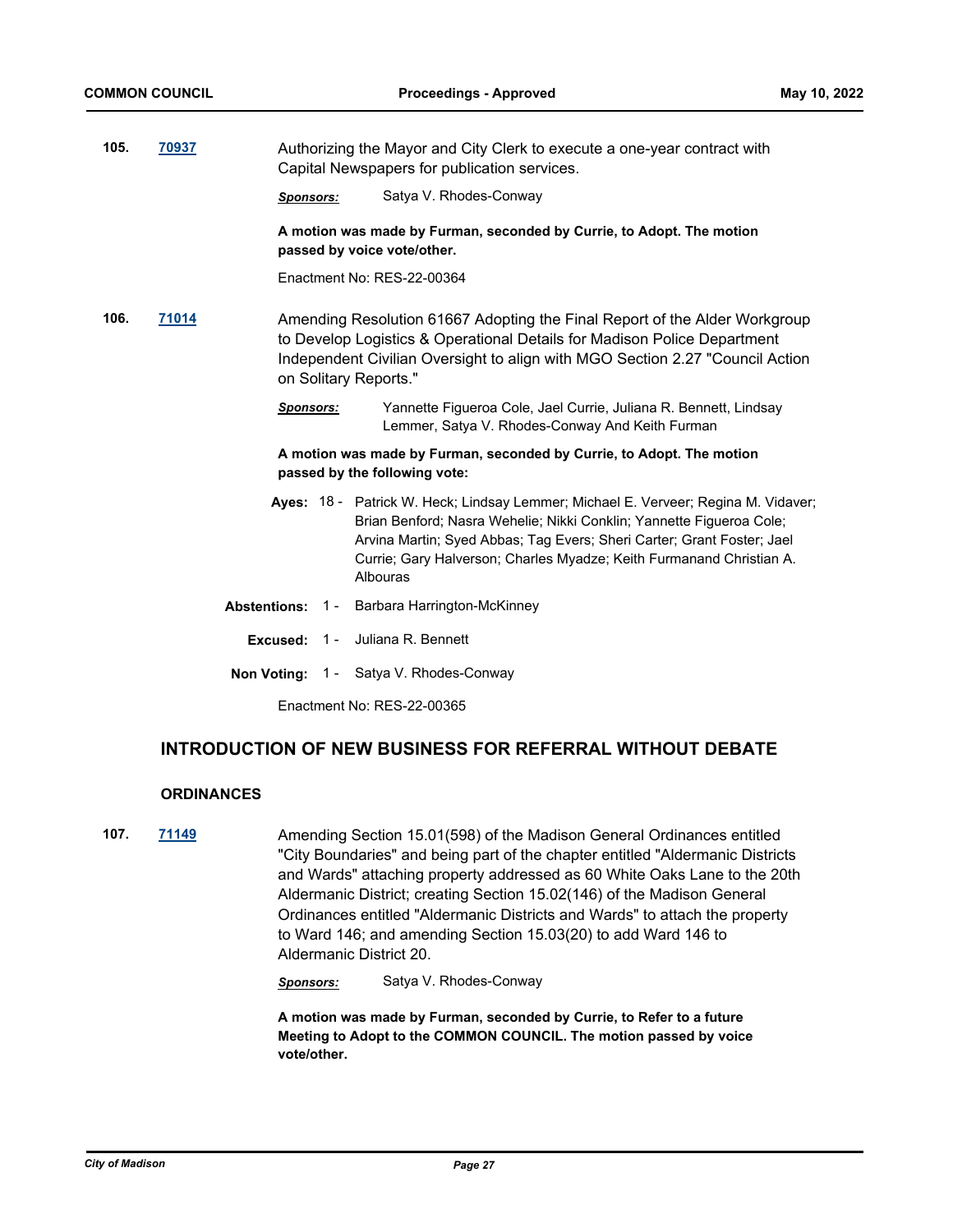| 108. | 71221        | Creating Section 28.022-00564 of the Madison General Ordinances to rezone<br>property located at 222 and 230 Merry Street, 6th Aldermanic District from<br>TR-U2 (Traditional Residential - Urban 2) District to TR-U1 (Traditional<br>Residential - Urban 1) District.       |
|------|--------------|-------------------------------------------------------------------------------------------------------------------------------------------------------------------------------------------------------------------------------------------------------------------------------|
|      |              | <b>Brian Benford</b><br>Sponsors:                                                                                                                                                                                                                                             |
|      |              | A motion was made by Furman, seconded by Currie, to Refer For Public<br>Hearing to the PLAN COMMISSION. The motion passed by voice vote/other.                                                                                                                                |
| 109. | 71222        | Creating Section 28-022-00565 of the Madison General Ordinances to rezone<br>property located at 222-232 E. Olin Avenue, 14th Aldermanic District, from SE<br>(Suburban Employment) District to TE (Traditional Employment) District.                                         |
|      |              | <b>PLAN COMMISSION</b><br>Sponsors:                                                                                                                                                                                                                                           |
|      |              | A motion was made by Furman, seconded by Currie, to Refer For Public<br>Hearing to the PLAN COMMISSION. The motion passed by voice vote/other.                                                                                                                                |
| 110. | 71223        | Creating Section 28-022-00566 of the Madison General Ordinances to rezone<br>property located at 3900-3920 Monona Drive and 109 Cottage Grove Road,<br>15th Aldermanic District, from NMX (Neighborhood Mixed-Use) District to TSS<br>(Traditional Shopping Street) District. |
|      |              | <b>PLAN COMMISSION</b><br>Sponsors:                                                                                                                                                                                                                                           |
|      |              | A motion was made by Furman, seconded by Currie, to Refer For Public<br>Hearing to the PLAN COMMISSION. The motion passed by voice vote/other.                                                                                                                                |
| 111. | 71289        | Amending Section 2.03(3) and 2.03(4) to Revise the Process for Filling<br>Common Council Vacancies.                                                                                                                                                                           |
|      |              | Gary Halverson<br>Sponsors:                                                                                                                                                                                                                                                   |
|      |              | Common Council Executive Committee (5/24/22); Common Council (5/24/22)                                                                                                                                                                                                        |
|      |              | A motion was made by Furman, seconded by Currie, to Refer to the COMMON<br>COUNCIL EXECUTIVE COMMITTEE. The motion passed by voice vote/other.                                                                                                                                |
| 112. | <u>71315</u> | Amending Section 2.04(1)(d) of the Madison General Ordinances to Remove<br>Reference to Public Comments and Hearings as Special Order of Business.                                                                                                                            |
|      |              | <b>Grant Foster</b><br>Sponsors:                                                                                                                                                                                                                                              |
|      |              | Common Council (5/24/22)                                                                                                                                                                                                                                                      |
|      |              | A motion was made by Furman, seconded by Currie, to Refer to a future<br>Meeting to Adopt to the COMMON COUNCIL. The motion passed by voice<br>vote/other.                                                                                                                    |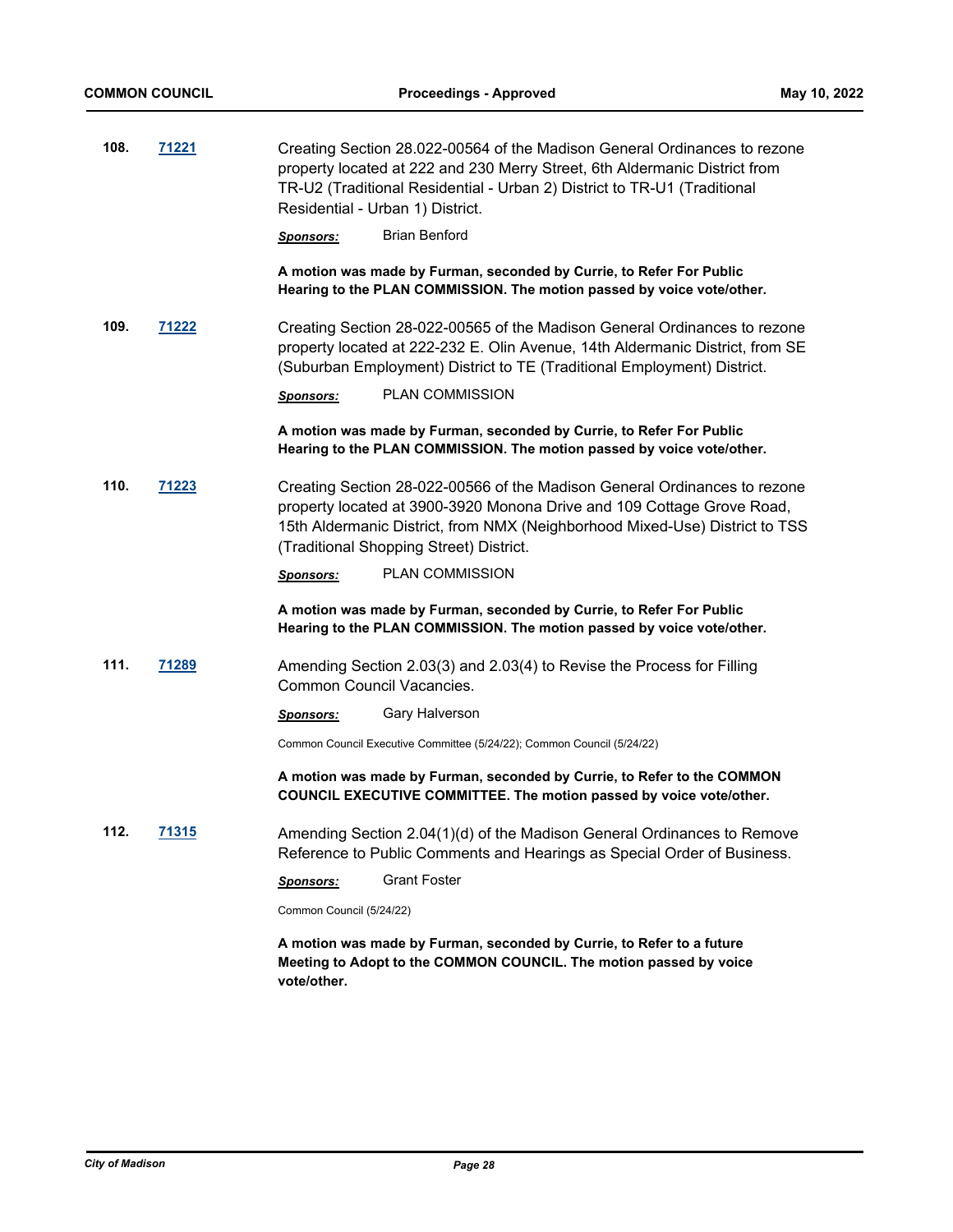**113. [71317](http://madison.legistar.com/gateway.aspx?m=l&id=/matter.aspx?key=83256)** Amending Section 2.029(5) of the Madison General Ordinances Regarding Public Comments at Common Council Meetings.

*Sponsors:* Grant Foster

Common Council (5/24/22)

**A motion was made by Furman, seconded by Currie, to Refer to a future Meeting to Adopt to the COMMON COUNCIL. The motion passed by voice vote/other.**

**114. [71318](http://madison.legistar.com/gateway.aspx?m=l&id=/matter.aspx?key=83257)** Amending Section 2.055(3) of the Madison General Ordinances to Exclude Referrals Without Consent of the Lead Sponsor From Consent Agenda.

*Sponsors:* Grant Foster

Common Council (5/24/22)

**A motion was made by Furman, seconded by Currie, to Refer to a future Meeting to Adopt to the COMMON COUNCIL. The motion passed by voice vote/other.**

#### **RESOLUTIONS**

**115. [70637](http://madison.legistar.com/gateway.aspx?m=l&id=/matter.aspx?key=82668)** City of Madison Commits to the Five Principles of Responsible Outdoor Lighting and Strengthens Lighting Ordinance *Sponsors:* Grant Foster And Tag Evers **A motion was made by Furman, seconded by Currie, to Withdrawn. The motion passed by voice vote/other. 116. [71086](http://madison.legistar.com/gateway.aspx?m=l&id=/matter.aspx?key=83043)** Authorizing the City to execute a noncompetitive selection contract for one-year term of service, with four (4) one-year renewal options, for services

provided by Bruce Municipal / Macqueen Equipment group, for annual preventive maintenance of street sweepers and vactor trucks.

*Sponsors:* Satya V. Rhodes-Conway

**A motion was made by Furman, seconded by Currie, to Referred to the FINANCE COMMITTEE. The motion passed by voice vote/other.**

**117. [71123](http://madison.legistar.com/gateway.aspx?m=l&id=/matter.aspx?key=83074)** Authorizing the Mayor and City Clerk to enter into a Donation Agreement and Construction Agreement with the Madison Parks Foundation for the Privately Funded Improvement of the Glenway Golf Park Clubhouse.

> *Sponsors:* Tag Evers, Syed Abbas, Yannette Figueroa Cole And Regina M. Vidaver

**A motion was made by Furman, seconded by Currie, to Referred to the BOARD OF PARK COMMISSIONERS. The motion passed by voice vote/other.**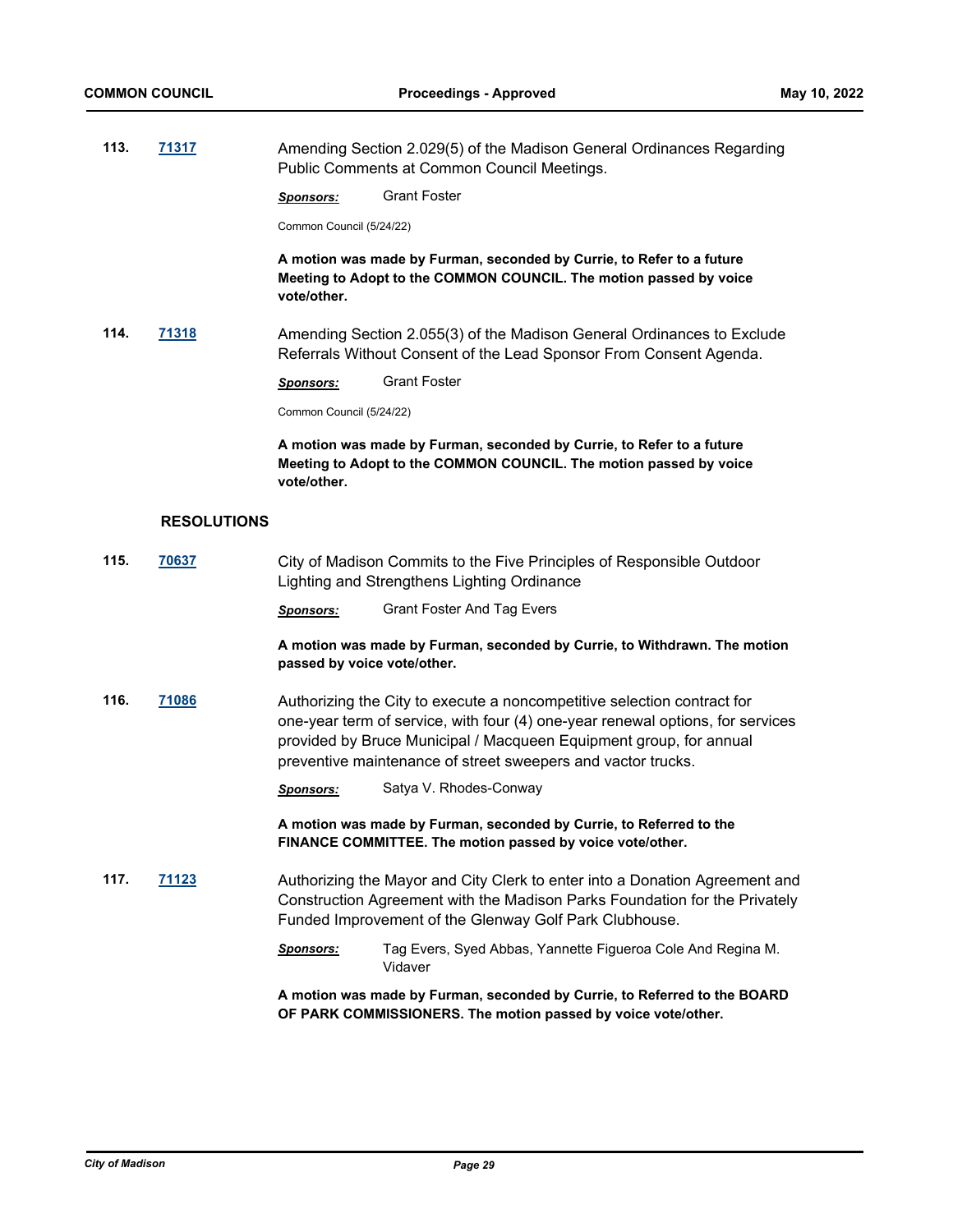| 118. | 71124        | Dissolving Tax Incremental District (TID) #25 (Wilson Street Corridor). |                                                                                                                                                                                            |  |  |
|------|--------------|-------------------------------------------------------------------------|--------------------------------------------------------------------------------------------------------------------------------------------------------------------------------------------|--|--|
|      |              | <b>Sponsors:</b>                                                        | Satya V. Rhodes-Conway And Michael E. Verveer                                                                                                                                              |  |  |
|      |              |                                                                         | A motion was made by Furman, seconded by Currie, to Referred to the<br>FINANCE COMMITTEE. The motion passed by voice vote/other.                                                           |  |  |
| 119. | <u>71125</u> |                                                                         | Dissolving Tax Incremental District (TID) #35 (West Beltline Highway)                                                                                                                      |  |  |
|      |              | <b>Sponsors:</b>                                                        | Satya V. Rhodes-Conway, Sheri Carter And Yannette Figueroa Cole                                                                                                                            |  |  |
|      |              |                                                                         | A motion was made by Furman, seconded by Currie, to Referred to the<br>FINANCE COMMITTEE. The motion passed by voice vote/other.                                                           |  |  |
| 120. | 71147        |                                                                         | Authorizing the Planning Division's shift to a Planning Framework with 13<br>higher level Area Plans to be updated every 10 years                                                          |  |  |
|      |              | <b>Sponsors:</b>                                                        | Satya V. Rhodes-Conway, Patrick W. Heck, Lindsay Lemmer, Keith<br>Furman, Yannette Figueroa Cole, Grant Foster And Christian A.<br>Albouras                                                |  |  |
|      |              |                                                                         | A motion was made by Furman, seconded by Currie, to Referred to the PLAN<br>COMMISSION. The motion passed by voice vote/other.                                                             |  |  |
| 121. | 71148        |                                                                         | BY TITLE ONLY - Seeking Common Council approval of the 2022-2023 Arts<br>Grants awards funding and Artists at Work Grants awards funding as<br>recommended by the Madison Arts Commission. |  |  |
|      |              | <b>Sponsors:</b>                                                        | <b>Sheri Carter</b>                                                                                                                                                                        |  |  |
|      |              |                                                                         | A motion was made by Furman, seconded by Currie, to Referred to the<br>FINANCE COMMITTEE. The motion passed by voice vote/other.                                                           |  |  |
| 122. | 71167        |                                                                         | Incorporating Health & Safety Goals, Strategies, and Actions into the City's<br>Performance Excellence Framework                                                                           |  |  |
|      |              | <b>Sponsors:</b>                                                        | Satya V. Rhodes-Conway, Keith Furman, Grant Foster, Nasra<br>Wehelie, Lindsay Lemmer And Patrick W. Heck                                                                                   |  |  |
|      |              |                                                                         | A motion was made by Furman, seconded by Currie, to Referred to the PLAN<br>COMMISSION. The motion passed by voice vote/other.                                                             |  |  |
| 123. | <u>71174</u> | (Citywide)                                                              | Amending RES-22-00065 supporting an application to WisDOT for Federal<br>funding under the 2022-2026 Transportation Alternatives Program (TAP)                                             |  |  |
|      |              | <b>Sponsors:</b>                                                        | <b>Grant Foster And Keith Furman</b>                                                                                                                                                       |  |  |
|      |              | voice vote/other.                                                       | A motion was made by Furman, seconded by Currie, to Referred to the<br>TRANSPORTATION POLICY AND PLANNING BOARD. The motion passed by                                                      |  |  |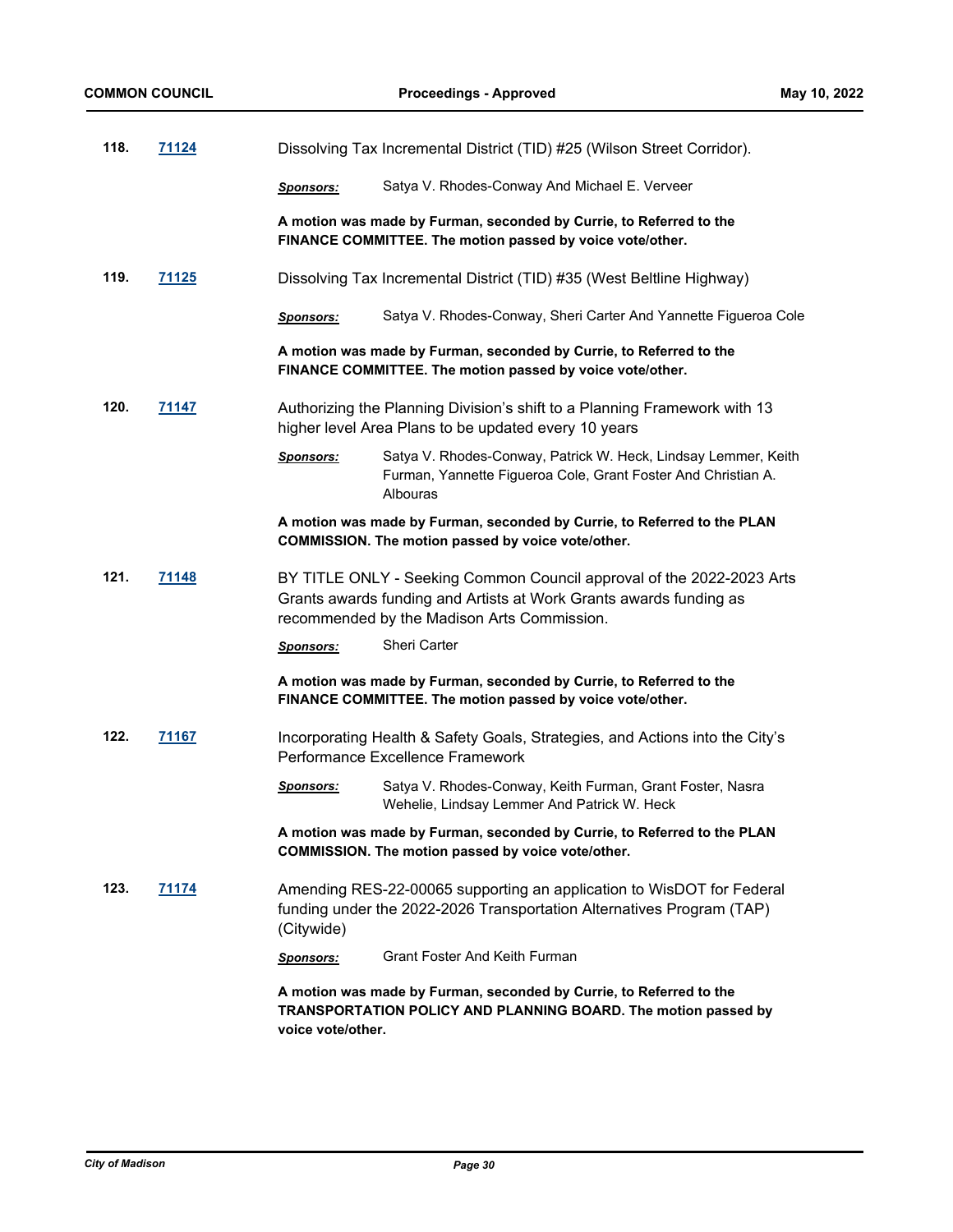| 124. | 71175        |                       | Authorizing the Negotiation and Execution of a Contract with HNTB for<br>Passenger Rail Study Services.                                                                                                                                                                                                                                                                                                                                                          |
|------|--------------|-----------------------|------------------------------------------------------------------------------------------------------------------------------------------------------------------------------------------------------------------------------------------------------------------------------------------------------------------------------------------------------------------------------------------------------------------------------------------------------------------|
|      |              | <u>Sponsors:</u>      | Grant Foster, Keith Furman, Barbara Harrington-McKinney, Charles<br>Myadze, Patrick W. Heck And Satya V. Rhodes-Conway                                                                                                                                                                                                                                                                                                                                           |
|      |              | voice vote/other.     | A motion was made by Furman, seconded by Currie, to Referred to the<br>TRANSPORTATION POLICY AND PLANNING BOARD. The motion passed by                                                                                                                                                                                                                                                                                                                            |
| 125. | <u>71182</u> |                       | Approving the 2022 Resource Recovery Special Charge                                                                                                                                                                                                                                                                                                                                                                                                              |
|      |              | <b>Sponsors:</b>      | Satya V. Rhodes-Conway, Keith Furman, Tag Evers, Patrick W. Heck<br>And Yannette Figueroa Cole                                                                                                                                                                                                                                                                                                                                                                   |
|      |              |                       | A motion was made by Furman, seconded by Currie, to Referred to the<br>FINANCE COMMITTEE. The motion passed by voice vote/other.                                                                                                                                                                                                                                                                                                                                 |
| 126. | <u>71186</u> |                       | Approving the Resource Recovery Special Charge Policy                                                                                                                                                                                                                                                                                                                                                                                                            |
|      |              | <u>Sponsors:</u>      | Satya V. Rhodes-Conway, Keith Furman, Tag Evers, Patrick W. Heck<br>And Yannette Figueroa Cole                                                                                                                                                                                                                                                                                                                                                                   |
|      |              |                       | A motion was made by Furman, seconded by Currie, to Referred to the<br>FINANCE COMMITTEE. The motion passed by voice vote/other.                                                                                                                                                                                                                                                                                                                                 |
| 127. | 71220        | Street parking garage | Authorizing the Mayor and City Clerk to execute a parking lease agreement<br>with MM East Washington, LLC, for 60 parking stalls at the South Livingston                                                                                                                                                                                                                                                                                                         |
|      |              | <b>Sponsors:</b>      | <b>Brian Benford</b>                                                                                                                                                                                                                                                                                                                                                                                                                                             |
|      |              |                       | A motion was made by Furman, seconded by Currie, to Referred to the<br>FINANCE COMMITTEE. The motion passed by voice vote/other.                                                                                                                                                                                                                                                                                                                                 |
| 128. | <u>71224</u> |                       | Determining a Public Purpose and Necessity and adopting Transportation<br>Project Plat Numbers 12777-1 - 4.01 through 12777-1 - 4.11, and also<br>Numbers 12777-2 - 4.01 through 12777-2 - 4.15, for the required acquisitions<br>per the Plats of Land Interests for the East-West Bus Rapid Transit project.<br>Located in the City of Madison, and also within part of the Village of<br>Shorewood. (1st, 3rd, 5th, 6th, 8th, 11th, 12th, 15th and 17th AD's) |
|      |              | <u>Sponsors:</u>      | Keith Furman And Grant Foster                                                                                                                                                                                                                                                                                                                                                                                                                                    |
|      |              |                       | A motion was made by Furman, seconded by Currie, to Referred to the BOARD<br>OF PUBLIC WORKS. The motion passed by voice vote/other.                                                                                                                                                                                                                                                                                                                             |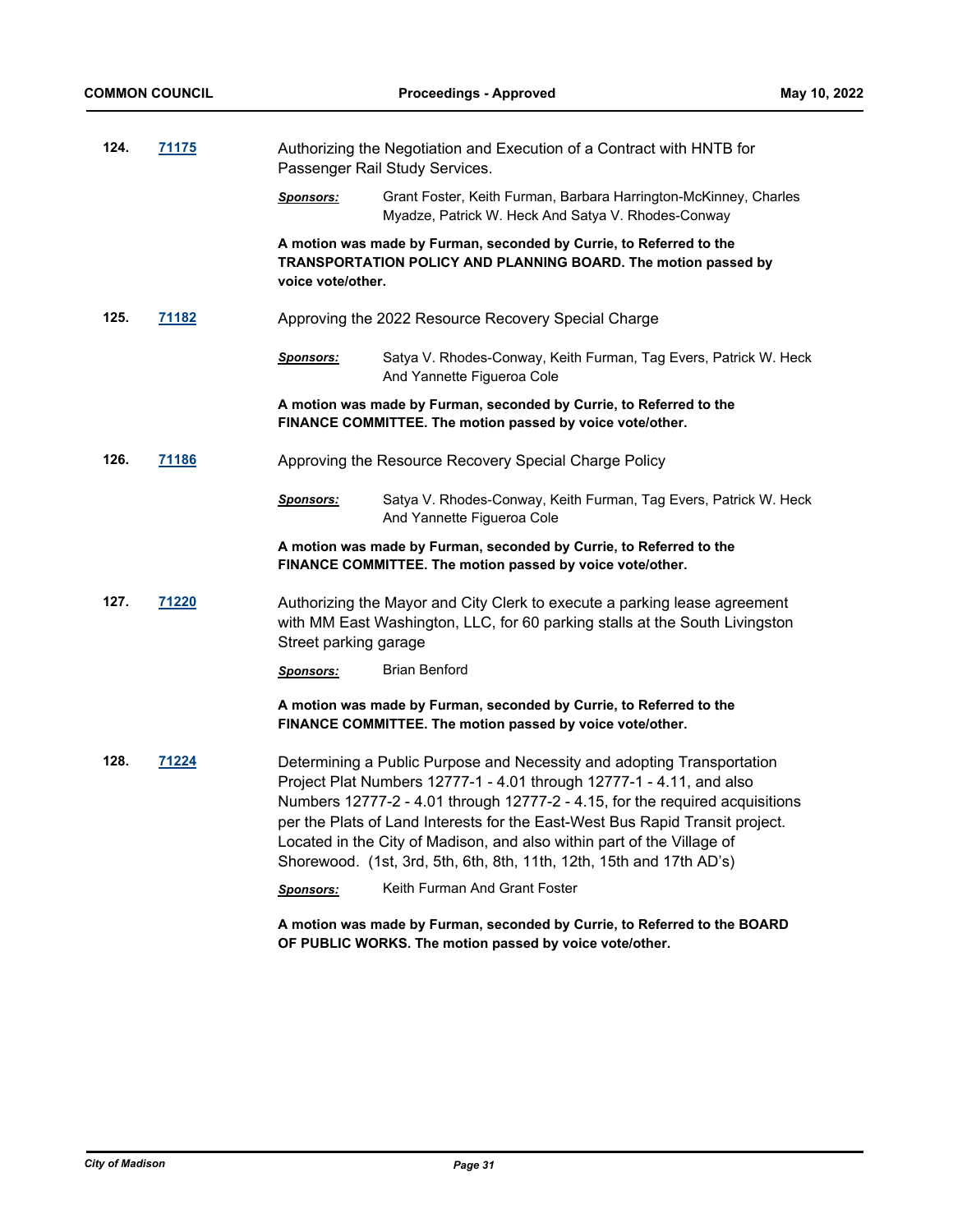| 129. | 71226        | Recognizing the second annual Civic Season from June 12 to July 4, 2022,<br>inclusive of Juneteenth, Independence Day, and forthcoming Fall Civic<br>Holidays. |                                                                                                                                                                                                                                                                                                        |  |
|------|--------------|----------------------------------------------------------------------------------------------------------------------------------------------------------------|--------------------------------------------------------------------------------------------------------------------------------------------------------------------------------------------------------------------------------------------------------------------------------------------------------|--|
|      |              | <u>Sponsors:</u>                                                                                                                                               | Satya V. Rhodes-Conway, Keith Furman, Patrick W. Heck, Yannette<br>Figueroa Cole, Michael E. Verveer, Tag Evers, Lindsay Lemmer, Sheri<br>Carter And Barbara Harrington-McKinney                                                                                                                       |  |
|      |              | vote/other.                                                                                                                                                    | A motion was made by Furman, seconded by Currie, to Refer to a future<br>Meeting to Adopt to the COMMON COUNCIL. The motion passed by voice                                                                                                                                                            |  |
| 130. | 71227        |                                                                                                                                                                | Adopting the Metro Network Redesign Plan                                                                                                                                                                                                                                                               |  |
|      |              | <u>Sponsors:</u>                                                                                                                                               | Keith Furman, Grant Foster, Patrick W. Heck, Satya V.<br>Rhodes-Conway And Yannette Figueroa Cole                                                                                                                                                                                                      |  |
|      |              | voice vote/other.                                                                                                                                              | A motion was made by Furman, seconded by Currie, to Referred to the<br>TRANSPORTATION POLICY AND PLANNING BOARD. The motion passed by                                                                                                                                                                  |  |
| 131. | <u>71235</u> |                                                                                                                                                                | Authorizing the City's execution of a lease with Curtis J. Martin, allowing for<br>the use of a portion of the City-owned transportation corridor parcel located at<br>251 Jackson Street. (15th AD)                                                                                                   |  |
|      |              | <u>Sponsors:</u>                                                                                                                                               | <b>Brian Benford</b>                                                                                                                                                                                                                                                                                   |  |
|      |              |                                                                                                                                                                | A motion was made by Furman, seconded by Currie, to Referred to the<br>FINANCE COMMITTEE. The motion passed by voice vote/other.                                                                                                                                                                       |  |
| 132. | <u>71236</u> | the Monona Terrace budget.                                                                                                                                     | Recreate the 0.75 FTE Sales Clerk position, #3993 in CG20-06, as a 0.5 FTE<br>position, and create a new 0.5 FTE Sales Clerk position, in CG20-06, within                                                                                                                                              |  |
|      |              | <b>Sponsors:</b>                                                                                                                                               | Satya V. Rhodes-Conway                                                                                                                                                                                                                                                                                 |  |
|      |              |                                                                                                                                                                | A motion was made by Furman, seconded by Currie, to Referred to the<br>FINANCE COMMITTEE. The motion passed by voice vote/other.                                                                                                                                                                       |  |
| 133. | 71238        |                                                                                                                                                                | Providing Urban Community Arts Network, Ltd. (UCAN) a \$25,000 grant for a<br>"MadLit" program on the 100 Block of State Street using Small Business<br>Equity and Recovery Program (SBER) funds and authorizing the Mayor and<br>City Clerk to sign an agreement with UCAN for that purpose. (4th AD) |  |
|      |              | <b>Sponsors:</b>                                                                                                                                               | Satya V. Rhodes-Conway And Michael E. Verveer                                                                                                                                                                                                                                                          |  |
|      |              |                                                                                                                                                                | A motion was made by Furman, seconded by Currie, to Referred to the<br>FINANCE COMMITTEE. The motion passed by voice vote/other.                                                                                                                                                                       |  |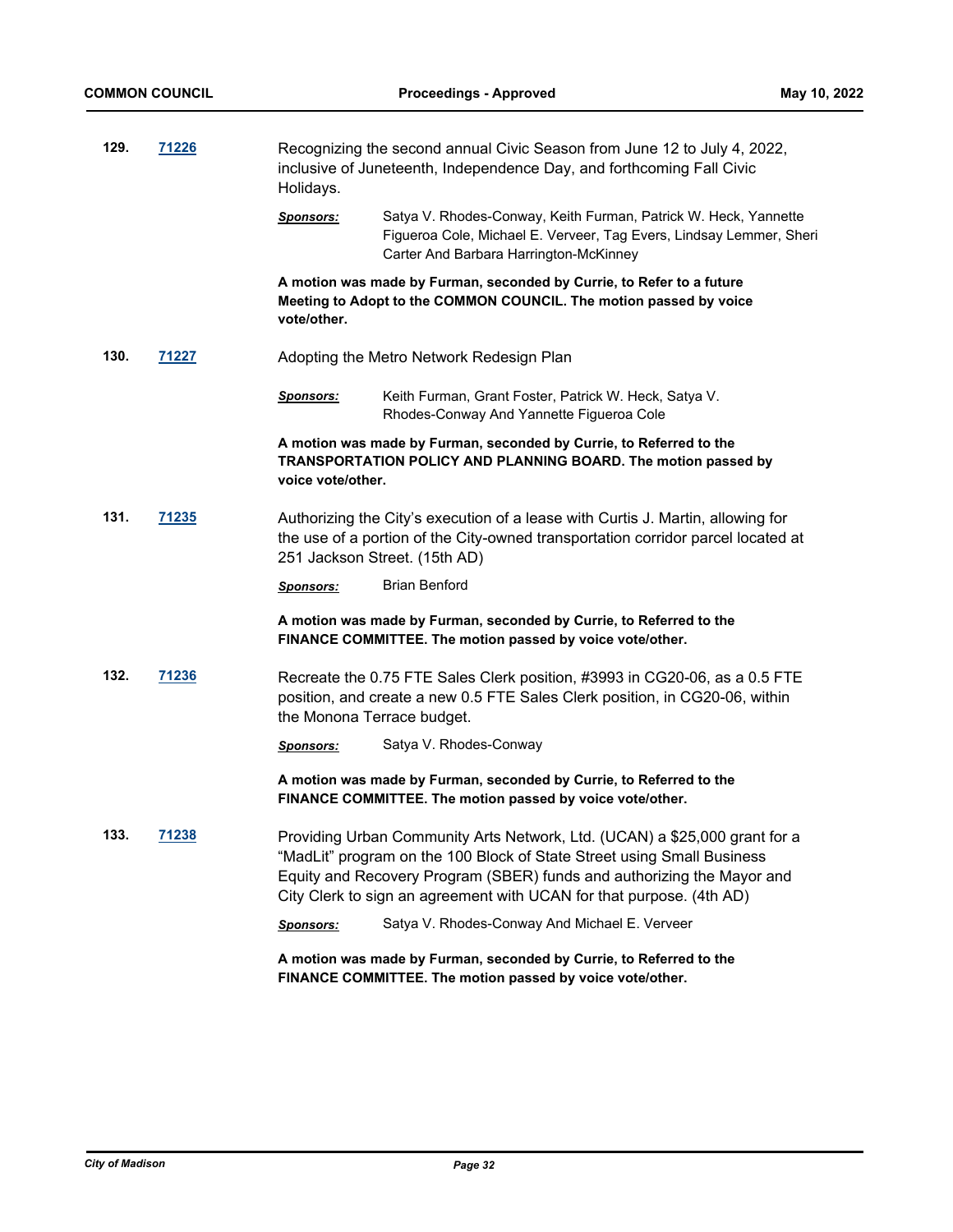| 134.<br>71254 |       | Authorizing City Engineer or designee to sign the Intel Corporation<br>Nondisclosure Agreement required to use certain software as part of a flood<br>alert system. (Citywide) |                                                                                                                                                                                                                                                                                                                                                               |  |
|---------------|-------|--------------------------------------------------------------------------------------------------------------------------------------------------------------------------------|---------------------------------------------------------------------------------------------------------------------------------------------------------------------------------------------------------------------------------------------------------------------------------------------------------------------------------------------------------------|--|
|               |       | <u>Sponsors:</u>                                                                                                                                                               | Keith Furman, Nasra Wehelie, Syed Abbas, Patrick W. Heck And<br>Michael E. Verveer                                                                                                                                                                                                                                                                            |  |
|               |       |                                                                                                                                                                                | A motion was made by Furman, seconded by Currie, to Referred to the BOARD<br>OF PUBLIC WORKS. The motion passed by voice vote/other.                                                                                                                                                                                                                          |  |
| 135.          | 71256 |                                                                                                                                                                                | Authorizing the Execution of an Amended and Restated Operating Easement<br>at the Village on Park for the Goodman South Madison Library. (14th AD)                                                                                                                                                                                                            |  |
|               |       | <b>Sponsors:</b>                                                                                                                                                               | <b>Tag Evers</b>                                                                                                                                                                                                                                                                                                                                              |  |
|               |       |                                                                                                                                                                                | A motion was made by Furman, seconded by Currie, to Referred to the<br>FINANCE COMMITTEE. The motion passed by voice vote/other.                                                                                                                                                                                                                              |  |
| 136.          | 71269 |                                                                                                                                                                                | Authorizing the Mayor and City Clerk to amend the 2021-2022 Dane CORE<br>2.0 Emergency Rental Assistance Program contract with Meadowood<br>Neighborhood Association/Meadowood Health Partnership to add up to<br>\$48,456 of Program administrative funds to support continuation of Program<br>outreach and application assistance until December 31, 2022. |  |
|               |       | <b>Sponsors:</b>                                                                                                                                                               | Christian A. Albouras, Nikki Conklin, Barbara Harrington-McKinney And<br>Yannette Figueroa Cole                                                                                                                                                                                                                                                               |  |
|               |       |                                                                                                                                                                                | A motion was made by Furman, seconded by Currie, to Referred to the<br>FINANCE COMMITTEE. The motion passed by voice vote/other.                                                                                                                                                                                                                              |  |
| 137.          | 71270 | Part 800.                                                                                                                                                                      | Authorizing the Mayor, on behalf of the City of Madison, to execute a Section<br>106 Programmatic Agreement with the Wisconsin Historical Society's State<br>Historic Preservation Office (SHPO) to provide HUD-mandated environmental<br>review-related services, in compliance with federal regulations at 36 CFR                                           |  |
|               |       | <u>Sponsors:</u>                                                                                                                                                               | Christian A. Albouras, Nikki Conklin And Barbara Harrington-McKinney                                                                                                                                                                                                                                                                                          |  |
|               |       | A motion was made by Furman, seconded by Currie, to Referred to the<br>FINANCE COMMITTEE. The motion passed by voice vote/other.                                               |                                                                                                                                                                                                                                                                                                                                                               |  |
| 138.          | 71283 | (20th AD)                                                                                                                                                                      | Authorizing the execution of a License with New Cingular Wireless PCS, LLC<br>for premises at the Prairie Road Water Tower located at 2829 Prairie Road.                                                                                                                                                                                                      |  |
|               |       | <b>Sponsors:</b>                                                                                                                                                               | Christian A. Albouras                                                                                                                                                                                                                                                                                                                                         |  |
|               |       |                                                                                                                                                                                | A motion was made by Furman, seconded by Currie, to Referred to the WATER<br>UTILITY BOARD. The motion passed by voice vote/other.                                                                                                                                                                                                                            |  |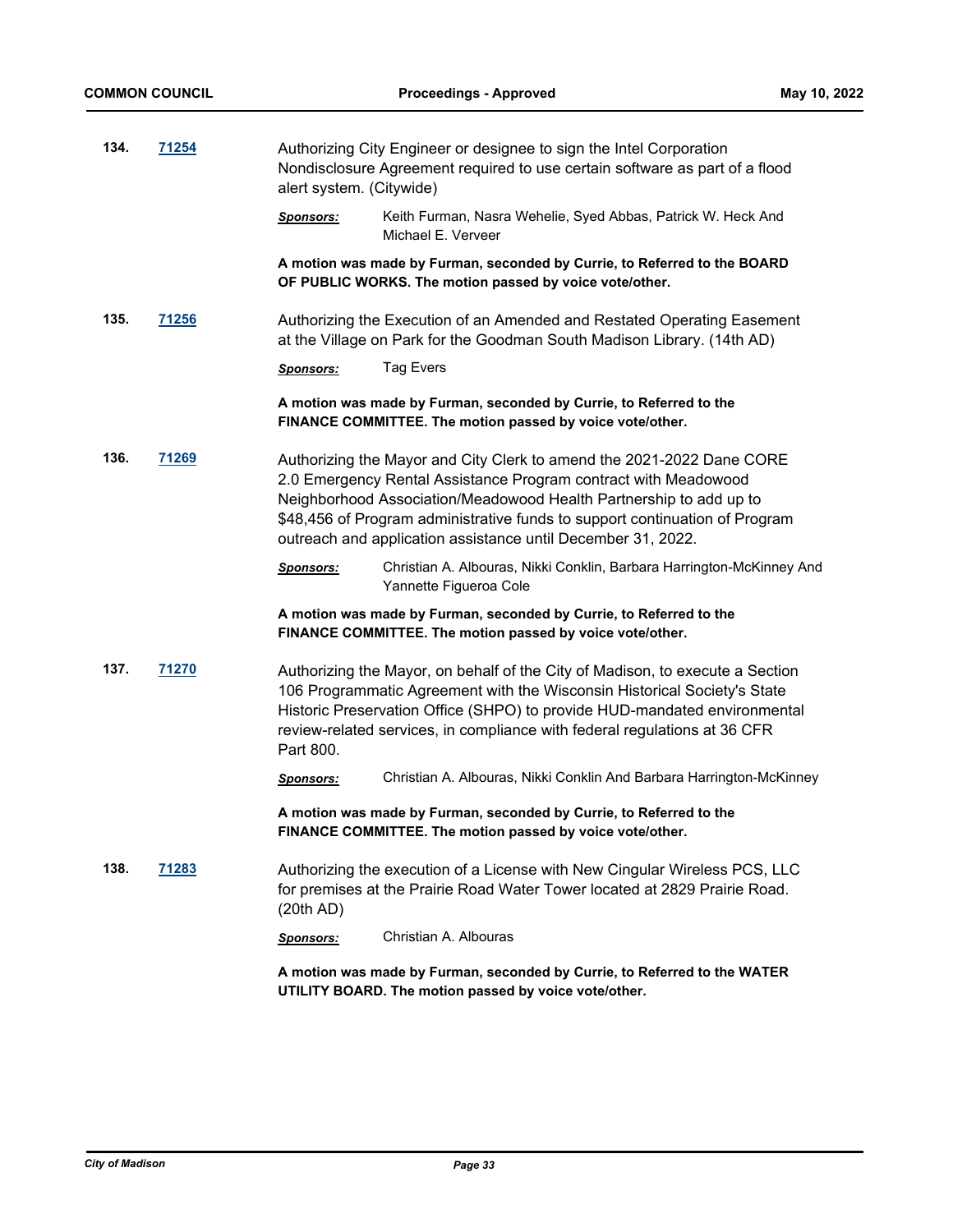| 139. | <u>71313</u>    | Recreate the Administrative Support Clerk 2 position, #788, currently vacant,<br>in CG20-09, as an Administrative Analyst 4, in CG18-12, within the Finance<br>department budget.                                                                                                            |
|------|-----------------|----------------------------------------------------------------------------------------------------------------------------------------------------------------------------------------------------------------------------------------------------------------------------------------------|
|      |                 | Satya V. Rhodes-Conway<br><u>Sponsors:</u>                                                                                                                                                                                                                                                   |
|      |                 | A motion was made by Furman, seconded by Currie, to Referred to the<br>FINANCE COMMITTEE. The motion passed by voice vote/other.                                                                                                                                                             |
|      | <b>LICENSES</b> |                                                                                                                                                                                                                                                                                              |
| 140. | <u>71258</u>    | Public Hearing - New License<br>Fin Sushi Inc • dba Fin Sushi<br>610 Junction Rd #113 · Agent: Ping Jiang · Estimated Capacity (in/out): 24/16<br>Class B Beer, Class C Wine . 3% alcohol, 97% food<br>Aldermanic District 9 (Alder Conklin) • Police Sector 128                             |
|      |                 | A motion was made by Furman, seconded by Currie, to Refer For Public<br>Hearing to the ALCOHOL LICENSE REVIEW COMMITTEE. The motion passed by<br>voice vote/other.                                                                                                                           |
| 141. | 71259           | Public Hearing - New License<br>Pickle Pro Courts LLC . dba Pickle Pro Courts<br>2907 N Sherman Ave • Agent: Patrick J. Riha • Estimated Capacity (in/out):<br>450/0<br>Class B Beer • 10% alcohol, 80% food, 10% other<br>Aldermanic District 12 (Alder Abbas) • Police Sector 504          |
|      |                 | A motion was made by Furman, seconded by Currie, to Refer For Public<br>Hearing to the ALCOHOL LICENSE REVIEW COMMITTEE. The motion passed by<br>voice vote/other.                                                                                                                           |
| 142. | 71260           | Public Hearing - New License<br>Defying Gravity LLC . dba Cordial<br>516 S Park St • Agent: Travis Knight • Estimated Capacity (in/out): 75/0<br>Class B Combination Liquor & Beer • 85% alcohol, 15% food<br>Aldermanic District 13 (Alder Evers) • Police Sector 203                       |
|      |                 | A motion was made by Furman, seconded by Currie, to Refer For Public<br>Hearing. The motion passed by voice vote/other.                                                                                                                                                                      |
| 143. | <u>71261</u>    | Public Hearing - New License<br>Szechuan Garden Madison LLC . dba Hot Pot 608<br>2825 University Ave #201 • Agent: Ting Chai Zhou • Estimated Capacity<br>(in/out): 200/0<br>Class B Beer, Class C Wine • 20% alcohol, 80% food<br>Aldermanic District 5 (Alder Vidaver) • Police Sector 208 |
|      |                 | A motion was made by Furman, seconded by Currie, to Refer For Public<br>Hearing to the ALCOHOL LICENSE REVIEW COMMITTEE. The motion passed by<br>voice vote/other.                                                                                                                           |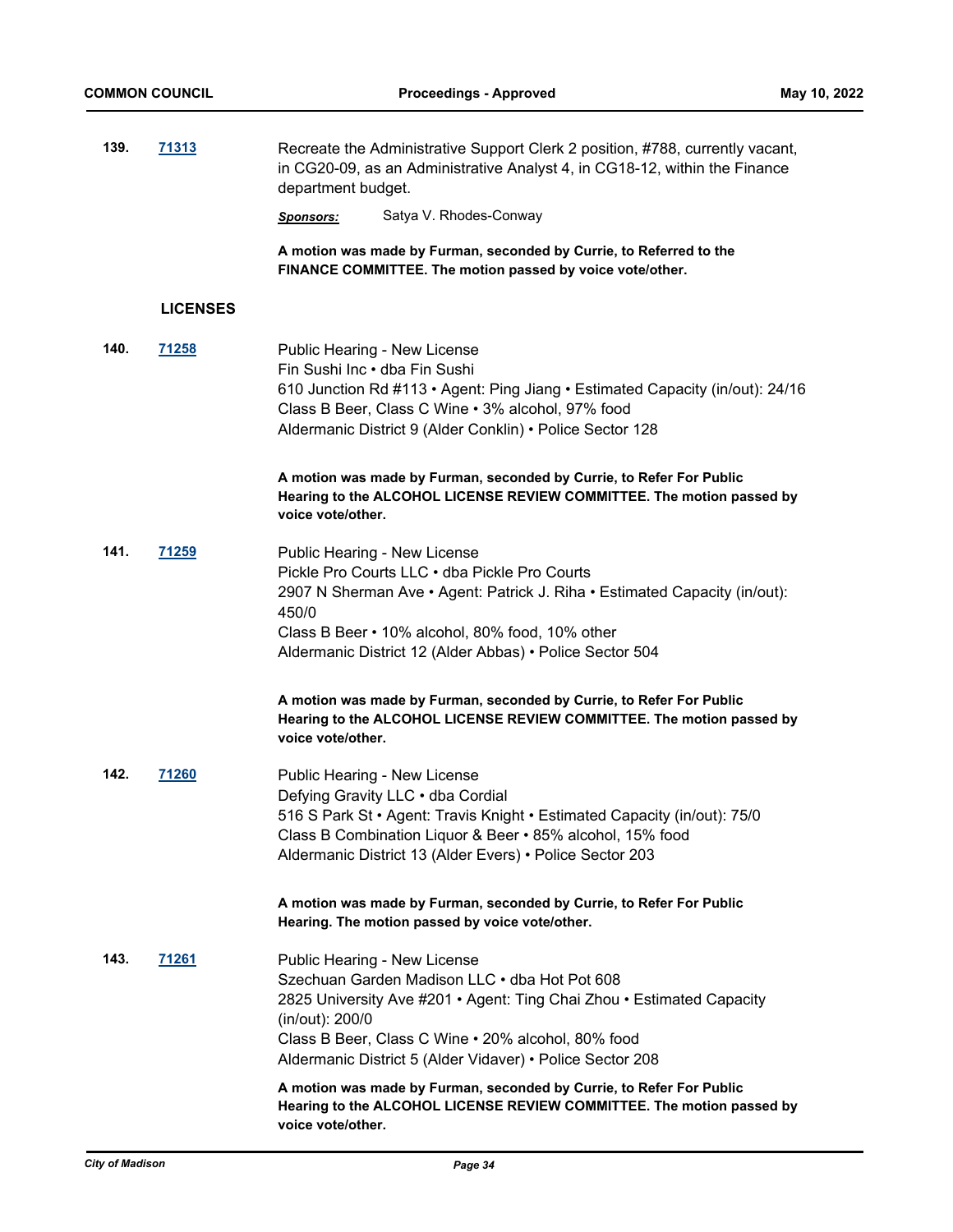| 144. | 71263 | Public Hearing - New License<br>Family Dollar Stores of Wisconsin LLC • dba Family Dollar #27003<br>2849 N Sherman Ave • Agent: Priscilla Santos<br>Class A Beer, Class A Liquor<br>Aldermanic District 12 (Alder Abbas) • Police Sector 504                                                                                        |  |  |
|------|-------|-------------------------------------------------------------------------------------------------------------------------------------------------------------------------------------------------------------------------------------------------------------------------------------------------------------------------------------|--|--|
|      |       | A motion was made by Furman, seconded by Currie, to Refer For Public<br>Hearing to the ALCOHOL LICENSE REVIEW COMMITTEE. The motion passed by<br>voice vote/other.                                                                                                                                                                  |  |  |
| 145. | 71264 | To grant Class A Liquor, Class A Beer, Class A Cider, Class B Beer, Class B<br>Combination Liquor & Beer, Class B Liquor (Wine Only), Class C Wine<br>2022-2023 License Renewals with restrictions as previously approved and to<br>include any change of corporate structure and amended conditions as set<br>forth in the report. |  |  |
|      |       | A motion was made by Furman, seconded by Currie, to Refer For Public<br>Hearing to the ALCOHOL LICENSE REVIEW COMMITTEE. The motion passed by<br>voice vote/other.                                                                                                                                                                  |  |  |

# **PRESENTATION OF CLAIMS AGAINST THE CITY OF MADISON**

### **CLAIMS - REFER TO RISK MANAGER**

**146. [71199](http://madison.legistar.com/gateway.aspx?m=l&id=/matter.aspx?key=83145)** S. Agnew - vehicle damage - \$20,000.

**A motion was made by Furman, seconded by Currie, to Referred to the Risk Manager. The motion passed by voice vote/other.**

**147. [71215](http://madison.legistar.com/gateway.aspx?m=l&id=/matter.aspx?key=83156)** A. Cherukuri - vehicle damage - \$650.00.

**A motion was made by Furman, seconded by Currie, to Referred to the Risk Manager. The motion passed by voice vote/other.**

THE FOLLOWING ITEMS WERE INTRODUCED FROM THE FLOOR AT THE LAST COMMON COUNCIL MEETING AND ARE ON THIS AGENDA PURSUANT TO SEC. 2.05(1) (B), MGO, SOLELY FOR THE PURPOSE OF ADDING ADDITIONAL REFERRALS.

**148. [71082](http://madison.legistar.com/gateway.aspx?m=l&id=/matter.aspx?key=83039)** Repealing MGO Sec. 28.182(5)(c) ("Protest Petition") and amending MGO Sec. 28.182(5)(b) to include a two-thirds (2/3) favorable vote by Common Council to pass zoning map amendments.

*Sponsors:* Grant Foster, Yannette Figueroa Cole And Patrick W. Heck

### **ANNOUNCEMENTS & INTRODUCTION OF ITEMS FROM THE FLOOR**